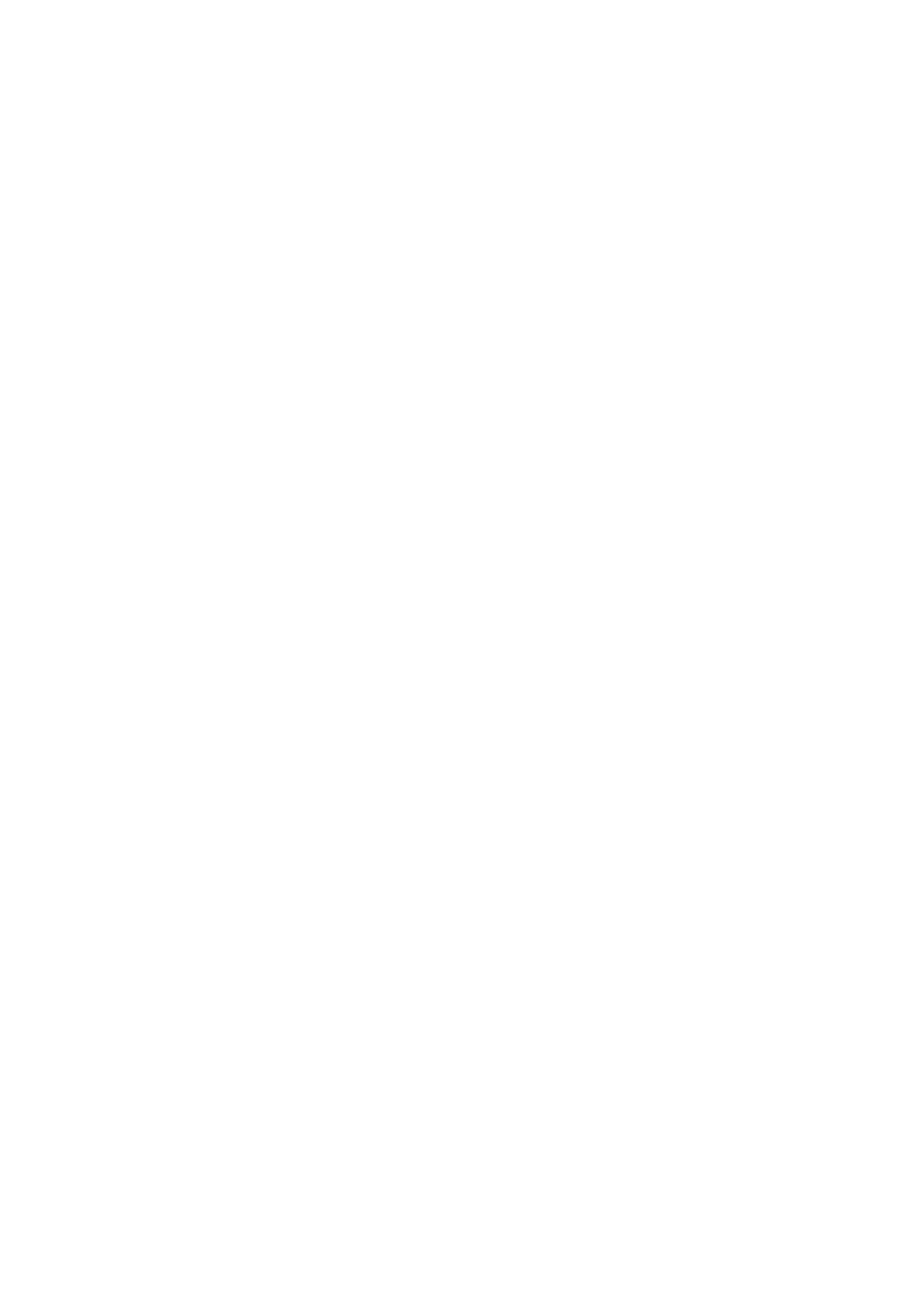IDIAP Research Report 06-11

# SPIKING NEURON NETWORKS A SURVEY

Hélène Paugam-Moisy

FEBRUARY 2006

**Abstract.** Spiking Neuron Networks (SNNs) are often referred to as the  $3^{rd}$  generation of neural networks. They derive their strength and interest from an accurate modelling of synaptic interactions between neurons, taking into account the time of spike emission. SNNs overcome the computational power of neural networks made of threshold or sigmoidal units. Based on dynamic event-driven processing, they open up new horizons for developping models with an exponential capacity of memorizing and a strong ability to fast adaptation. Today, the main challenge is to discover efficient learning rules that might take advantage of the specific features of SNNs while keeping the nice properties (general-purpose, easy-to-use, available simulators, etc.) of current connectionist models (such as MLP, RBF or SVM).

The present survey relates the history of the "spiking neuron" and summarizes the most currenlty in use models of neurons and networks, in Section 1. The computational power of SNNs is addressed in Section 2 and the problem of learning in networks of spiking neurons is tackled in Section 3, with insights into the tracks currently explored for solving it. Section 4 reviews the tricks of implementation and discuss several simulation frameworks. Examples of application domains are proposed in Section 5, mainly in speech processing and computer vision, emphasizing the temporal aspect of pattern recognition by SNNs.

**Keywords.** Spiking neurons, Spiking neuron networks, Pulsed neural networks, Synaptic plasticity, STDP.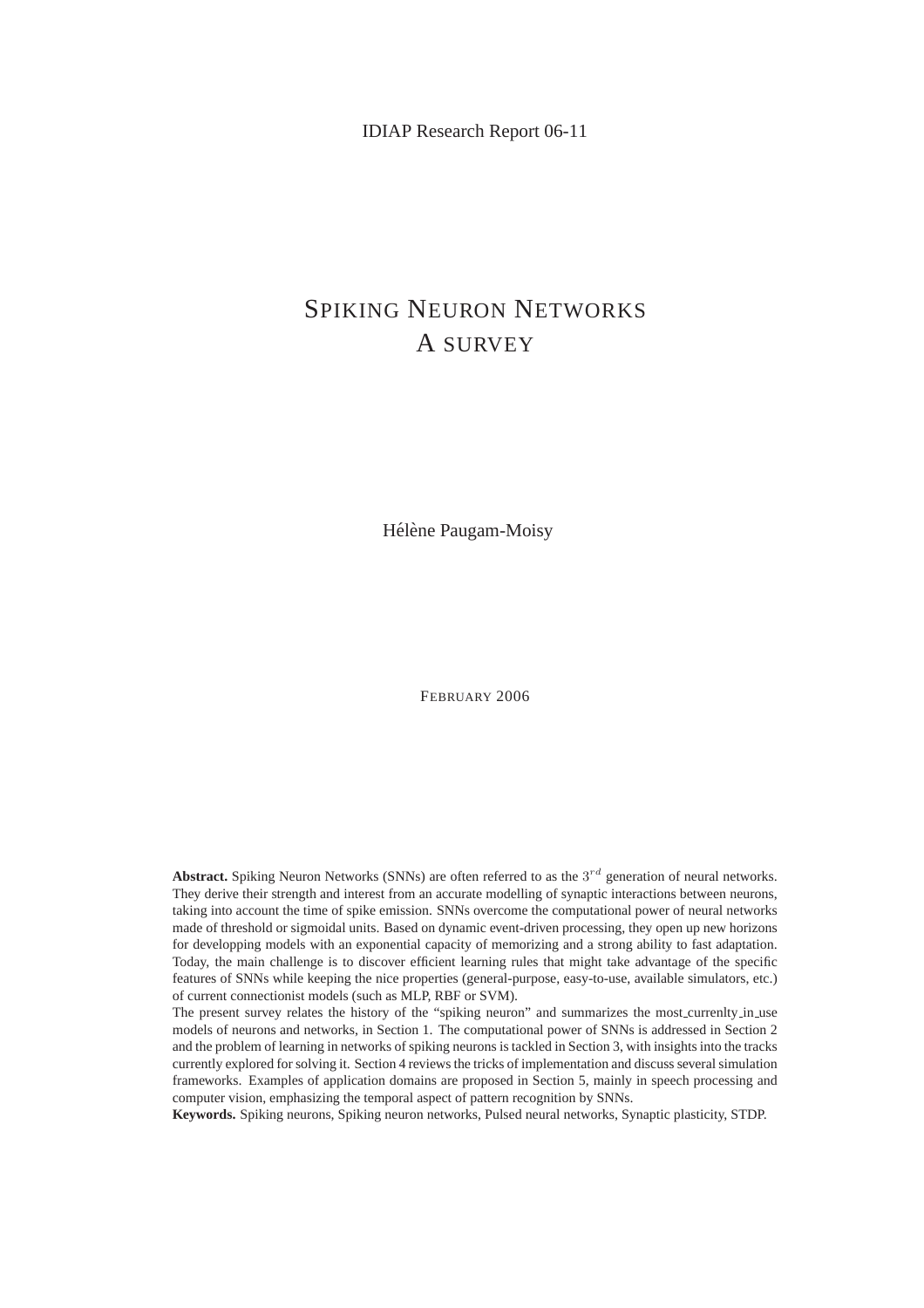# **Contents**

| 1                       | Models of spiking neurons and networks     |                                                                                                                                                                                                                                |         |  |  |  |  |  |  |  |  |
|-------------------------|--------------------------------------------|--------------------------------------------------------------------------------------------------------------------------------------------------------------------------------------------------------------------------------|---------|--|--|--|--|--|--|--|--|
|                         | 1.1                                        |                                                                                                                                                                                                                                |         |  |  |  |  |  |  |  |  |
|                         | 1.2                                        | $\overline{4}$<br>The biological inspiration, revisited $\ldots \ldots \ldots \ldots \ldots \ldots \ldots \ldots \ldots \ldots \ldots$                                                                                         |         |  |  |  |  |  |  |  |  |
|                         | 1.3                                        | 6                                                                                                                                                                                                                              |         |  |  |  |  |  |  |  |  |
|                         |                                            | 1.3.1                                                                                                                                                                                                                          | 6       |  |  |  |  |  |  |  |  |
|                         |                                            | 1.3.2                                                                                                                                                                                                                          | $\tau$  |  |  |  |  |  |  |  |  |
|                         |                                            | 1.3.3                                                                                                                                                                                                                          | $\,8\,$ |  |  |  |  |  |  |  |  |
|                         | 1.4                                        |                                                                                                                                                                                                                                | 9       |  |  |  |  |  |  |  |  |
|                         |                                            | 1.4.1                                                                                                                                                                                                                          | 9       |  |  |  |  |  |  |  |  |
|                         |                                            | 1.4.2                                                                                                                                                                                                                          | 10      |  |  |  |  |  |  |  |  |
|                         |                                            | 1.4.3                                                                                                                                                                                                                          | 11      |  |  |  |  |  |  |  |  |
|                         |                                            | 1.4.4                                                                                                                                                                                                                          | 12      |  |  |  |  |  |  |  |  |
| $\overline{2}$          |                                            | 14<br>Computational power of neurons and networks                                                                                                                                                                              |         |  |  |  |  |  |  |  |  |
|                         | 2.1                                        |                                                                                                                                                                                                                                | 14      |  |  |  |  |  |  |  |  |
|                         | 2.2                                        |                                                                                                                                                                                                                                |         |  |  |  |  |  |  |  |  |
|                         | 2.3                                        |                                                                                                                                                                                                                                | 16      |  |  |  |  |  |  |  |  |
|                         | 2.4                                        |                                                                                                                                                                                                                                |         |  |  |  |  |  |  |  |  |
| $\mathbf{3}$            | 19<br>Learning in spiking neuron networks  |                                                                                                                                                                                                                                |         |  |  |  |  |  |  |  |  |
|                         | 3.1                                        | 20                                                                                                                                                                                                                             |         |  |  |  |  |  |  |  |  |
|                         | 3.2                                        |                                                                                                                                                                                                                                | 21      |  |  |  |  |  |  |  |  |
|                         | 3.3                                        |                                                                                                                                                                                                                                | 23      |  |  |  |  |  |  |  |  |
|                         | 3.4                                        |                                                                                                                                                                                                                                | 25      |  |  |  |  |  |  |  |  |
| $\overline{\mathbf{4}}$ | 25<br>Software and hardware implementation |                                                                                                                                                                                                                                |         |  |  |  |  |  |  |  |  |
|                         | 4.1                                        |                                                                                                                                                                                                                                | 25      |  |  |  |  |  |  |  |  |
|                         | 4.2                                        |                                                                                                                                                                                                                                | 27      |  |  |  |  |  |  |  |  |
|                         | 4.3                                        |                                                                                                                                                                                                                                | 27      |  |  |  |  |  |  |  |  |
| 5                       |                                            | Application to temporal pattern recognition<br>28                                                                                                                                                                              |         |  |  |  |  |  |  |  |  |
|                         | 5.1                                        |                                                                                                                                                                                                                                | 29      |  |  |  |  |  |  |  |  |
|                         | 5.2                                        |                                                                                                                                                                                                                                | 30      |  |  |  |  |  |  |  |  |
|                         | 5.3                                        | Other application domains enterprise in the contract of the contract of the contract of the contract of the contract of the contract of the contract of the contract of the contract of the contract of the contract of the co | 31      |  |  |  |  |  |  |  |  |
| 6                       |                                            | Conclusion                                                                                                                                                                                                                     | 31      |  |  |  |  |  |  |  |  |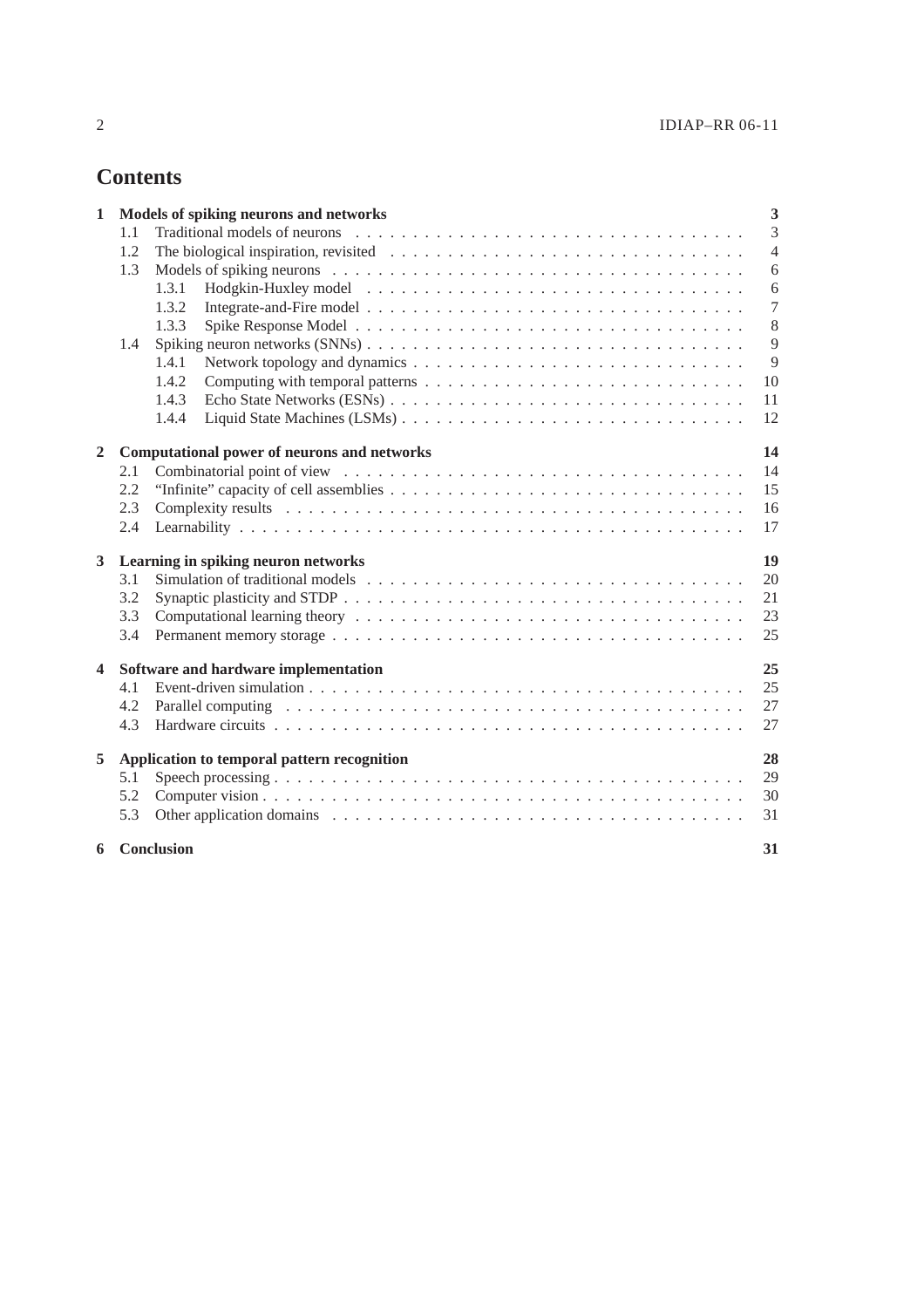# **1 Models of spiking neurons and networks**

# **1.1 Traditional models of neurons**

Starting from the mathematical model of McCulloch and Pitts [107] in 1943 (Figure 1), models of neuron evolved along the last six decades. The common basis consists in applying a non-linear function (threshold, sigmoid, or other) to a weighted sum of inputs. Both inputs and outputs can be either boolean (e.g. in the original threshold model) or real variables, but they are always numerical variables and all of them receive a value at each neural computation step. Several connectionist models (e.g. RBF networks, Kohonen selforganisation maps) make use of "distance neurons" where the dot product of the weights  $W$  and inputs  $X$ , denoted by  $\langle X, W \rangle$  or W.X, is replaced by the (usually quadratic) distance  $|| X - W ||$  (Figure 2).



Figure 1: The first mathematical model of neuron picked up the most significant features of a natural neuron: All-or-none output resulting from a non-linear transfer function applied to a weighted sum of inputs.



Figure 2: Several variants of neuron models, based on a dot product or a distance computation.

Although neural networks (NNs) have been proved to be very powerful, as engineering tools, in many domains (pattern recognition, control, bioinformatics, robotics, . . . ) and also in many theoretical issues:

- Calculability: The computational power of NNs outperforms a common Turing machine [146, 145]
- Complexity: The "loading problem" is NP-complete [17, 80]
- Capacity: MLP, RBF and WNN<sup>1</sup> are universal approximators [35, 45, 67]
- Regularization theory [126]; PAC-learning<sup>2</sup> [161]; Statistical learning theory, VC-dim, SVM<sup>3</sup> [164]

nevertheless, they admit of intrinsic limitations, e.g. for processing large amount of data or for fast adaptation to changing environment.

Usually, learning and generalisation phases of classic connectionist models are described by iterative algorithms. At each time step, each neuron receives information from each of its input channels and computes them according to its self formula and with its current weight values. Moreover, all the neurons of a given neural network usually belong to a unique model of neuron, or at most two models (e.g. RBF centers and linear output). Such characteristics are strongly restrictive compared with biological processing in natural neural networks.

 $1$ MLP = Multi-Layer Percpetrons - RBF = Radial Basis Function networks - WNN = Wavelet Neural Networks

 ${}^{2}$ PAC learning = Probably Approximately Correct learning

 $3VC-dim = Vapnik-Chervonenkis dimension, for learning systems - SVM = Support Vector Machines$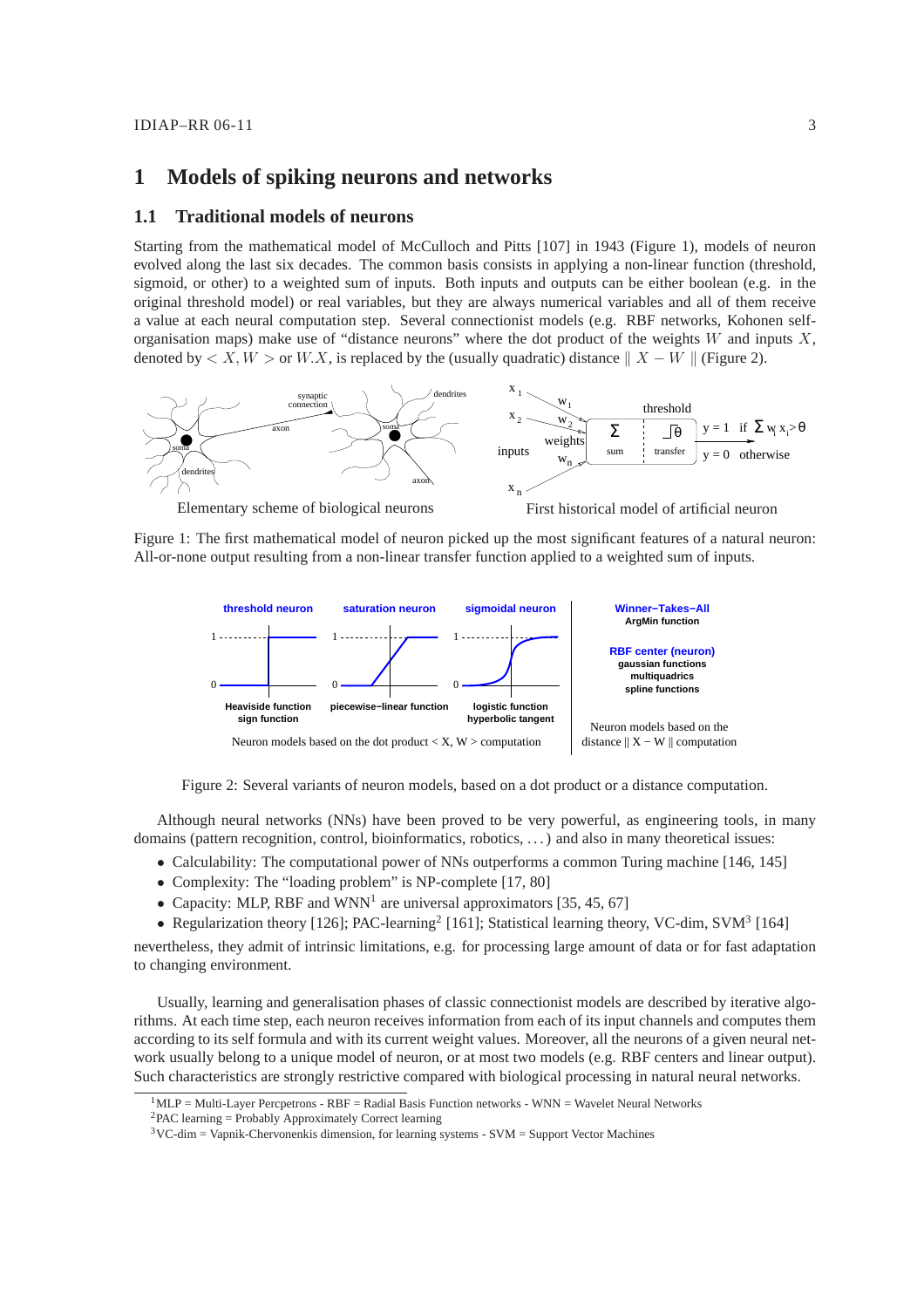#### 4 IDIAP–RR 06-11

# **1.2 The biological inspiration, revisited**

A new investigation in natural neuron processing is motivated by the evolution of thinking the basic principles of brain processing. At the time of the historical first neuron modelling, the common idea was that intelligence is based on reasoning and that logic is the fundation of reasoning. McCulloch and Pitts designed their model of neuron in order to prove that the elementary components of the brain were able to compute elementary logic functions. The first use they made of threshold neurons with  $n$  binary inputs was the synthesis of boolean functions of  $n$  variables. In the tradition of Turing's work [158, 159], they thought that a complex, may-be "intelligent" behaviour could emerge from a very large network of neurons, combining huge numbers of elementary logic gates. It's turned out that such basic ideas were very productive, even if effective learning rules for large networks (e.g. backpropagation, for MLP) have been discovered only at the end of the 80's, and even if the idea of boolean decomposition of tasks has been left out for long.

In the meantime, neurobiological research also made wide progress in fifty years. Notions such as associative memory, learning, adpatation, attention and emotions tend to supersede the place of logic and reasoning for better understanding how the brain processes, and **time** becomes a central feature in cognitive processing [3]. Brain imaging and a lot of new technologies (micro-electrode,  $LFP<sup>4</sup>$  or  $EEG<sup>5</sup>$  recordings, fMRI<sup>6</sup>) help to detect changes in the internal activity of brain, e.g. related to the perception of a given stimulus. Now it is currently agreed that most of cognitive processes are based on sporadic synchronization of transient assemblies of neurons, although the underlying mechanisms are not yet understood well. At the microscopic level, as extensively developed in [96], "neurons use action potentials<sup>7</sup> to signal over distances. The all-or-none nature of the action potential means that it codes information by its presence or absence, but not by its size or shape. The timing of spikes is already well established as a mean for coding information in the electrosensory system of electric fish [58], in the auditory system of echolocating bats [89], in the visual system of flies [15]", etc...



Figure 3: A spiking neuron  $N_i$  emits a spike whenever the weighted sum of incoming PSPs generated by its pre-synaptic neurons reaches a given threshold. A spike raster plot displays a bar each time a neuron emits a spike (one line per neuron). The firing pattern is modified when an input stimulus is applied to the network (here in the time range  $1000 - 2000ms$ ): A synchronized cell assembly is formed and then disrupted.

The duration of an action potential emitted by a natural neuron is typically in the range of  $1 - 2ms$ . Rather than the form of the action potential, it is the number and the timing of spikes that matter. Hence the idea is to revisit the neuron modelling for taking into account the firing times of neurons (Figure 3), so defining the family of **spiking neurons**. The main difference consists in considering that neurons communicate information to each others by a *pulse code* rather than a *rate code*.

<sup>4</sup>LFP = Local Field Potential

 ${}^{5}EEG = ElectroEncephaloGram$ 

<sup>6</sup> fMRI= functional Magnetic Resonance Imaging

 $7$  action potential = spike = pulse = wave of electric discharge that travels along the membrane of a neuron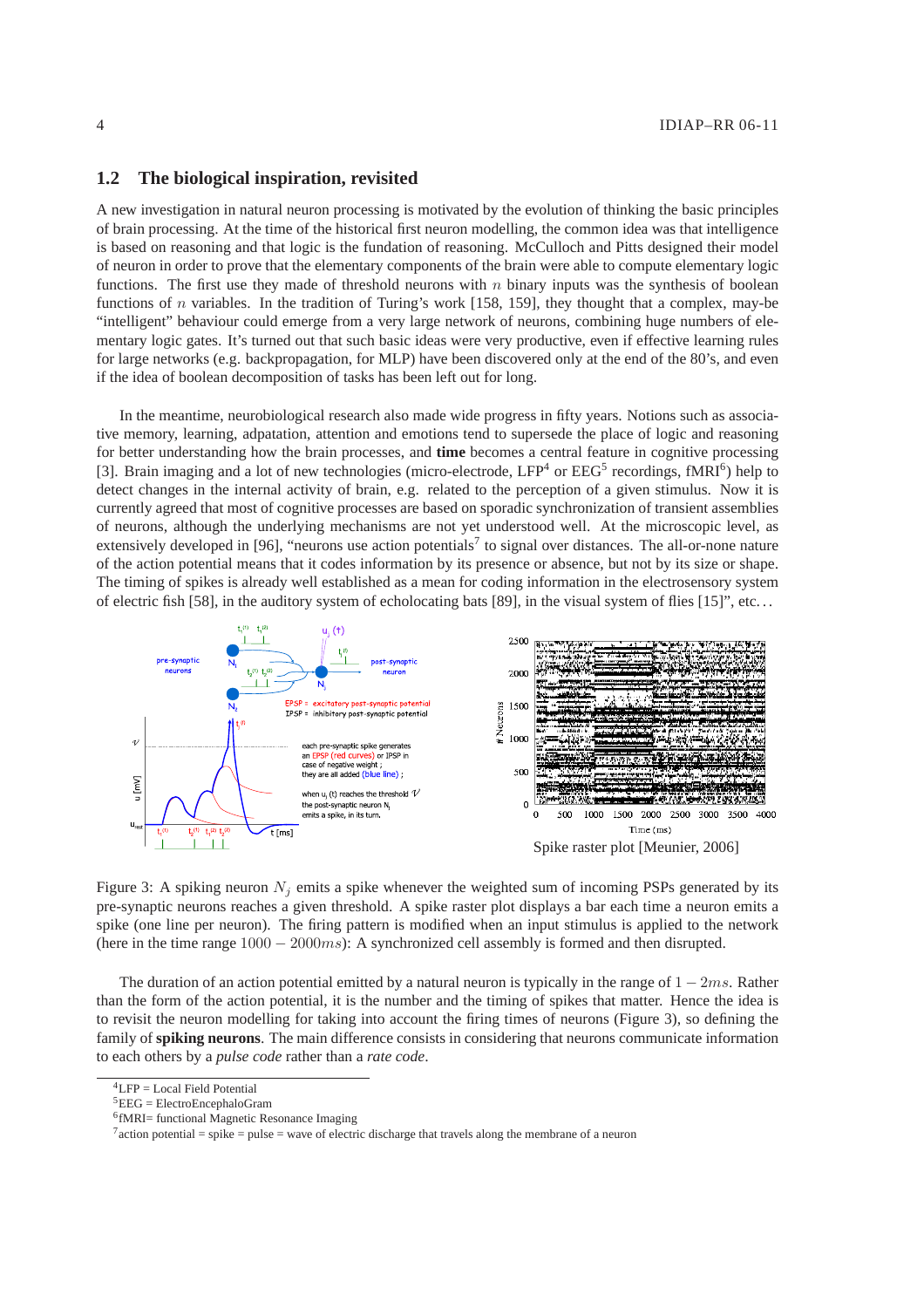At the neuron level, the membrane potential  $u_i(t)$  of a postsynaptic neuron  $N_i$  varies continuously through time (cf. Figure 3, left). Each **action potential**, or **spike**, or **pulse**, emitted by a presynaptic neuron connected to N<sup>j</sup> generates a weighted **PostSynaptic Potential** (PSP) which is function of time, usually modelled by an  $\alpha$ -function like  $x \exp^{-x}$  where  $x = t/\tau$  with an adjustable time constant  $\tau$  (cf. left side of Figure 4). If the  $w_{ij}$ synaptic weight is excitatory, the EPSP is positive: Sharp increasing of the potential  $u_i(t)$  and then smoothly decreasing back to null influence. If  $w_{ij}$  is inhibitory then the IPSP is negative: Sharp decreasing  $u_i(t)$  and then smoothly increasing (not represented in the figure). At each time, the value of  $u_i(t)$  results from the addition of the still active PSPs variations (blue curve in Figure 3). Whenever the potential  $u_i(t)$  reaches the threshold value  $\vartheta$  of  $N_i$ , the neuron **fires** or **emits a spike**, that corresponds to a sudden and very high increase of  $u_i(t)$ , followed by a strong depreciation and a smooth return to the resting potential  $u_{rest}$ .

The dynamics of neuron  $N_i$ , in Figure 3, has been good enough for explaining the general behaviour of a spiking neuron, but the changes of membrane potential can obey to slightly different laws and the firing behaviour of a neuron can vary, e.g. [86] from the role of "integrator" to the role of "coincidence detector". On the middle diagram of Figure 4, most of the incoming PSPs contribute to one or other spike emission. The neuron makes a temporal integration of incoming information. Conversely, right side of Figure 4 displays a coincidence detection behaviour. Only quasi-synchronously arriving PSPs trigger a very fast response by spike emission, whereas other PSPs have no output effect. Again different sets of parameters would make the neuron reproduce many other neuro-computational properties (see Figure 7, in Section 1.3.2).



Figure 4: The role of a spiking neuron, for information coding, may depend on its parameters (threshold, time constant of membrane potential) and the inter-spike interval of presynaptic neurons emissions.

At the network level (Figure 3, right), a complete representation of network activity can be displayed on a spike raster plot: each neuron (number in Y-axis) is represented by a line varying with time (in abscissa) and a bar is ploted each time the neuron fires. The variations and frequencies of all the neurons activities can be observed on such diagrams of spikes, in the same way as natural neurons activities can be observed on spike rasters drawn from multi-electrode recordings. Likewise, other representations (e.g. time-frequency diagrams) can be drawn from simulation of artificial networks of spiking neurons, as well as in neuroscience, from experimental data. The spike raster of Figure 3 results from simulating a network of 2500 spiking neurons [109]: the injection of a perceptive input stimulus during time range  $1000 - 2000ms$  clearly makes the temporal firing pattern different from background activity, hence highlighting the significance of pulse coding.

Strong arguments against rate coding have been given by Thorpe et al. [155, 163] in the context of visual processing. A Poisson-like rate code was a common idea admitted by many physiologists for describing the way that neurons transmit information. However Poisson rate codes are too inefficient to account for the rapid information transmission required for sensory processing in human vision. Only  $100 - 150ms$  are sufficient for a neuron to respond selectively to complex visual stimuli (e.g. faces or food), but due to the feedforward architecture of visual system, made of multiple layers of neurons firing at an average rate of  $10ms$ , only one spike or none could be emitted by each neuron involved in the process during this time range. Hence it seems clear that the timing conveys informations, and not the number of spikes. Moreover, the rank order of the first spikes (e.g. after each visual saccade) could be significant enough for coding salient information [154].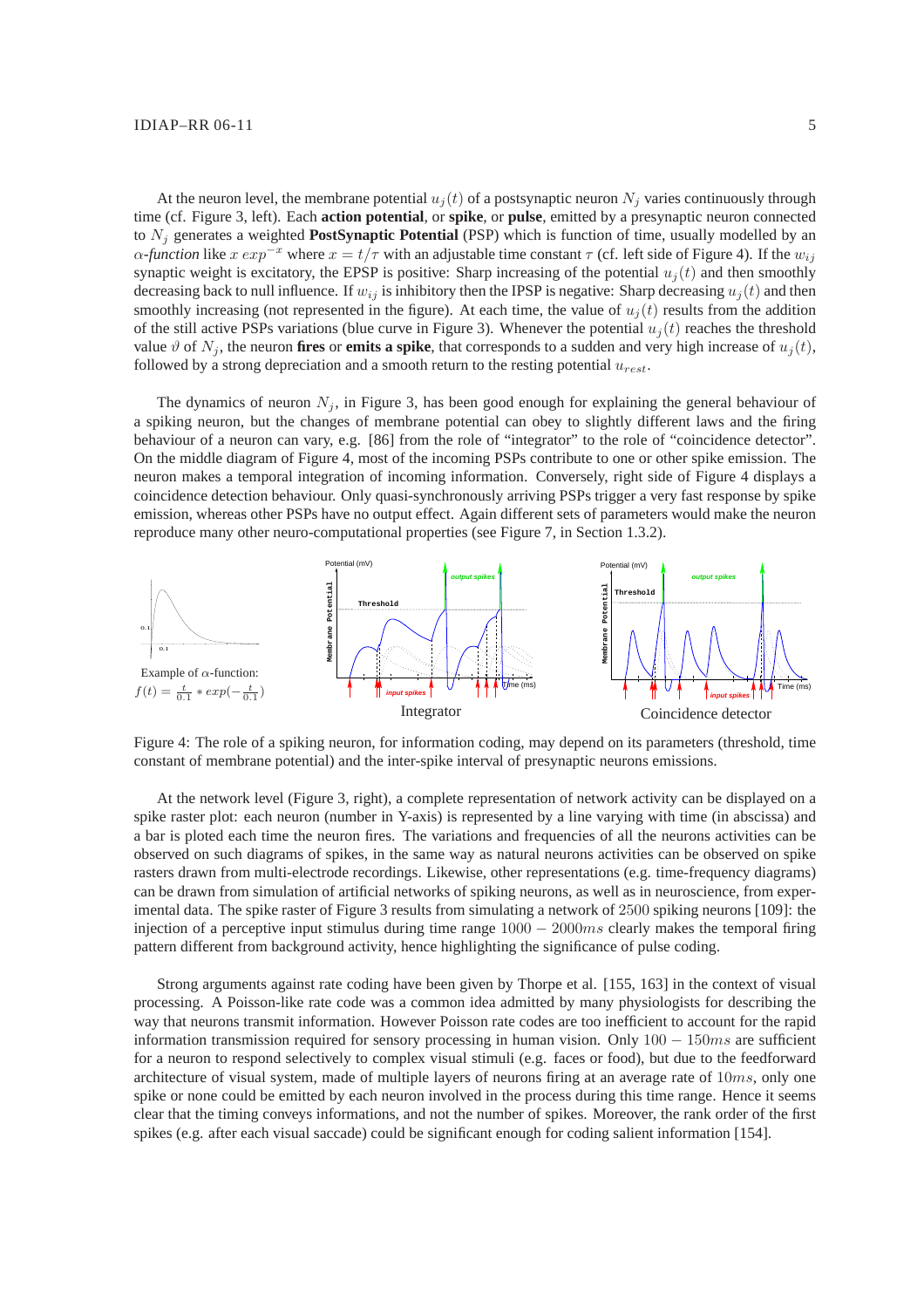In traditional models of neurons, the  $x_i$  component of an input vector X can be interpreted as an average firing rate of the pre-synaptic neuron  $N_i$ . This firing rate may result either from an average over time (spike count) or from an average over several runs (spike density), as precised by Gerstner in [96, 50]. Anyway, the basic principles of classic neural networks processing are related to a very large time scale, compared to the processing of **Spiking Neuron Networks** (SNNs)<sup>8</sup>. Since the basic principles are radically different, it is no surprise that the *old* material of neural network literature (learning rules, theoretical results, etc.) has to be adapted, or even more to be rethought fundamentally. The main purpose of this paper is to report as best as possible the state-of-the-art on different aspects concerning the SNNs, from theory to practice, via implementation. The first difficult task is to define "the" spiking neuron model because there exist numerous variants already.

# **1.3 Models of spiking neurons**

### **1.3.1 Hodgkin-Huxley model**

The fathers of the spiking neurons are the conductance-based models, such as the well-known electrical model defined by Hodgkin and Huxley [61] in 1952 (Figure 5). The basic idea is to model electro-chemical information transmission of natural neurons by electric circuits made of capacitors and resistors:  $C$  is the capacitance of the membrane, the  $g_i$  are the conductance parameters for the different ion channels (sodium Na, potassium K, etc.) and the  $E_i$  are the corresponding equilibrium potentials. Variables m, h and n describe the opening and closing of the voltage dependent channels.

$$
C\frac{du}{dt} = -g_{Na}m^{3}h(u - E_{Na}) - g_{K}n^{4}(u - E_{K}) - g_{L}(u - E_{L}) + I(t)
$$
(1)  

$$
\tau_{n}\frac{dn}{dt} = -[n - n_{0}(u)] \qquad \tau_{m}\frac{dm}{dt} = -[m - m_{0}(u)] \qquad \tau_{h}\frac{dh}{dt} = -[h - h_{0}(u)]
$$

The **Hodgkin-Huxley model** (HH) is realistic but far too much complex for the simulation of SNNs ! Although ODE<sup>9</sup> solvers can be applied directly to the system of HH differential equations, it would be intractable to compute temporal interactions between neurons in a large network of Hodgkin-Huxley models.



Figure 5: Electrical model of "spiking" neuron [Hodgkin-Huxley, 1952]. The model is able to produce the dynamics of a spike emission, e.g. in response to an input current  $I(t)$  sent during a small time, at  $t < 0$ .

The HH model has been compared successfully (with appropriate calibration of parameters) to numerous data from biological experiments on the giant axon of the squid. More generally, the HH model is able to model biophysically meaningful variations of the membrane potential, respecting the shape recordable from natural neurons: An abrupt, high increase at firing time, followed by a short time where the neuron is unable to spike again, the *absolute refractoriness*, and a further time range where the membrane is underpolarized, which makes a new firing more difficult, i.e. the *relative refractory period* (Figure 5).

<sup>8</sup> sometimes, SNNs are also named Pulsed-Coupled Neural Networks (PCNNs)

 $9^9$ ODE = Ordinary Differential Equations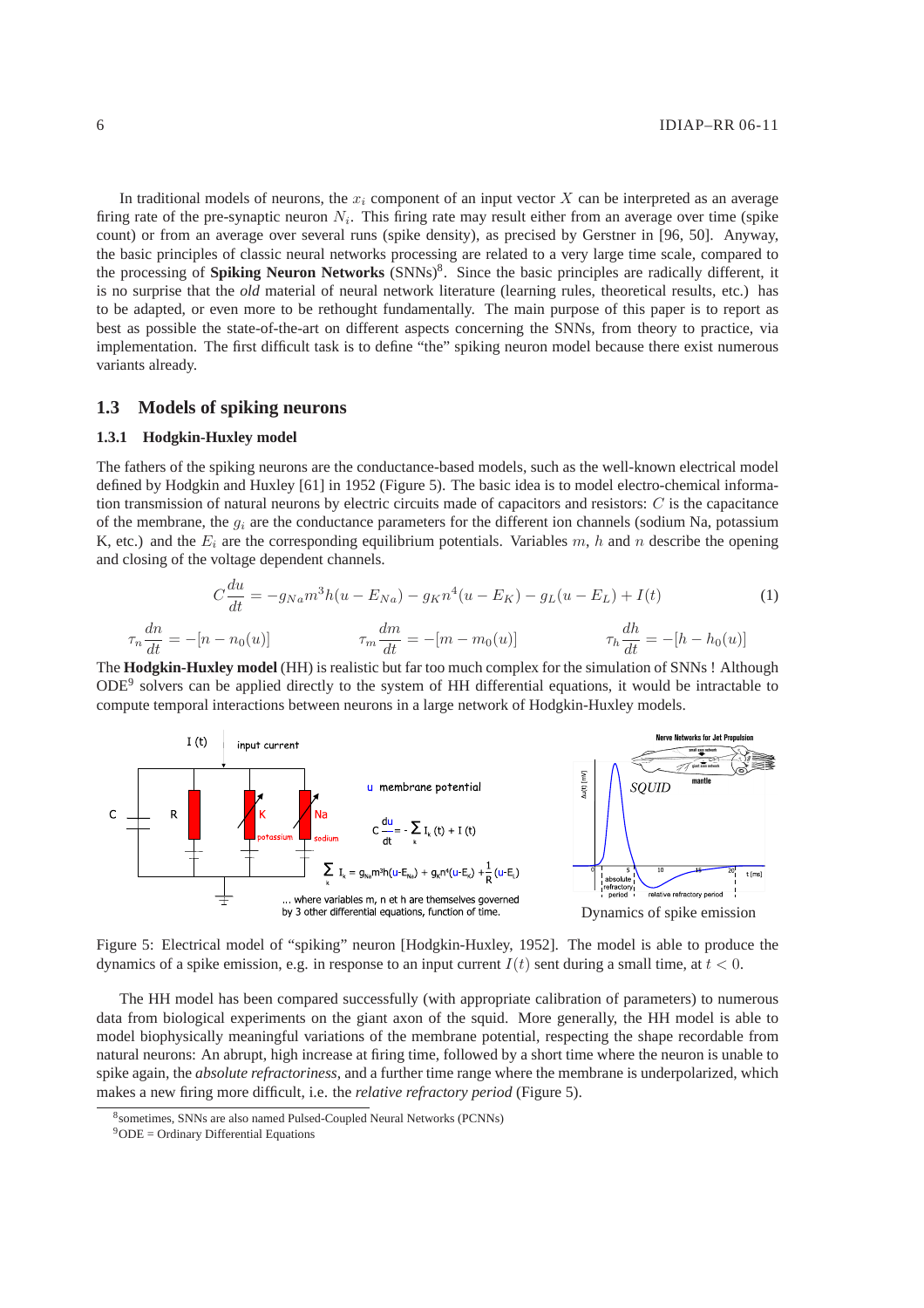#### **1.3.2 Integrate-and-Fire model**

More tractable models are the **Integrate-and-Fire** (I&F) neurons [90, 151]. The most important simplification implies that the shape of the action potentials is neglected and every spike is considered as a uniform event defined only by the time of its appearance. The basic circuit (Figure  $6$ ) consists of a capacitor  $C$  in parallel with a resistor R driven by an input current  $I(t)$ . The dynamics of the membrane potential can be described by a single first-order linear differential equation. Defining the time constant of the neuron membrane as  $\tau_m = RC$ , for modelling the voltage leakage, the usual formula for the **Leaky Integrate-and-Fire** neuron (LIF), can be written as follows (coherent with Figure 6, under the common assumption  $u_{rest} = 0$ ):

$$
\tau_m \frac{du}{dt} = u_{rest} - u(t) + RI(t) \tag{2}
$$

In addition, the firing time  $t^{(f)}$  of the neuron is defined by a threshold crossing equation  $u(t^{(f)}) = \vartheta$ , under the condition  $u'(t^{(f)}) > 0$ . Immediately after  $t^{(f)}$ , the potential is reset to a given value  $u_r$ . An absolute refractory period can be modelled by forcing the neuron to a value  $u = -u_{abs}$  during a time  $d_{abs}$  after a spike emission, and then restarting the integration with initial value  $u = u_r$ .



Figure 6: The Leaky Integrate-and-Fire (LIF) model is a simplification of the Hodgkin-Huxley model.

There exist many variations between the HH and LIF models, with decreasing biophysical plausibility, but also with decreasing computational cost (see [70] for rather a complete review or [150] for in-depth comparison of HH and LIF subthreshold dynamics). Since it is defined by four differential equations, the HH model requires about 1200 floating point computations (FLOPS) per  $1ms$  simulation. Simplified to two differential equations, the Morris-LeCar or FitzHugh-Nagamo models have still a computational cost of one or several hundreds FLOPS. Only 5 FLOPS are required by the LIF model, and around 10 FLOPS for its variants, the I&F with adaptation, the quadratic I&F (QIF), etc. . . But the LIF ability to reproduce neuro-computational properties is limited to 3 different firing schemes among the 20 possible behaviours inventoried by Izhikevich [70] (most of them on Figure  $7^{10}$ ): the "tonic spiking" (A), the "class 1 excitable" (G) and the "integrator" (L).



Figure 7: Many different neuro-computational properties and various firing behaviours can occur in biological spiking neurons. Shown are simulations of the Izhikevich neuron model, for different external input currents (displayed under each temporal firing pattern) [From *Izhikevich* [70]].

<sup>10</sup>Electronic version of the original figure and reproduction permission are freely available at *www.izhikevich.com*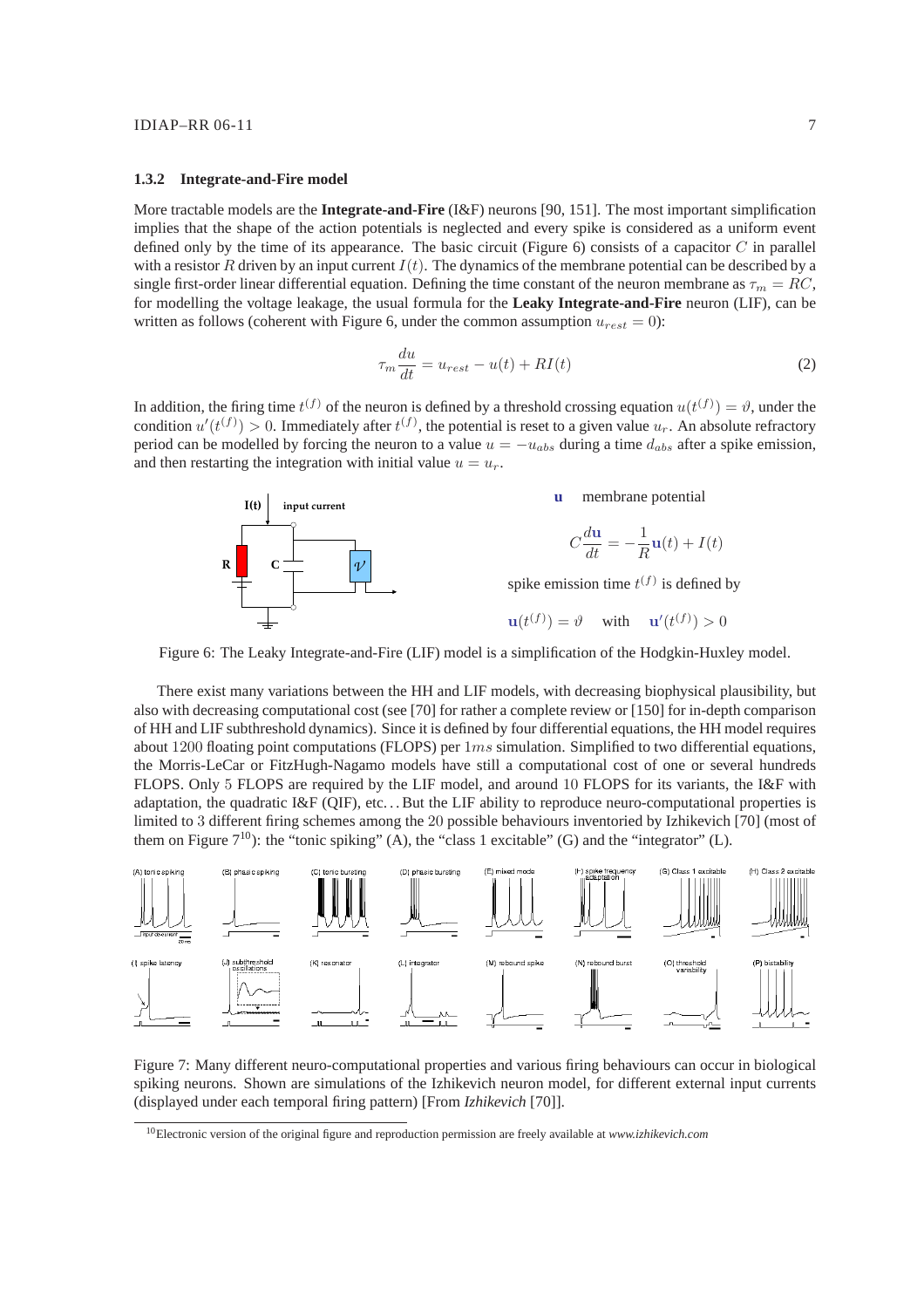Note that a same neuron cannot be at once "integrator" and "resonator" since the properties are mutually exclusive, but a same neuron model can simulate all of them, with different choices of parameters. In the class of spiking neurons controlled by differential equations, the two-dimensional **Izhikevich neuron model** [69] defined by the coupled equations

$$
\frac{du}{dt} = 0.04u(t)^2 + 5u(t) + 140 - w(t) + I(t) \qquad \qquad \frac{dw}{dt} = a\left(bu(t) - w(t)\right) \tag{3}
$$

with after-spike resetting: if  $u > \vartheta$  then  $u \leftarrow c$  and  $w \leftarrow w + d$ 

is a good compromise between biophysical plausibility and computational cost ( $\sim$  13 FLOPS).

#### **1.3.3 Spike Response Model**

More simple to understand and to implement is the **Spike Response Model** (SRM) defined by Gerstner [48, 85]. The model expresses the membrane potential  $u$  at time  $t$  as an integral over the past, including a model of refractoriness, but without any more differential equation. SRM is a phenomenological model of neuron, based on the occurence of spike emissions. Let  $\mathcal{F}_j = \{t_j^{(f)}: 1 \leq f \leq n\} = \{t \mid u_j(t) = \vartheta \land u'_j(t) > 0\}$  denote the set of all firing times of neuron  $N_j$ , and  $\Gamma_j = \{i \mid N_i$  is presynaptic to  $N_j\}$  define its set of presynaptic neurons. The state  $u_j(t)$  of neuron  $N_j$  at time t is given by

$$
u_j(t) = \sum_{t_j^{(f)} \in \mathcal{F}_j} \eta_j \left( t - t_j^{(f)} \right) + \sum_{i \in \Gamma_j} \sum_{t_i^{(f)} \in \mathcal{F}_i} w_{ij} \epsilon_{ij} \left( t - t_i^{(f)} \right) + \underbrace{\int_0^\infty \kappa_j(r) I(t - r) dr}_{\text{if external input current}}
$$
(4)

with the following kernel functions:  $\eta_i$  is non-positive for  $s > 0$  and models the potential reset after a spike emission,  $\epsilon_{ij}$  describes the response to presynaptic spikes, and  $\kappa_j$  describes the response of the membrane potential to an external input current. For the kernel functions, a choice of usual expressions is given by:

$$
\eta_j(s) = -\vartheta \exp\left(-\frac{s}{\tau}\right) \mathcal{H}(s) \qquad \text{or} \qquad \eta_j(s) = -\eta_0 \exp\left(-\frac{s - \delta^{abs}}{\tau}\right) \mathcal{H}(s - \delta^{abs}) - K \mathcal{H}(s) \mathcal{H}(\delta^{abs} - s)
$$

where H is the Heaviside function,  $\vartheta$  is the threshold and  $\tau$  a time constant, for neuron  $N_j$  or

 $K \to \infty$  ensures an absolute refractory period  $\delta^{abs}$  and  $\eta_0$  scales the amplitude of relative refractoriness,

$$
\epsilon_{ij}(s) = \frac{s - d_{ij}^{ax}}{\tau_s} \exp\left(-\frac{s - d_{ij}^{ax}}{\tau_s}\right) \quad \text{or} \quad \epsilon_{ij}(s) = \left[\exp\left(-\frac{s - d_{ij}^{ax}}{\tau_m}\right) - \exp\left(-\frac{s - d_{ij}^{ax}}{\tau_s}\right)\right] \mathcal{H}(s - d_{ij}^{ax})
$$
\n
$$
\alpha\text{-function, or expression where } \tau_m \text{ and } \tau_s \text{ are time constants, with } d_{ij}^{ax} \text{ the axonal transmission delay.}
$$

Kernel  $\epsilon_{ij}$  describes the generic response of neuron  $N_j$  to spikes coming from presynaptic neurons  $N_i$ . For the sake of simplicity,  $\epsilon_{ij}(s)$  can be assumed to have the same form  $\epsilon(s - d_{ij}^{ax})$  for any pair of neurons, only modulated in amplitude and sign by the weight  $w_{ij}$  (excitatory EPSP for  $w_{ij} > 0$ , inhibitory IPSP for  $w_{ij} < 0$ ).



Figure 8: The Spike Response Model (SRM) is a generic framework to describe the spike process [From [50]].

A short term memory variant of SRM results from assuming that only the last firing  $\hat{t}_j$  of  $N_j$  contributes to refractoriness,  $\eta_j$   $(t - \hat{t}_j)$  replacing the sum in formula (4). Moreover, integrating the equation on a small time window of  $1ms$  and assuming that each presynaptic neuron emits at most once in the time window (reasonable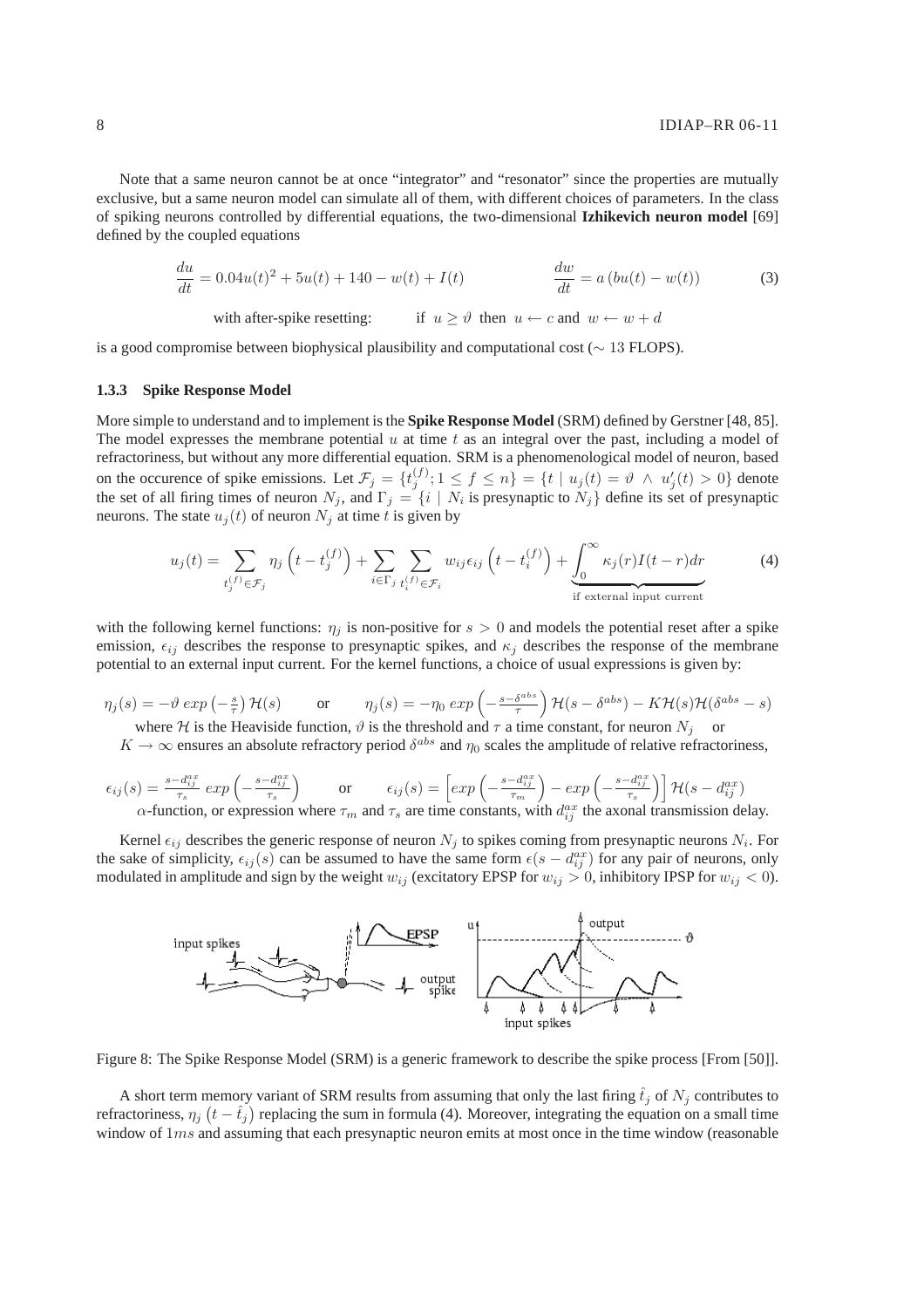since refractoriness of presynaptic neurons), we obtain the again simplified formula of model SRM<sub>0</sub>, which is very close to the usual expression of neural activity, in rate coding

$$
v_j(t) = \sum_{i \in \Gamma_j} w_{ij} \epsilon(t - \hat{t}_i - d_{ij}^{ax}) \quad \text{with next firing time} \quad t_j^{(f+1)} = t \iff v_j(t) = \vartheta - \underbrace{\eta_j(t - \hat{t}_j)}_{threshold\,kerel} \tag{5}
$$

Despite its simplicity, the Spike Response Model is more general than the Integrate-and-Fire neuron and is often able to compete with the Hodgkin-Huxley model for simulating complex neuro-computational properties.

### **1.4 Spiking neuron networks (SNNs)**

Even if Izhikevich presently declares on his web site (http://www.nsi.edu/users/izhikevich/interest/index.htm):

*On October 27, 2005 I finished simulation of a model that has the size of the human brain. The model has* 100, 000, 000, 000 *neurons (hundred billion or* 10<sup>11</sup>*) and almost (one quadrillion or*  $10^{15}$ ) 1,000,000,000,000,000 *synapses. It represents*  $300 \times 300$   $\text{mm}^2$  *of mammalian thalamocortical surface, specific, non-specific, and reticular thalamic nuclei, and spiking neurons with firing properties corresponding to those recorded in the mammalian brain. One second of simulation took* 50 *days on a beowulf cluster of* 27 *processors (*3GHz *each). Indeed, no significant contribution to neuroscience could be made by simulating one second of a model, even if it has the size of the human brain. However, I learned what it takes to simulate such a large-scale system.* Take home message:

*Size doesn't matter; it's what you put into your model and how you embed it into the environment.*

"large networks of spiking neurons" simulated in reasonable time, on a single computer, with LIF or SRM neuron models, may reach a size of several millions of synaptic connections. How to effectively and efficiently implement SNNs will be discussed in Section 4, whereas several case-studies of application will be developed in Section 5. Sections 2 and 3 are dedicated to theoretical issues, highlighting the strong computational power of SNNs beside the difficulty to control synaptic plasticity for designing new efficient learning rules.

#### **1.4.1 Network topology and dynamics**

Since networks of spiking neurons definitely behave in a different way than traditional neural networks, there is no reason to design SNNs in accordance with the usual schemes for architectures and dynamics, such as multilayer feedforward networks (e.g. MLP) or completely connected recurrent networks (e.g. Hopfield net). According to biological observations, the neurons of an SNN are sparsely and irregularly connected in space (network topology) and the variability of spike flows implies they communicate irregularly in time (network dynamics) with a low average activity. It is important to note that the network topology becomes a simple underlying support to the neural dynamics, but that active neurons only are decisive for information processing. At a given time  $t$ , the sub-topology defined by active neurons can be very sparse and different from the underlying network architecture (e.g. local clusters, short or long paths loops, synchronized cell assemblies), comparable to the active brain regions that appear coloured in brain imaging scanners. Hence an SNN architecture has no need to be regular. A SNN can even be defined randomly [98, 75] or by a loosely specified architecture, such as a set of neuron groups that are linked by projections, with average probability of connection from one group to the other [109]. However, the nature of a connection has to be prior defined as excitatory or inhibitory synaptic link, without subsequent change, except for the synaptic efficacy, i.e. the weight value can be modified, but not the weight sign.

The architecture of an SNN can be forced to match traditional connectionist models by temporal coding, as developed next (Section 1.4.2), but the cost of drastic simplifications in the model neuron is to lose precious features of firing times based computing. Otherwise, a new family of networks seems to be suitable for processing temporal input / output patterns with spiking neurons: The Echo State Networks (ESNs) and the Liquid State Machines (LSMs). The very similar two models will be shortly presented afterwards (Sections 1.4.3 and 1.4.4).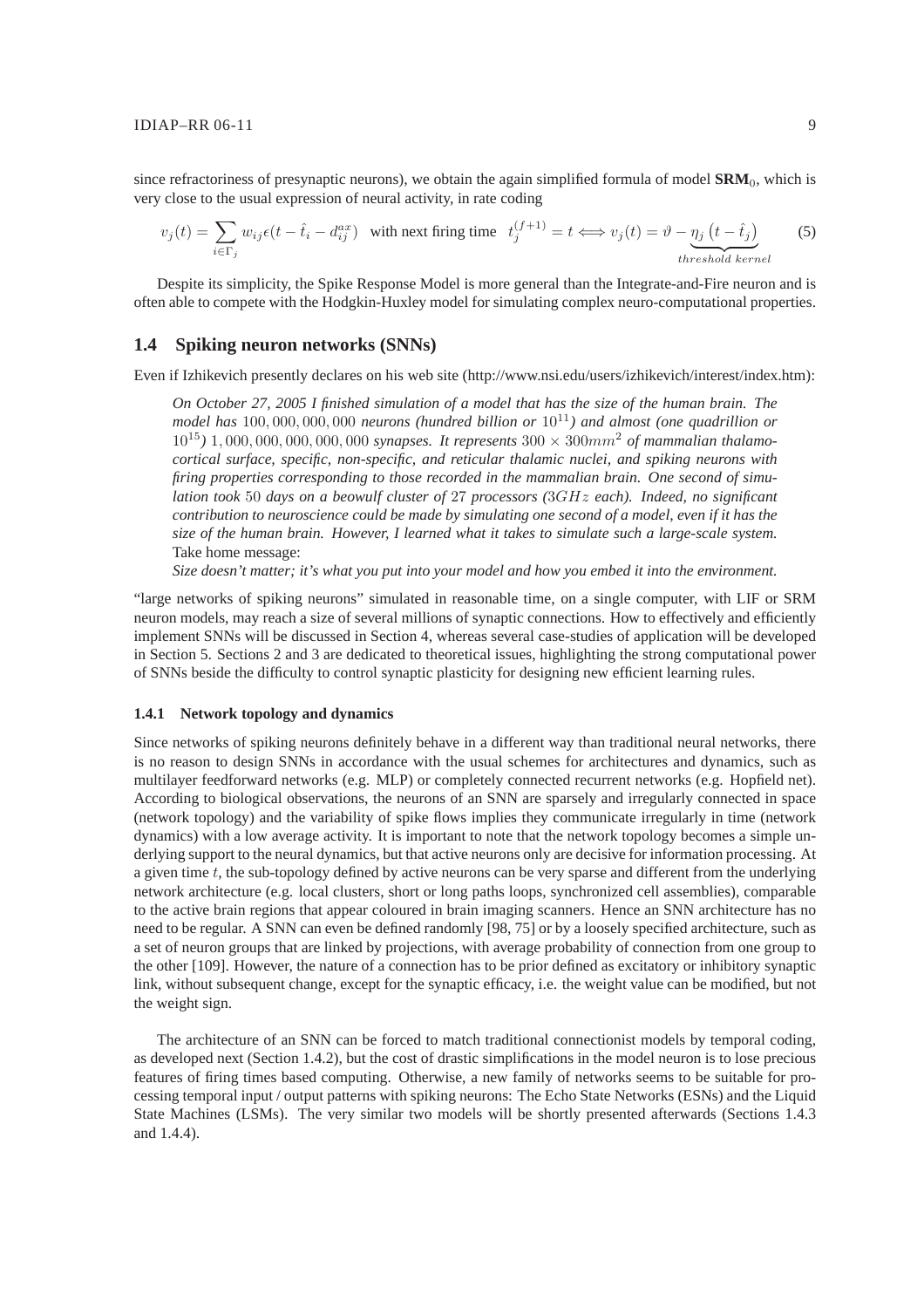### **1.4.2 Computing with temporal patterns**

**Temporal coding**<sup>11</sup> is a straightforward method for translating a vector of real numbers into a spike train, e.g. for simulating the traditional conectionist models by SNNs. The basic idea is biologically well-founded: more intensive the input, earlier the spike transmission (e.g. in visual system). Hence a network of spiking neurons can be designed with m input neurons  $N_i \in \mathcal{N}_{in}$  whose firing times are determined through some external mechanism. The network is fed by successive m-dimensional input patterns  $x = (x_1, \ldots, x_m)$  - with all  $x_i$ inside a bounded interval of  $\mathbb{R}$ , e.g.  $[0, 1]$  - that are translated into spike trains through successive temporal windows (comparable to successive steps of traditional NNs computation). In each time window, a pattern x is temporally coded relating to a fixed time  $T_{in}$  by one spike emission of neuron  $N_i$  at time  $t_i = T_{in} - x_i$ , for all  $i$ .

Now consider that all the other neurons of the network ( $N_j \notin \mathcal{N}_{in}$ ) compute the spikes incoming from their set  $\Gamma_j$  of presynaptic neurons, according to the SRM formula (cf. Equation 4)

$$
u_j(t) = \sum_{t_j^{(f)} \in \mathcal{F}_j} \eta_j\left(t - t_j^{(f)}\right) + \sum_{i \in \Gamma_j} \sum_{t_i^{(f)} \in \mathcal{F}_i} w_{ij} \epsilon_{ij}\left(t - t_i^{(f)}\right)
$$

where the first term of right-hand equation can be ignored (i.e. drop the refractory terms  $\eta_j(t-t_j^{(f)})$ ), since the temporal window mechanism allows to suppose that neuron  $N_j$  has not fired for a while. For the same reason, the sets  $\mathcal{F}_i$  of firing times of presynaptic neurons can be reduced to singletons. Another model simplification is to consider that PSP functions  $\epsilon_{ij}$  rise (for an EPSP) or descent (for an IPSP) linearly with slope  $\lambda_{ij} \in \mathbb{R}$  for a time range at least  $R > 0$  (Figure 9).



Figure 9: Shapes of postsynaptic potential (EPSP or IPSP) for computing a weighted sum in temporal coding. Right: Example variation of neuron  $N_j$  membrane potential for computing  $\sum_{i \in \Gamma_j} \alpha_{ij} x_i$  and resulting firing time  $t_j$ . All the delays  $\Delta_{ij}$  have been set equal to  $\Delta$ . Neuron  $N_4$  (third firing) is inhibitory whereas the other three are excitatory. The slopes of the PSPs are modulated by the synaptic efficacies  $w_{ij}$ .

Any neuron  $N_j$  can compute a weighted sum  $\sum_{i \in \Gamma_j} \alpha_{ij} x_i$  in firing at a time  $t_j$  determined by the equation

$$
\sum_{i \in \Gamma_j} w_{ij} \epsilon_{ij} (t_j - t_i) = \sum_{i \in \Gamma_j} w_{ij} \lambda_{ij} (t_j - t_i - \Delta_{ij}) = \vartheta
$$
\n(6)

from which the output  $y_j$  of  $N_j$  can be derived, from temporal coding, as being the weighted sum to be computed:

$$
t_j = \frac{\vartheta}{\lambda} + \sum_{i \in \Gamma_j} \frac{w_{ij} \lambda_{ij}}{\lambda} (T_{in} - x_i + \Delta_{ij}) = T_{out} - \sum_{i \in \Gamma_j} \alpha_{ij} x_i = T_{out} - y_j \tag{7}
$$

where  $\lambda = \sum_{i \in \Gamma_j} w_{ij} \lambda_{ij}$  and  $T_{out} = \frac{\vartheta}{\lambda} + \sum_{i \in \Gamma_j} \frac{w_{ij} \lambda_{ij}}{\lambda}$  $\frac{j \lambda_{ij}}{\lambda}$  ( $T_{in} + \Delta_{ij}$ ) are input-independent values and where the neuron parameters are associated to the weights  $\alpha_{ij}$  by  $\alpha_{ij} = \frac{w_{ij}\lambda_{ij}}{\lambda_{ij}}$  $\frac{\partial^{\lambda_{ij}}}{\partial \lambda}$ . Note that the mandatory normalization of the  $\alpha_i$  resulting from the latter formula can be circumvented by employing an auxiliary input neuron (cf. [93]). Therefore, every traditional neural network can be emulated by a SNN, in temporal coding.

<sup>&</sup>lt;sup>11</sup> sometimes referred as "delay coding", "latency coding" or "firing order coding"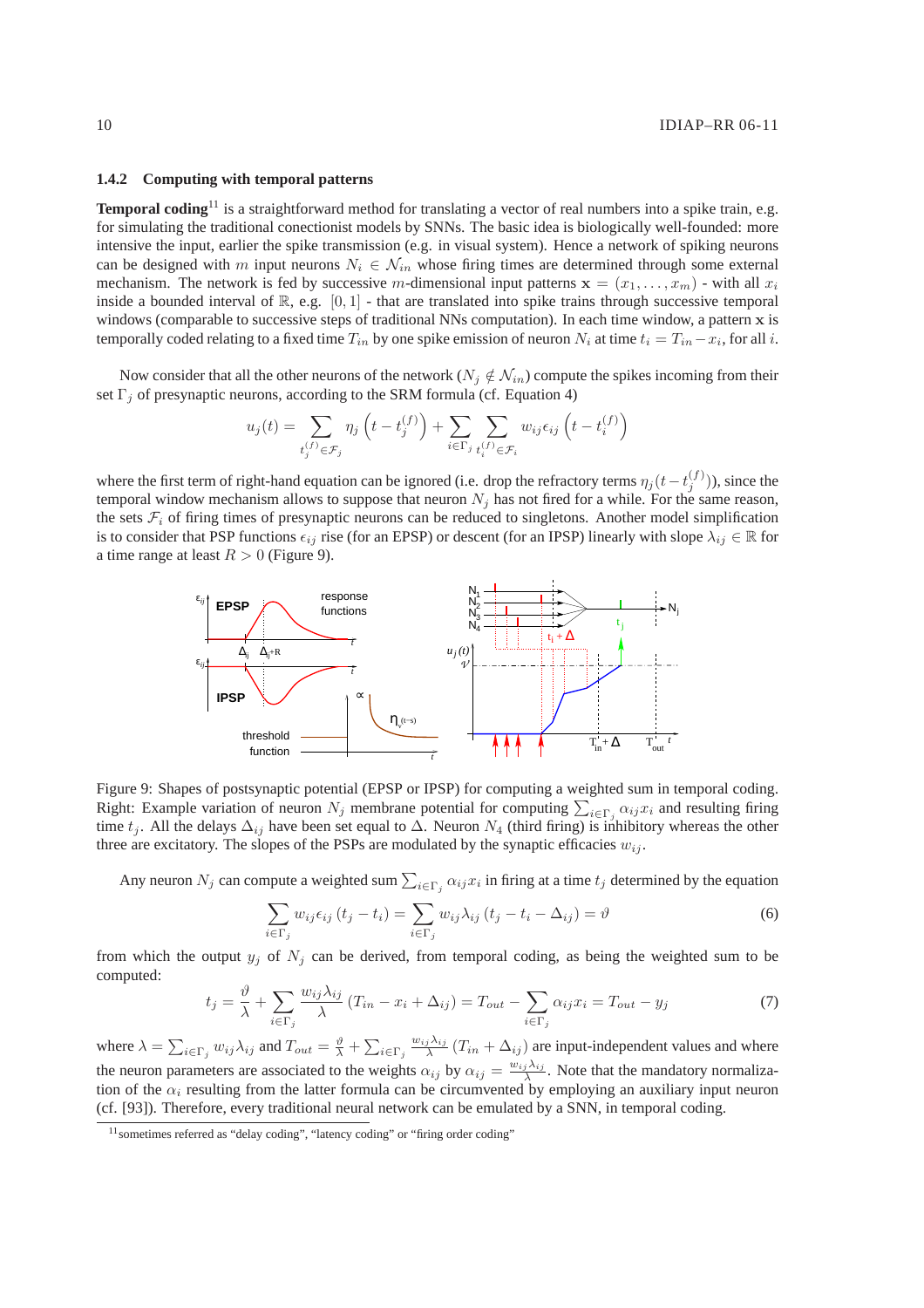#### **1.4.3 Echo State Networks (ESNs)**

The basic definition of an **Echo State Network** (ESN) has been given by Jaeger in [74], with the idea to discovering a more efficient solution than BPTT, RTRL or  $EKF^{12}$  for supervised training of recurrent neural networks. The author considers discrete-time neural networks with  $K$  input units,  $N$  internal units and  $L$  output units (Figure 10). Real-valued connection weights are collected in  $W^{in}$  for input weights, W for internal connections,  $W^{out}$  for the connections towards the output units, with optional matrix  $W^{back}$  for connections from the output units back to the internal units. The set of internal units, called DR, for "dynamical reservoir", is a recurrent neural network. DR is a pool of neurons - sigmoidal units in the first version, integrate-and-fire neurons later - that are randomly, and maybe sparsely, connected by a non-learnable weight matrix W.



Figure 10: Architecture of an "Echo State Network". The blue central zone is the dynamical reservoir, DR.

From a teacher input / output time series  $(\mathbf{u}(1), \mathbf{d}(1)), \ldots, (\mathbf{u}(T), \mathbf{d}(T))$ , a trained ESN should outputs  $y(n)$  that approximates the teacher output  $d(n)$  when the ESN is driven by the training input  $u(n)$ . The algorithm is as follows (for sigmoidal output units):

- 1. *Produce an echo state network,* i.e. construct a DR network which has the *echo state property*: for the ESN learning principle to work, the reservoir must asymptotically forget its input history. A necessary condition (seems to be sufficient... not yet theoretical proof!) is to choose a matrix  $W$  with a spectral radius  $|\lambda_{max}| < 1$ . Other matrices  $W^{in}$  and  $W^{back}$  can be generated randomly.
- 2. *Sample network training dynamics:* i.e. drive the network by presenting the teacher input  $u(n + 1)$  and by teacher-forcing the teacher output  $\mathbf{d}(n)$

$$
\mathbf{x}(n+1) = f\left(W^{in}\mathbf{u}(n+1) + W\mathbf{x}(n) + W^{back}\mathbf{d}(n)\right) \tag{8}
$$

For each time larger than a washout time  $T_0$ , collect the network state  $\mathbf{x}(n)$ , row by row, in a matrix M and collect the sigmoid-inverted teacher output  $tanh^{-1}$ **d** $(n)$  into a matrix T.

- 3. *Compute output weights* which minimize the training error. Any linear regression algorithm is convenient, such as LMS or RLS<sup>13</sup>. Concretely,  $W^{out}$  can result from multiplying the pseudoinverse of M by T to obtain  $(W^{out})^t = M^{\dagger}T$ .
- 4. *Exploitation:* ready for use, the network can be driven by novel input sequences  $u(n+1)$  with equations

$$
\mathbf{x}(n+1) = f\left(W^{in}\mathbf{u}(n+1) + W\mathbf{x}(n) + W^{back}\mathbf{y}(n)\right) \tag{9}
$$

$$
\mathbf{y}(n+1) = f^{out} \left( W^{out}[\mathbf{u}(n+1), \mathbf{x}(n+1), \mathbf{y}(n)] \right) \tag{10}
$$

Why "echo states"? The task, to combine  $y(n)$  from  $x(n)$ , is solved by means (the internal states  $x_i(n)$ ) which have been formed by the task itself (backprojection of  $y(n)$  in the DR). So, in intuitive terms, the target signal  $y(n)$  is re-constituted from its own echos  $x_i(n)$  [75]. As stated by Jaeger, from the perspective of systems

<sup>12</sup>BPTT = Back-Propagation Through Time - RTRL = Real-Time Recurrent Learning - EKF = Extended Kalman Filtering

 $13$ LMS = Least Mean Squares - RLS = Recurrent Least Squares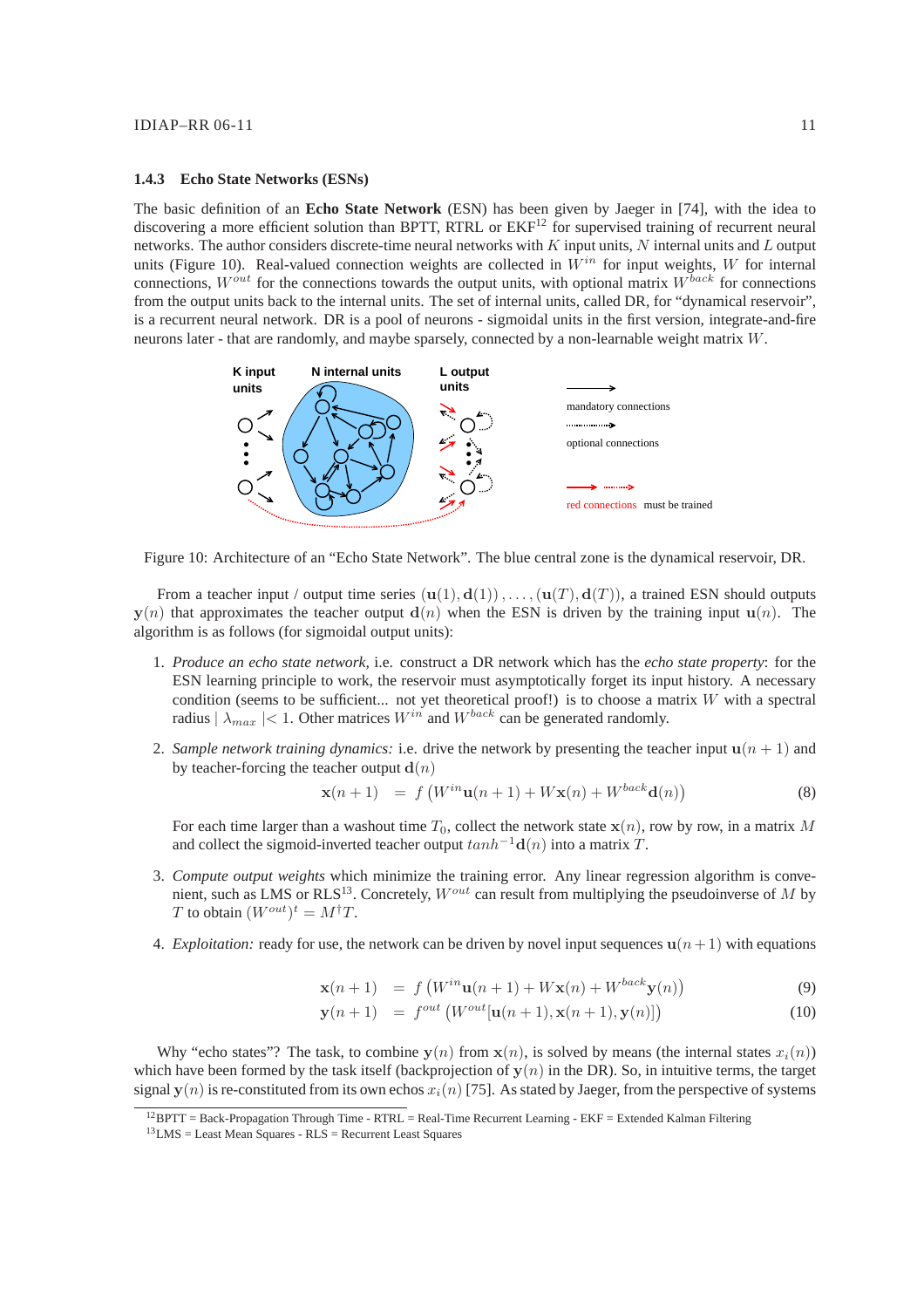engineering, the (unknown) system's dynamics is governed by  $d(n) = e(u(n), u(n-1), \ldots, d(n-1), d(n-2))$ where  $e$  is a function of the previous inputs and system outputs. The task of finding a black-box model for an unknown system amounts to finding a good approximation to the system function  $e$ . The network output of a trained ESN with linear output units appears as a linear combination of the echo functions  $e_i$ :

$$
e(\mathbf{u}(n), \mathbf{u}(n-1), \dots, \mathbf{d}(n-1), \mathbf{d}(n-2))
$$
  
=  $\mathbf{d}(n)$   

$$
\approx \mathbf{y}(n)
$$
  
=  $\sum w_i^{out} x_i(n)$   
=  $\sum w_i^{out} e_i (\mathbf{u}(n), \mathbf{u}(n-1), \dots, \mathbf{d}(n-1), \mathbf{d}(n-2))$ 

The basic idea of ESNs for black-box modelling can be condensed into the following statement [75]:

*"Use an excitable system (the DR) to give a high-dimensional dynamical representation of the task input dynamics and / or output dynamics, and extract from this reservoir of task-related dynamics a suitable combination to make up the desired target signal."*

Many experiments have been tested successfully, with no larger networks than 20 to 400 internal units. Although the first design of ESN was for networks of sigmoid units, the similarity with Maass' approach (see just below) led Jaeger to introduce spiking neurons (LIF model) in the ESNs. Results are impressive, either in the task of generating a slow sinewave  $(d(n) = 1/5 \sin(n/100))$ , hard or impossible to achieve with standard ESNs, but easy with a leaky integrator network [75], or in well mastering the benchmark task of learning the Mackey-Glass chaotic attractor [74].

Finally, ESNs are applicable in daily practice (many heuristics have been proposed for tuning the hyperparameters - network size, spectral radius of  $W$ , scaling of inputs -) but, as confessed by Jaeger himself [76] in opening a special session dedicated to ESNs, at IJCNN'2005, the state of the art is clearly immature and, despite of many good results, there are still unexplained cases where ESNs work poorly.

#### **1.4.4 Liquid State Machines (LSMs)**

The **Liquid State Machine** (LSM) has been proposed by Maass, Natschläger and Markram [98] as a new framework for neural computation based on perturbations. The basic motivation was to explain how a continuous stream of inputs from a rapidly changing environment can be processed by stereotypical recurrent circuits of integrate-and-fire neurons in real time, as well as brain processes with biological neurons.



Figure 11: Architecture of a "Liquid State Machine". A continuous stream of values  $u(.)$  is injected as input into the liquid filter  $L^M$ . A sufficiently complex excitable "liquid medium" creates, at time  $t$ , the *liquid state*  $x^M(t)$ , which is transformed by a memoryless *readout map*  $f^{\hat{M}}$  to generate output  $y(t)$ .

Trying to capture a generic feature of neural microcircuits, which is their ability to carry out several realtime computations in parallel within the same circuitry, the authors have shown that a *readout neuron* (cf.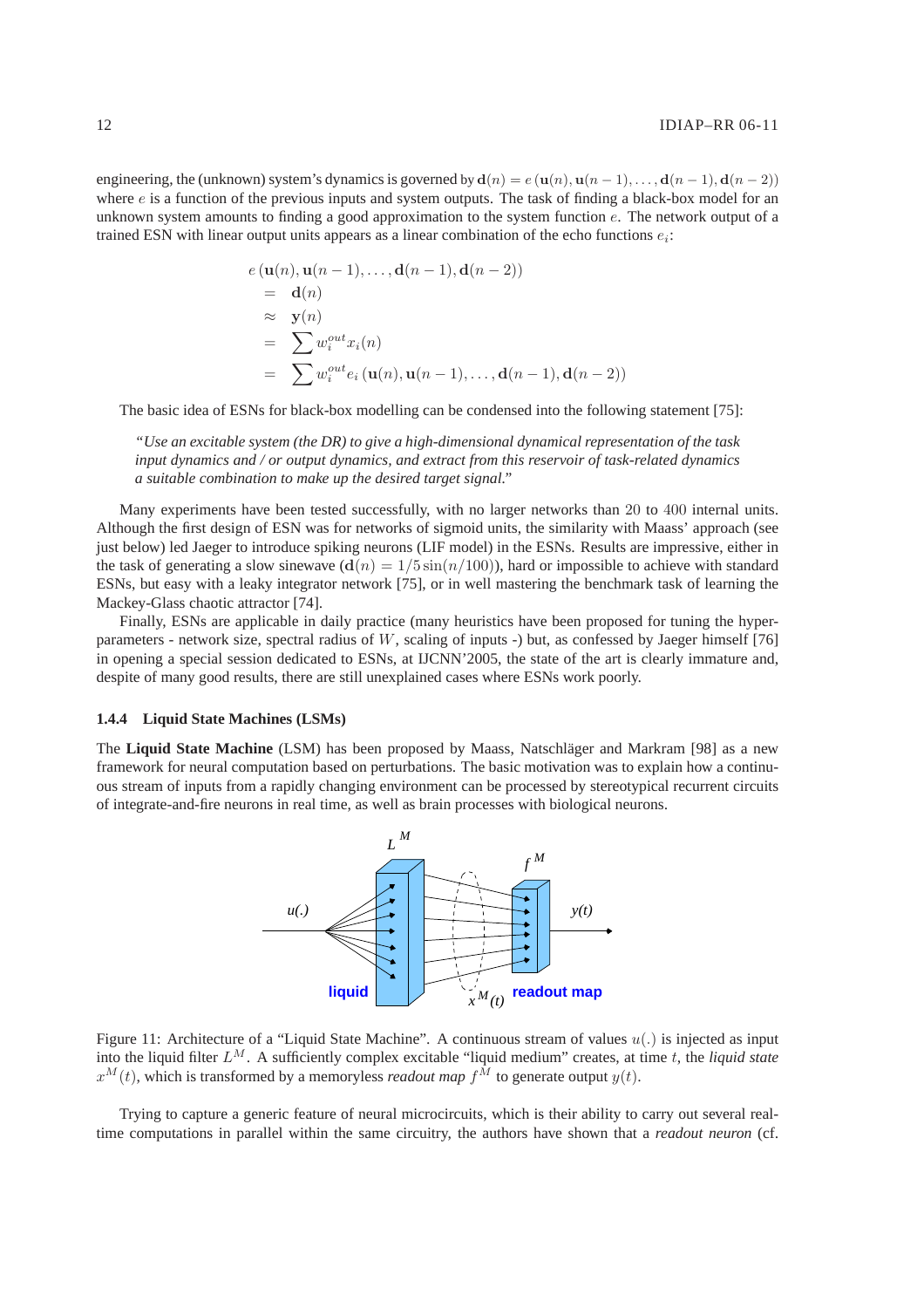Figure 11) receiving inputs from hundreds or thousands of neurons in a neural microcircuit can learn to extract salient information from the high-dimensional transient states of the circuit and can transform transient circuit states into stable readouts [98]. It appears that a readout neuron is able to build a sort of equivalence class among dynamical states, and then to well recognize similar (but not equal) states. Moreover, several readout neurons, trained to perform different tasks, may enable parallel real-time computing.

In mathematical terms, the *liquid state* is simply the current output of some operator  $L^M$  that maps input functions  $u(.)$  onto functions  $x^M(t)$ . The  $L^M$  operator can be implemented by a randomly connected recurrent neural network (the *liquid neurons*), or even by real wet water in a bucket (!) as experimented by Fernando and Sojakka [41]. The second component of an LSM is a *memoryless readout map*  $\bar{f}^M$  that transforms, at every time  $t$ , the current liquid state into the machine output:

$$
x^M(t) = \left(L^M(u)\right)(t) \tag{11}
$$

$$
y(t) = f^M\left(x^M(t)\right) \tag{12}
$$

The readout map is usually task-specific. It can be implemented by one or several I&F neurons (the *readout neurons*) that can be trained to perform a specific task using, such as a linear regression or the *p-delta rule* [5], a perceptron-like local learning rule.

Why "liquid states"? The  $L^M$  operates similarly to water undertaking the transformation from the lowdimensional space of a set of motors stimulating its surface into a higher dimensional space of waves in parallel, thus keeping a memory of past inputs in a dynamical system, making it possible to generate (role of readout units) stable and appropriately scaled output responses, even if the internal state never converges to a stable attractor.

Maass et al. proved that LSMs have a new form of universal computational power. More precisely, whereas Turing machines have universal computational power for off-line computation on discrete inputs, LSMs have (under conditions) universal computation power for real-time computing with fading memory on analog functions in continuous time. A theorem [98] guarantees that LSMs have this computational power, provided that:

- 1. the class of basis filters that composes the liquid filters  $L^M$  satisfies the point-wise *separation property*,
- 2. the class of functions from which the readout maps  $f^M$  are drawn satisfies the *approximation property*.

(SP), the *separation property*, addresses the amount of separation between the trajectories of internal states of the system that are caused by two different input streams, whereas (AP), the *approximation property*, addresses the capability of the readout mechanisms to distinguish and transform different internal states of the liquid into given target outputs (see Appendix A of [98] for exact definitions). Two versions of the universal approximation theorem hold, one for inputs that are continuous functions of time (e.g. time series) and the other where the inputs are finite or infinite spike trains (e.g. input spiking neurons).

Although the LSM model is not yet mature (in spite of some theoretical bases), it has been successfully applied to several benchmark non-linear problems such as the XOR [41], the Hopfield and Brody [64] (see Section 5) "zero-one" discrimination [41, 98], or to a task of texture recognition from artificial whiskers [167]. Subject to deeper understanding their underlying mechanisms and better mastering their implementation heuristics, LSMs should be efficient tools, especially for time series prediction and for temporal pattern recognition.

Finally, LSMs and ESNs are very similar models of recurrent neural networks that promise to be convenient for both exploiting and capturing most temporal features of spiking neuron processing, with a slight advantage to LSMs that have been inspired from the background idea to modelling dynamical and representational phenomena in biological neural networks. However both models are good candidates for engineering applications whenever temporally changing information has to be processed.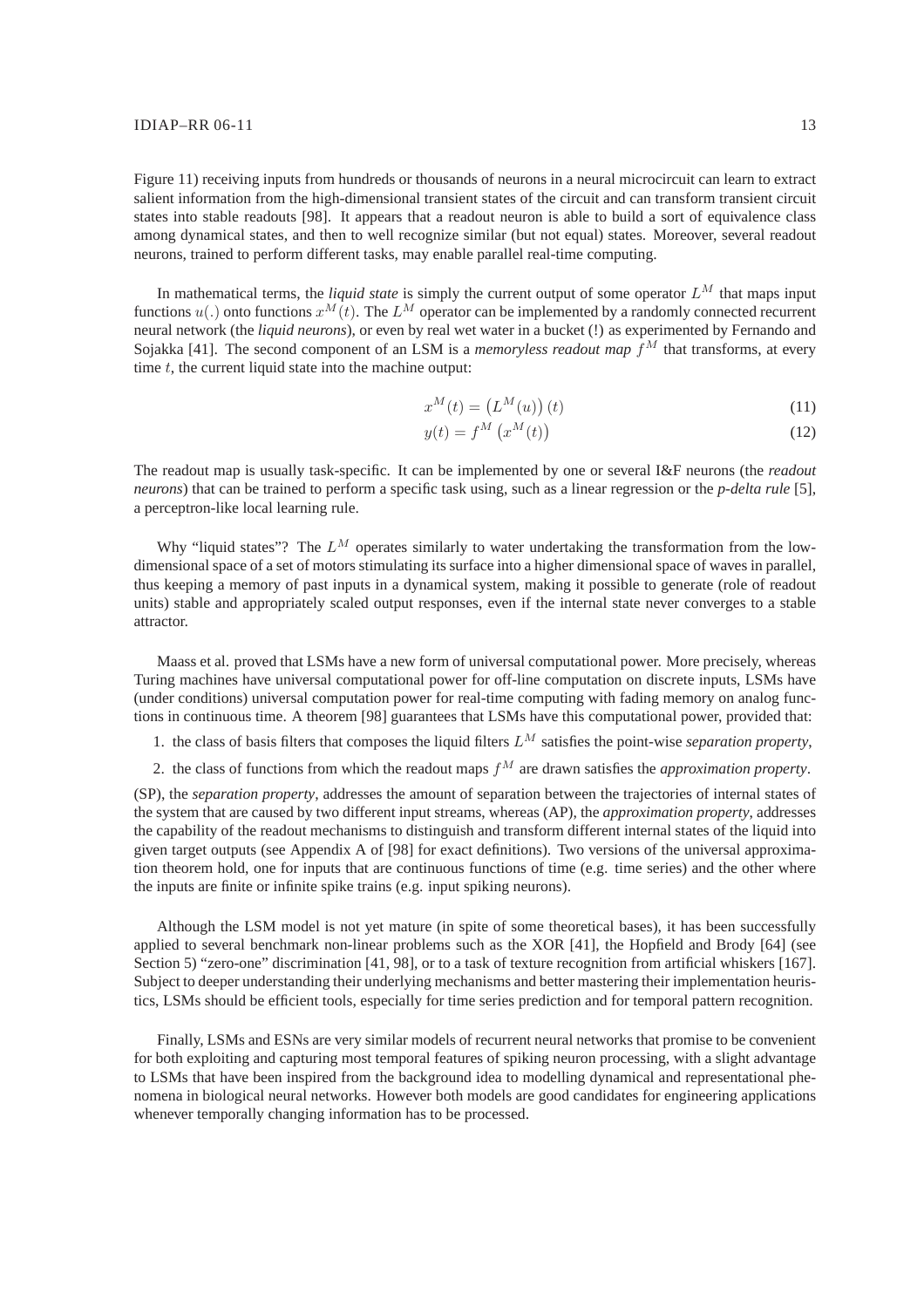# **2 Computational power of neurons and networks**

Since information processing with spiking neurons is based on the time of spike emissions (pulse coding) rather than the average numbers of spikes in a given time window (rate coding), two straightforward advantages of SNN processing are a possibility to very fast decoding sensory information, as in human visual system [155] (very precious for real-time signal processing), and a possibility to multiplexing information, e.g. like the auditory system combines amplitude and frequency very efficiently over one channel. Moreover, SNNs add a new dimension, the temporal axis, to the representation capacity and the processing abilities of neural networks. The present section proposes different attempts to grasp the new forms of computational power of SNNs and to surround how the paradigm of spiking neuron is a way to tremendously increase the computational power of neural networks. How to control and exploit the full capacity of this new generation of models raises many fascinating challenging questions that will be addressed in further sections (3, 4, 5).

### **2.1 Combinatorial point of view**

Encouraging estimation of SNNs information coding ability can be drawn from considering the encoding capacity of neurons within a small set. The representational power of alternative coding schemes has been pointed out by Recce [131] and analysed by Thorpe et al. [154].

|    | count | latency | rank | Numeric                | count                                  | binary | timing                                    | rank  |  |
|----|-------|---------|------|------------------------|----------------------------------------|--------|-------------------------------------------|-------|--|
|    |       | З       |      |                        |                                        |        |                                           |       |  |
| (A |       |         |      | examples:              | code                                   | code   | code                                      | order |  |
|    |       |         | 2    | left (opposite) figure |                                        |        |                                           |       |  |
|    |       |         |      | $n = 7, T = 7ms$       | 3                                      |        | $\approx 19$                              | 12.3  |  |
|    |       |         |      | Thorpe et al. [154]    |                                        |        |                                           |       |  |
|    |       | 3       | 3    | $n = 10, T = 10ms$     | 3.6                                    | 10     | $\approx 33$                              | 21.8  |  |
|    |       |         | 6    |                        |                                        |        |                                           |       |  |
|    |       |         |      |                        | Number of bits that can be transmitted |        |                                           |       |  |
| ⊙  |       | 5       | 5    |                        |                                        |        | by <i>n</i> neurons in a $T$ time window. |       |  |

Figure 12: Comparing the representational power of spiking neurons, for different coding schemes. Count code: 6/7 spike per  $7ms$ , i.e.  $\approx 122$  spikes.s<sup>-1</sup> - Binary code: 1111101 - Timing code: latency, here with a  $1ms$  precision - Rank order code:  $C > B > D > A > G > E > F$ .

For instance, consider that a stimulus has been presented to a set of n neurons and that each of them emits at most one spike in the next  $T(ms)$  time window (Figure 12). Let us discuss different ways to decode the temporal information that can be transmitted by the n neurons. If the code is to *count* the overall number of spikes emitted by the set of neurons (population rate coding), the maximum amount of available information is  $\log_2(n+1)$  since only  $n+1$  different events can occur. In case of *binary code*, the output is a *n*-digits binary number, with obviously  $n$  as information coding capacity. The maximum amount of information comes from *timing code*, provided an efficiently decoding mechanism is available for determining the precise times of each spike. In practical cases, the available code size depends on the latency, e.g. for a  $1ms$  precision, an amount of information of  $n \times log_2(T)$  can be transmitted in the T time window. Finally, in *rank order coding*, information is the order of the sequence of spike emissions, i.e. one among the  $n!$  orders that can be obtained from *n* neurons, thus  $log_2(n!)$  bits can be transmitted.

More impressive estimation can be drawn from an opposite point of view, where large networks of spiking neurons (millions or billions of neurons and synapses) are considered as a whole. In first rough estimation, at each time  $t$ , the amount of information that can be encoded by a network of  $N$  spiking neurons has the combinatorial power N! i.e. an exponential order of magnitude  $O(e^{N \log N})$ . This estimation results from guessing that a given information is encoded by the synchrony of a specific transient neural assembly, and counting that  $N!$  different cell assemblies can be built from  $N$  neurons. Moreover, several assemblies can be simultaneously activated at any time, which again increases the potential power of SNNs for coding information. Such a statement could be, of course, inflected by deeper understanding of how cell assemblies work: The question is one of the burning issues in SNN research today and it is worth detailing the most promising research tracks.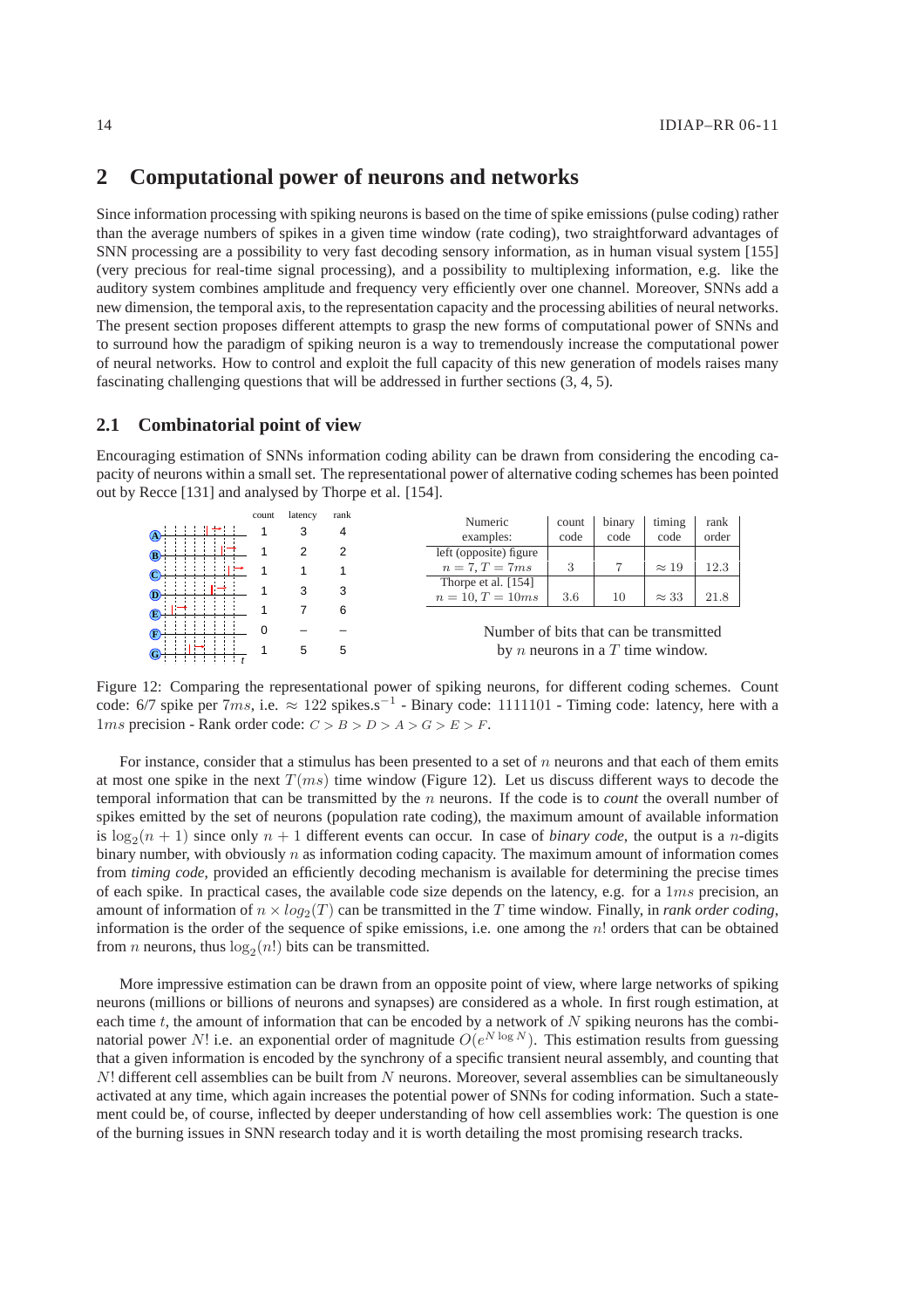# **2.2 "Infinite" capacity of cell assemblies**

The concept of **cell assembly** has been already introduced by Hebb [57], more than half a century ago! However the idea had not been further developed, neither by neurobiologists - since they could not record the activity of more than one neuron at a time, until recently - nor by computer scientists. New techniques of brain imaging and recording have boosted this area of research in neuroscience for only a few years (cf. special issue 2003 of *Theory in Biosciences* [170]). In computer science, a theoretical analysis of assembly formation in spiking neuron network dynamics (with SRM neurons) has been discussed by Gerstner and van Hemmen [53], who contrast ensemble code, rate code and spike code, as descriptions of neuronal activity.

A cell assembly can be defined as a group of neurons with strong mutual excitatory connections. Since a cell assembly, once a subset of its cells are stimulated, tends to be activated as a whole, it can be considered as an operational unit in the brain. An *association* can be viewed as the activation of an assembly by a stimulus or another assembly. In this context, short term memory would be a persistent activity maintained by reverberations in assemblies, whereas long term memory would correspond to the formation of new assemblies, e.g. by a Hebb's rule mechanism. Inherited from Hebb, current thinkings about cell assemblies are that they could play a role of "grandmother neural groups" as basis of memory encoding, instead of the old debated notion of "grandmother cell", and that material entities (e.g. a book, a cup, a dog) and, even more, ideas (mental entities) could be represented by cell assemblies.

As related work, deep attention has been paid to synchronization of firing times for subsets of neurons inside a network. The notion of **synfire chain**, a pool of neurons firing synchronously, has been developed by Abeles [3]. Hopfield and Brody have studied how **transient synchrony** could be a collective mechanism for spatiotemporal integration [64, 65]. They tuned a network of spiking neurons (I&F), with an ad-hoc topology, for a multispeaker spoken digit recognition task (cf. Section 5), and they analysed the underlying computational principles. They show that, based on the variety of decay rates, the fundamental recognition event is the occurence of transient synchronization in pools of neurons with convergent firing rates. They claim that the resulting collective synchronization event is a basic computational building block, at the network level, for computing the operation: *Many variables are currently approximately equal*, with no resemblance in traditional computing. Related to other work, their method could be a way to control the formation of transient cell assemblies that synchronize selectively in response to specific spatiotemporal patterns.

However synchronization, even transient synchrony, appears to be a too restrictive notion for well understanding the full power of cell assemblies processing. This point has been well understood by Izhikevich who proposes the notion of **polychronization** [71]. From the simulation of a network of 1000 randomly connected (with 0.1 probability) Izhikevich's neurons (see Section 1.3.2), with fixed but different delays and weights adaptation by STDP<sup>14</sup> for the  $80\%$  excitatory neurons, he derived the emergence of over  $5000$  polychronous groups of neurons. Based on the connectivity between neurons, a polychronous group is a possible stereotypical time-locked firing pattern. Since its neurons have matching axonal conduction delays, the group can be activated more often than predicted by chance: Firing of the first few neurons with the right timing is enough to activate most of the group, w.r.t. the general network activity at a gamma rythm. Since any given neuron can be activated within several polychronous groups, at different times, the number of coexisting polychronous groups can be far greater than the number of neurons in the network. Izhikevich argues that networks with delays are *infinite-dimensional* from a purely mathematical point of view, thus resulting in an unprecedented information capacity. Note that, due to STDP mechanism, the weights of excitatory connections vary, thus resulting in formation and disruption of groups, with a core of long lifetime survival groups. External inputs can drive the formation of groups that are activated when the stimulus is present. Hence, polychronous groups could represent memories and experience, and could be viewed as a computational implementation of cell assemblies.

 $14$ STDP = Spike Time Dependent Plasticity - see Section 3.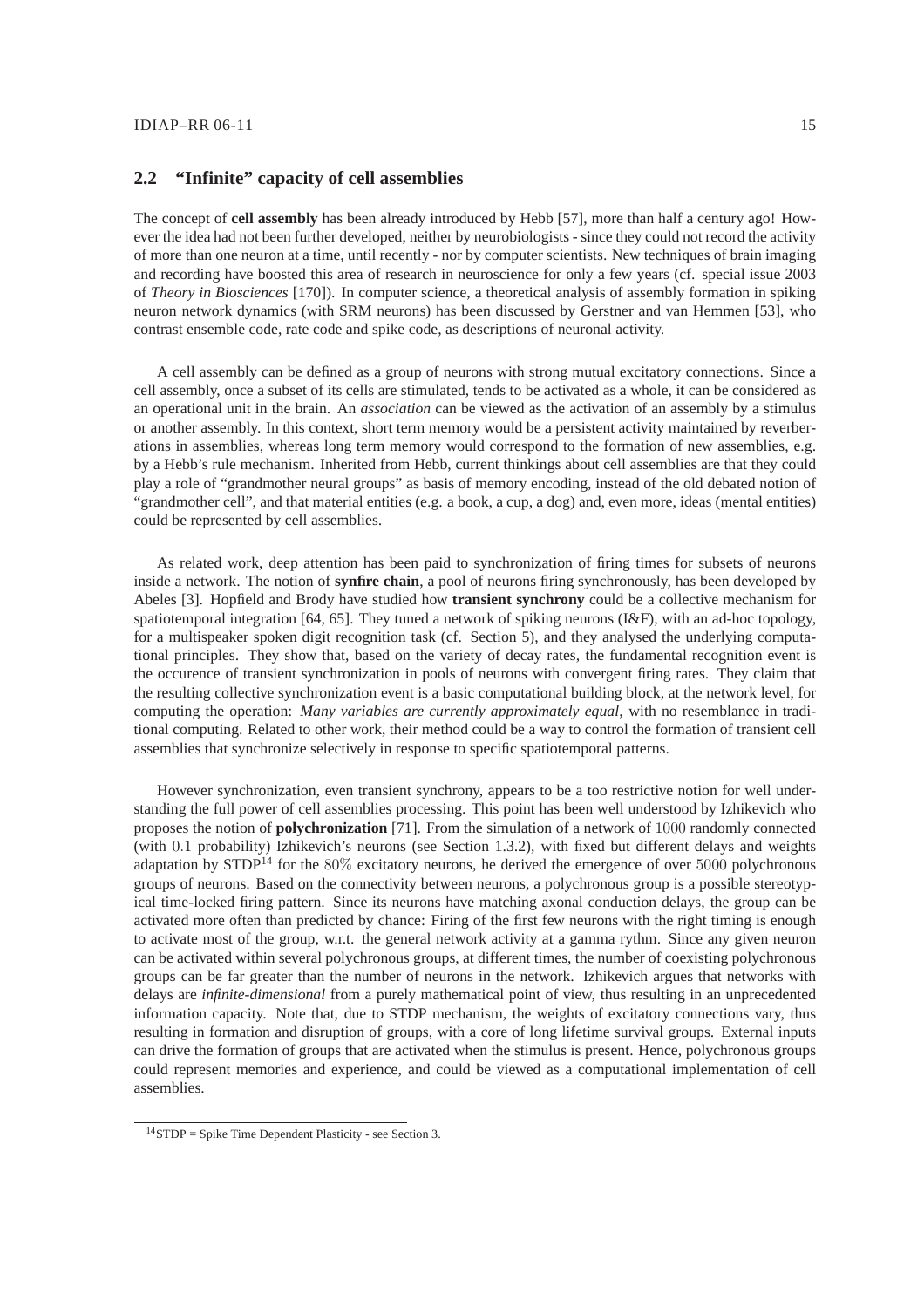# **2.3 Complexity results**

Since 1997, Maass [94, 95] has quoted that computation and learning has to procede quite differently in SNNs. He proposes to classify neural networks as follows

- **1st generation:** Networks based on McCulloch and Pitts' neurons as computational units, *i.e.* threshold gates, with only digital outputs (e.g. perceptrons, Hopfield network, Boltzmann machine, multilayer perceptrons with threshold units).
- 2nd generation: Networks based on computational units that apply an activation function with a continuous set of possible output values, such as sigmoid or polynomial or exponential functions (e.g. MLP, RBF networks). The real-valued outputs of such networks can be interpreted as *firing rates* of natural neurons.
- **3rd generation of neural network models:** Networks which employ spiking neurons as computational units, taking into account the precise *firing times* of neurons for information coding. Related to SNNs are also pulse stream VLSI, new types of electronic software that encode analog variables by time differences between pulses.

Maass also proposed a simplified model of spiking neuron with rectangular shape of EPSP, the "type A spiking neuron" (Figure 13) that has been the support for many complexity results. A justification of the type A neuron model is that it provides a link to silicon implementations of spiking neurons in analog VLSI. A fundamental point is that different transmision delays  $d_{ij}$  can be assigned to different presynaptic neurons  $N_i$ connected to a postsynaptic neuron  $N_i$ .



Figure 13: Very simple versions of spiking neurons: "type A spiking neuron" (rectangular shaped pulse) and "type B spiking neuron" (triangular shaped pulse), with elementary representation of refractoriness (threshold goes to infinity), as defined in [94].

Boolean input vectors  $(x_1, \ldots, x_n)$  are presented to a spiking neuron by a set of input neurons  $(N_1, \ldots, N_n)$ such that  $N_i$  fires at a specific time  $T_{in}$  if  $x_i = 1$  and does not fire if  $x_i = 0$ . A type A neuron is at least as powerful as a threshold gate [94, 140]. Since spiking neurons are able to behave as coincidence detectors, it is straightforward to prove that the boolean funcion  $CD_n$  *(Coincidence Detection function)* can be computed by a single spiking neuron of type  $A$  (the proof relies on a suitable choice of the transmission delays  $d_{ij}$ ):

$$
CD_n(x_1,\ldots,x_n,y_1,\ldots,y_n) = \begin{cases} 1, & \text{if } (\exists i) \ x_i = y_i \\ 0, & \text{otherwise} \end{cases}
$$

However, the boolean function  $CD_n$  requires at least  $\frac{n}{log(n+1)}$  threshold gates and at least  $\Omega(n^{1/4})$  sigmoidal units to be computed.

$$
ED_n(x_1, \dots, x_n) = \begin{cases} 1, & \text{if } (\exists i \neq j) \ x_i = x_j \\ 0, & \text{if } (\forall i \neq j) \ | \ x_i - x_j \ | \geq 1 \\ \text{arbitrary, otherwise} \end{cases}
$$

Real-valued inputs  $(x_1, \ldots, x_n)$  are presented to a spiking neuron by a set of input neurons  $(N_1, \ldots, N_n)$  such that  $N_i$  fires at time  $T_{in} - cx_i$  (cf. temporal coding, defined in Section 1.4.2). With positive real-valued inputs and a binary output, the function  $ED_n$  *(Element Distinctness function)* can be computed by a single type<sub>-A</sub> neuron, whereas at least  $\Omega(n \log(n))$  threshold gates and at least  $\frac{n-4}{2} - 1$  sigmoidal hidden units are required.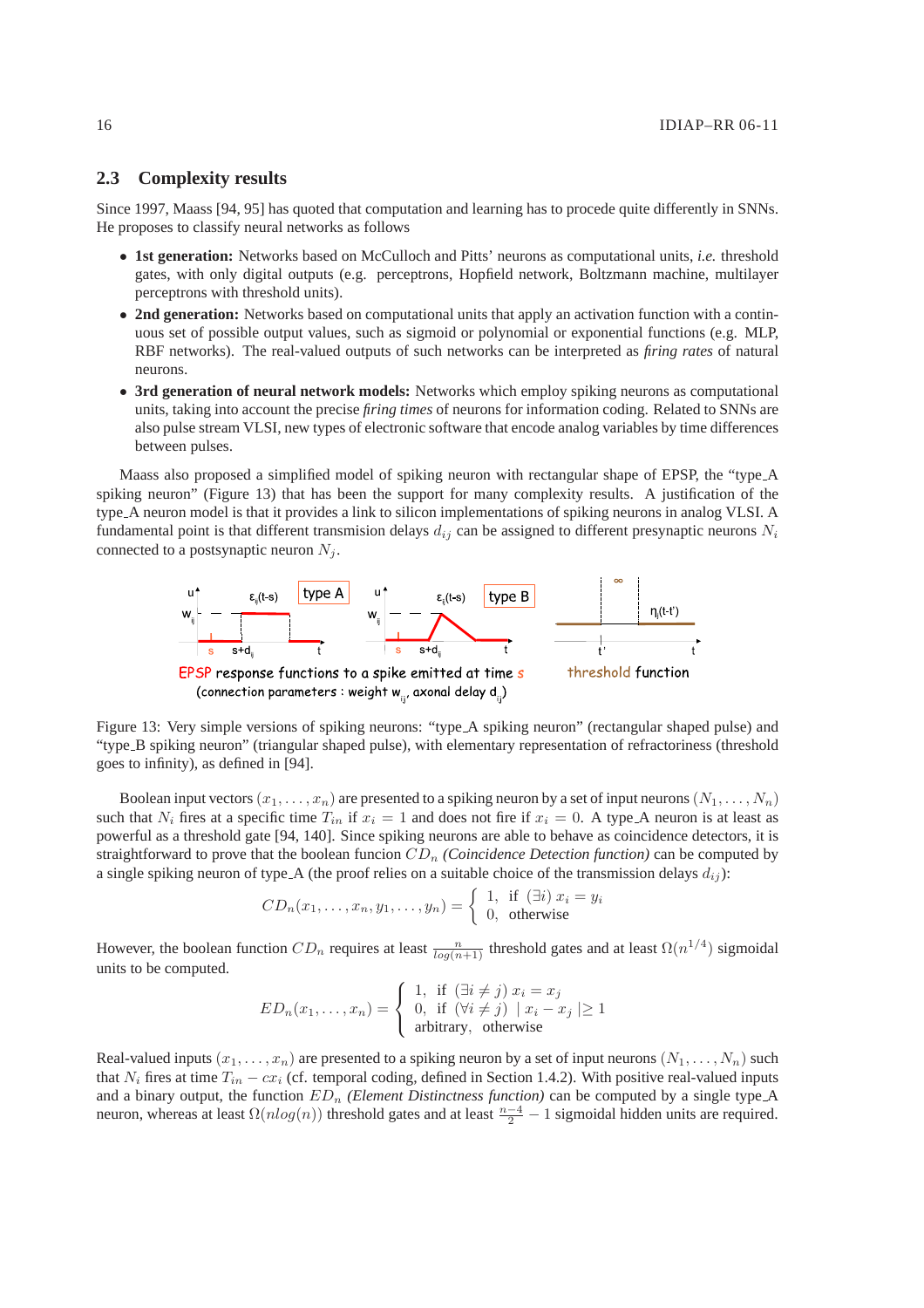#### $IDIAP-RR 06-11$  17

But for arbitrary real-valued inputs, type A neurons are no longer able to compute threshold circuits. Hence the "type B spiking neuron" (Figure 13) has been proposed since a triangular EPSP is able to shift the firing time in a continuous manner. Any threshold gate can be computed by  $O(1)$  type. B spiking neurons. And, at the network level, any threshold circuit with s gates, for real-valued inputs  $x_i \in [0, 1]^n$  can be simulated by a network of  $O(s)$  type B spiking neurons.

All the above results drive Maass to conclude that spiking neuron networks are more powerful than both the 1st and the 2nd generations of neural networks.

Schmitt develops a deeper study of type<sub>-A</sub> neurons with programmable delays in [140, 99]. Results are:

- Every boolean function of n variables, computable by a spiking neuron, can be computed by a disjunction of at most  $2n - 1$  threshold gates.
- There is no  $\Sigma$ Π-unit with fixed degree that can simulate a spiking neuron.
- The *threshold number* of a spiking neuron with n inputs is  $\Theta(n)$ .
- ( $\forall n \geq 2$ )  $\exists$  a boolean function on *n* variables that has threshold number 2 and cannot be computed by a spiking neuron.
- The *threshold order* of a spiking neuron with *n* inputs is  $\Omega(n^{1/3})$ .
- The *threshold order* of a spiking neuron with  $n \geq 2$  inputs is at most  $n 1$ .
- $(\forall n \ge 2)$   $\exists$  a boolean function on n variables that has threshold order 2 and cannot be computed by a spiking neuron.

In [95], Maass considers **noisy spiking neurons**, a neuron model close to SRM (cf. Section 1.3.3), with a probability of *spontaneous* firing (even under threshold) or not firing (even above threshold) governed by the difference

$$
\sum_{i \in \Gamma_j} \sum_{s \in \mathcal{F}_i, s < t} w_{ij} \epsilon_{ij} \left( t - s \right) - \underbrace{\eta_j \left( t - t' \right)}_{\text{threshold function}}
$$

The main result is that: For any given  $\epsilon, \delta > 0$  one can simulate any given feedforward sigmoidal neural network N of s units with linear saturated activation function by a network  $\mathcal{N}_{\epsilon,\delta}$  of  $s + O(1)$  noisy spiking neurons, in temporal coding. As immediate consequence is that SNNs are **universal approximators**, in the sense that any given continuous function  $F: [0,1]^n \to [0,1]^k$  can be approximated within any given  $\epsilon > 0$ with arbitrarily high reliability, in temporal coding, by a network of noisy spiking neurons with a single hidden layer. As by-product, such a computation can be achieved within 20ms for biologically realistic values of spiking neuron time-constants.

Beyond this number of encouraging results, and others, Maass [95] points out that SNNs are able to encode time series in spike trains, but we have, in computational complexity theory, no standard reference models for analyzing computations on time series.

### **2.4 Learnability**

Probably the first attempt (in 1996) to estimate the VC-dimension of spiking neurons is a work of Zador and Pearlmutter [172] who studied a family of integrate-and-fire neurons (cf. Section 1.3.2) with threshold and time-constants as parameters. They proved that the  $VC_{dim}$  (I&F) grows in  $logB$  with the input signal bandwith B, which means that the  $VC_{dim}$  of a signal with infinite bandwith is unbounded, but the divergence to infinity is weak (logarithmic).

More conventional approaches [99, 95] consist in estimating bounds on the VC-dimension of neurons as functions of their programmable / learnable parameters that can be the synaptic weights, the transmission delays and the membrane threshold:

• With m variable positive delays,  $VC_{dim}$ (type A neuron) is  $\Omega(m \log(m))$  - even with fixed weights whereas, with m variable weights,  $VC_{dim}$ (threshold gate) is  $\Omega(m)$  only.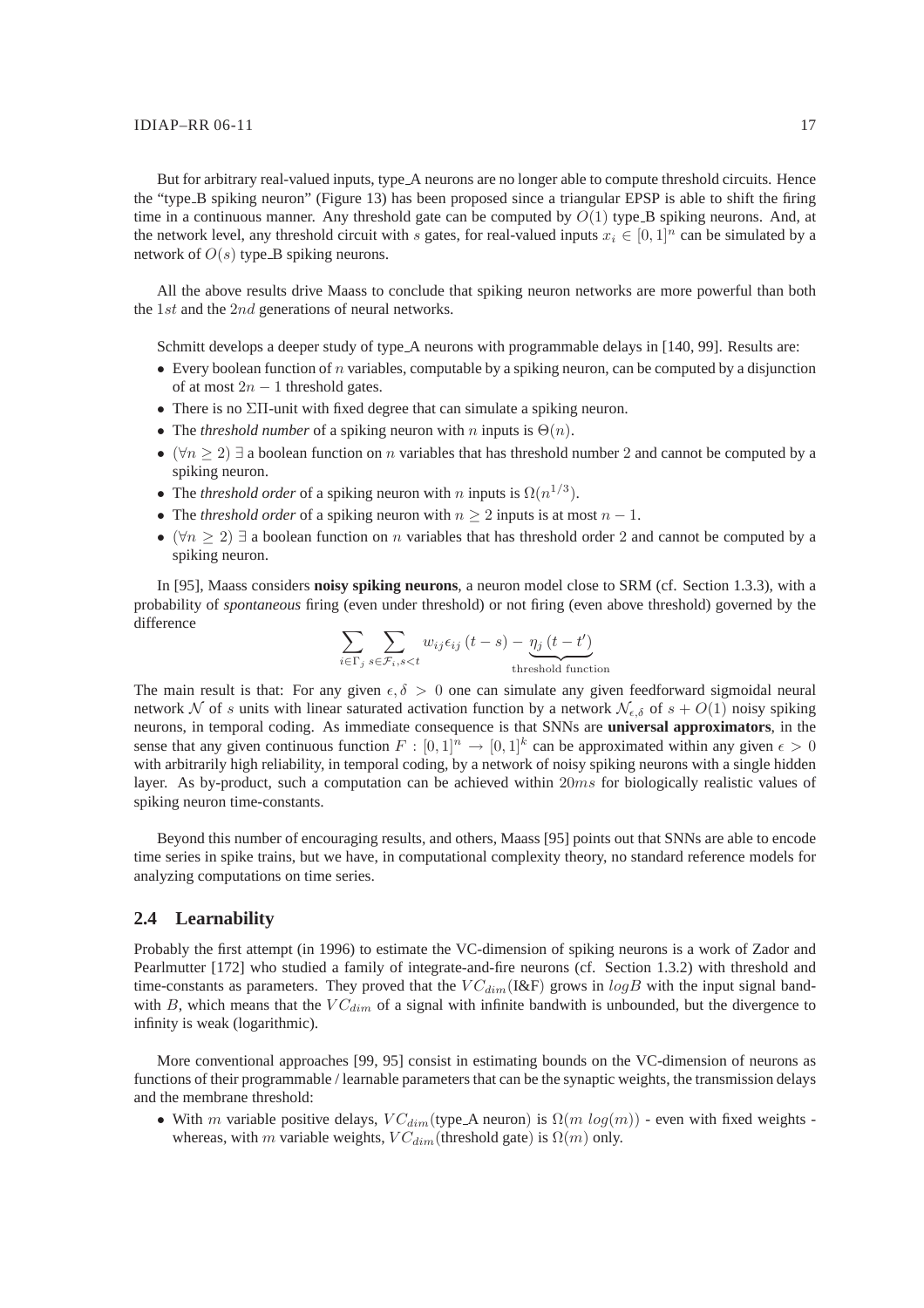- With n real-valued inputs and a binary output,  $VC_{dim}$  (type\_A neuron) is  $O(n \log(n))$ .
- With n real-valued inputs and a real-valued output,  $pseudo_{dim}$  (type A neuron) is  $O(n \log(n))$ .

Hence, the learning complexity of a single spiking neuron is higher than the learning complexity of a single threshold gate. As argumented by Maass and Schmitt [100], this should not be interpreted as saying that supervised learning is impossible for a spiking neuron, but it should become quite difficult to formulate rigorously provable learning results for spiking neurons. For summarizing, if the class of boolean functions, with *n* inputs and 1 output, that can be computed by a spiking neuron is denoted by  $S_n^{xy}$ , where *x* is *b* for boolean values and  $a$  for analog (real) values and idem for  $y$ , then:

- The classes  $S_n^{bb}$  and  $S_n^{ab}$  have VC-dimension  $\Theta(n \log(n))$
- The class  $S_n^{aa}$  has pseudo-dimension  $\Theta(n \log(n))$

Denoting by  $\mathcal{T}_n^{bb}$  the class of boolean functions computable by a threshold gate, by  $\mu$ -DNF<sub>n</sub> the class of boolean functions definable by a DNF formula where each of the  $n$  variables occurs at most once, and by OR of  $O(n)$   $\mathcal{I}_n^{bb}$  the class of boolean functions computable by a disjunction of  $O(n)$  threshold gates, Schmitt and Maass summarize graphically (Figure 14) the bounds they proved, in the boolean domain [100].



Figure 14: Upper and lower bounds for the computational power of a type A spiking neuron in the boolean domain. (From [100])

At the network level, if the weights and thresholds are the only programmable parameters, then an SNN with temporal coding seems to be nearly equivalent to a NN<sup>15</sup> with the same architecture, for traditional computation. However, transmission delays are a new relevant component in spiking neural computation and SNNs with programmable delays appear to be more powerful than NNs. Let  $\mathcal N$  be an SNN of neurons with rectangular pulses (e.g. type  $A$ ), where all delays, weights and thresholds are programmable parameters, and let  $E$  be the number of edges of the  $N$  directed acyclic graph<sup>16</sup>. Then  $VC_{dim}(\mathcal{N})$  is  $O(E^2)$ , even for analog coding of the inputs [100]. In [141], Schmitt derives more precise results by considering a feedforward architecture of depth D, with nonlinear synaptic interactions between neurons:

- The pseudo-dimension of an SNN with W parameters (weights, delays, ...), depth D and rational synaptic interactions with degree no larger than p, is  $O(WDlog(WDp))$ . For fixed depth D and degree p, this entails the bound  $O(Wlog(W))$ .
- The pseudo-dimension of an SNN with W parameters and rational synaptic interactions with degree no larger than p, but with arbitrary depth, is bounded by  $O(W^2 log(p))$ . The pseudo-dimension is  $\Theta(W^2)$ ) if the degree  $p$  is bounded by a constant.

It follows that the sample sizes required for the networks of fixed depth are not significantly larger than for classic neural networks. With regard to the generalization performance in pattern recognition applications, the models studied by Schmitt can be expected to be at least as good as traditional network models [141].

 $15$ <sub>NN</sub> = traditional Neural Networks

<sup>&</sup>lt;sup>16</sup>The  $N$  directed acyclic graph is the network topology that underlies the spiking neuron network dynamics.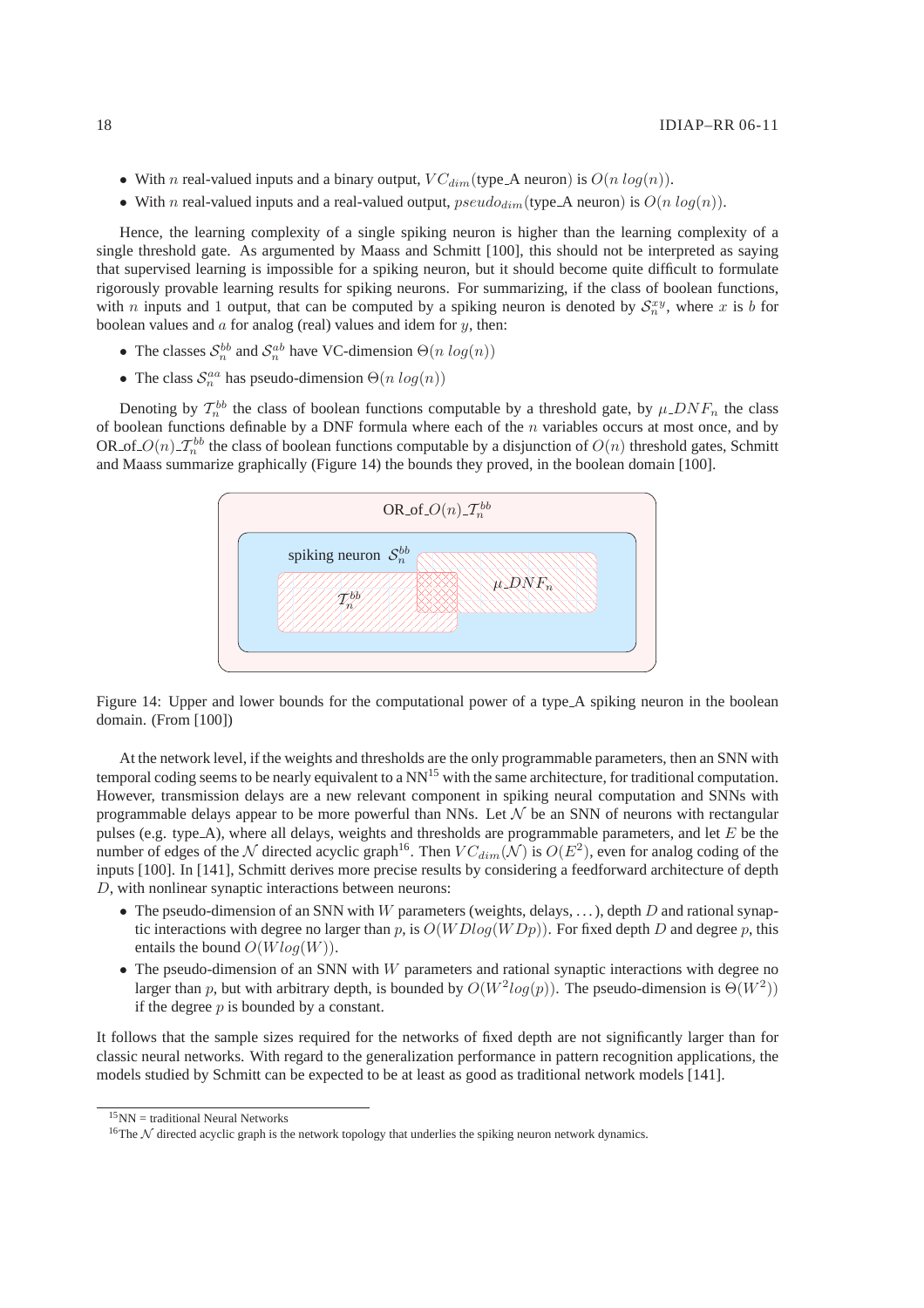#### $IDIAP-RR 06-11$  19

In the framework of PAC-learnability [161, 18], considering that only hypotheses from  $\mathcal{S}_n^{bb}$  may be used by the learner, the computational complexity of training a spiking neuron can be analyzed within the formulation of the consistency or loading problem (cf. [80]): Given a training set T of labelled binary examples  $(X, b)$ with *n* inputs, does there exist parameters defining a neuron N in  $S_n^{bb}$  such that  $(\forall (X, b) \in T)$   $y_N = b$  ? The following results are proved in [100]:

- The *consistency problem* for a spiking neuron with binary delays (i.e.  $d_{ij} \in \{0, 1\}$ ) is NP\_complete.
- The *consistency problem* for a spiking neuron with binary delays and fixed weights is NP\_complete.

Extended results have been proposed recently by Šíma and Sgall [147]:

- The *consistency problem* for a spiking neuron with nonnegative delays (i.e.  $d_{ij} \in \mathbb{R}^+$ ) is NP\_complete. The result holds even with some restrictions (see [147] for precise conditions) on bounded delays, unit weights or fixed threshold.
- A single spiking neuron  $\mathcal N$  with programmable weights, delays and threshold does not allow robust learning unless RP = NP. The *approximation problem* is not better solved even if the same restrictions as above are applied.
- The *representation problem* <sup>(\*)</sup> for spiking neurons is  $coNP$ -hard and belongs<sup>17</sup> to  $\Sigma_2^p$

(\*) where the representation problem is defined by giving a boolean function of n variables, in DNF form, and looking for a spiking neuron able to compute it.

Nonlearnability results had been derived for classic NNs already [17, 80]. Nonlearnability results for SNNs should not curb the research of appropriate learning algorithms for SNNs. All the results stated in the present section are based on very restrictive models of SNNs and, apart the programmation of transmission delays of synaptic connections, they do not exploit all the capabilities of SNNs that could result from computational units based on firing times. Such a restriction can be explained by a lack of practice for building proves in such a context or, even more, by an incomplete and not adapted computational / learnable complexity theory. Indeed, learning in biological neural systems may employ rather different mechanisms and algorithms than usual computational learning systems. Therefore, several characteristics, especially the features related to computing in continuously changing time, will have to be fundamentally rethought for discovering efficient learning algorithms and ad-hoc theoretical models to understand and conquer the computational power of SNNs.

# **3 Learning in spiking neuron networks**

A rough sketch of the multidisciplinary research tackling the question of learning and memorizing in spiking neuron networks can be presented as follows:

- Early work (end of the 90's) has been to find solutions for emulating traditional learning rules in SNNs (quickly presented in Section 3.1).
- Afterwards, new tracks have been searched in different ways to exploit the current knowledge about synaptic plasticity (Section 3.2)
- Recent studies propose computational justifications for plasticity-based learning rules and other tracks for efficient learning in SNNs (Section 3.3).

However, the old dilemma *plasticity / stability* (underlined by Grossberg since the 80's) reappears with enhanced intensity when learning with ongoing weights. The question is discussed in Section 3.4, with several approaches proposed to circumvent the problem.

 $^{17}\Sigma_2^p$  is a complexity class from the polynomial time hierarchy (see [8])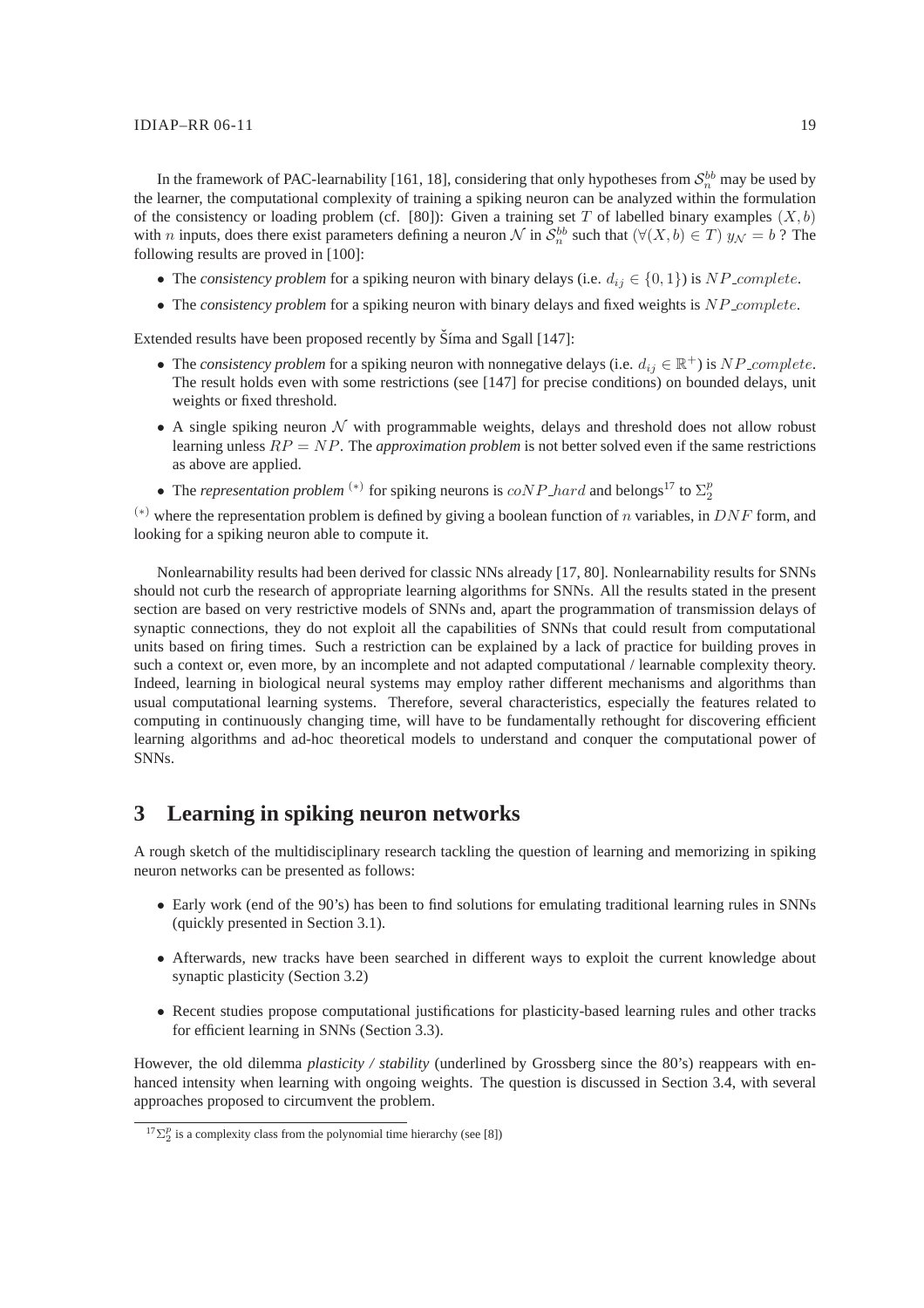# **3.1 Simulation of traditional models**

Maass and Natschläger [97] propose a theoretical model for emulating arbitrary Hopfield networks in temporal coding. Maass [93] studies a "relatively realistic" mathematical model for biological neurons that can simulate arbitrary feedforward sigmoidal neural networks. Emphasize is put on the fast computation time that depends only on the number of layers of the sigmoidal network, no longer on the number of neurons or weigths. However, for the need of theoretical results, the model makes use of static reference times  $T_{in}$  and  $T_{out}$  and auxiliary neurons. Even if such artefacts can be withdrawn in practical computation, the method rather appears as an artificial attempt to make SNNs computing like traditional neural networks, without taking advantage of SNNs intrinsic abilities to computing with time. Similar techniques, still based on temporal coding (see Section 1.4.2), have been applied by Natschläger and Ruf to clustering RBF networks  $[115, 114]$  and by Ruf and Schmitt to Kohonen's self-organizing maps [136]. Therefore, SNNs are validated as universal approximators, and traditional supervised and unsupervised learning rules can be applied for training the synaptic weights.



Figure 15: Any single connection can be considered as being multisynaptic, with random weights and a set of increasing delays, as defined in [115].

Although programmable delays have been pointed out for their interest in complexity analyses of SNNs computational power (Section 2.4), surprisingly synaptic transmission delays are fixed in these models, except in the RBF spiking network. Starting from an idea suggested by Hopfield in [63], Natschläger and Ruf [115, 114] exploit the possibility of a spiking neuron to behave as an RBF neuron and they consider multisynaptic connections (Figure 15). A set of delays  $(d^1, \ldots, d^m)$  with fixed values is applied to m connections with random weights  $w_{ij}^m$  from a presynaptic neuron  $N_i$  towards a postsynaptic neuron  $N_j$ . The same idea has been extended to multilayer RBF networks by Bohte, La Poutré and Kok [21]. Breaking with the common representation of input data by temporal coding (as defined in Section 1.4.2), they propose to code each component of an input vector  $X$  by means of an array of spiking neurons with overlapping gaussian receptive fields (Figure 16). The higher the  $k^{th}$  receptive field is stimulated, the earlier the firing time of the  $k^{th}$  neuron. In addition to more biological plausibility, such a population coding helps their architecture of spiking RBF network to learn unsupervised clustering and, for instance of application, to classify features in color land images.



Figure 16: Each component of an input vector of real values can be encoded into a spike train by several neurons implementing overlapping gaussian receptive fields.

The same authors defined **SpikeProp**, a supervised learning rule adapted from error backpropagation to feedforward SNNs [20]. Applying the coarse coding of Figure 16 to usual benchmark databases, they show that complex, non-linear tasks can be learned with performance similar to traditional neural networks. In the range of work governed by the idea to transfer traditional NN expertise to SNN computation, a reinforcement learning rule [171] can be cited. The validity of the rule, based on a gradient descent of expected reward signals, strongly depends on the way of modelling the irregular spiking process of the neurons by a Poisson process.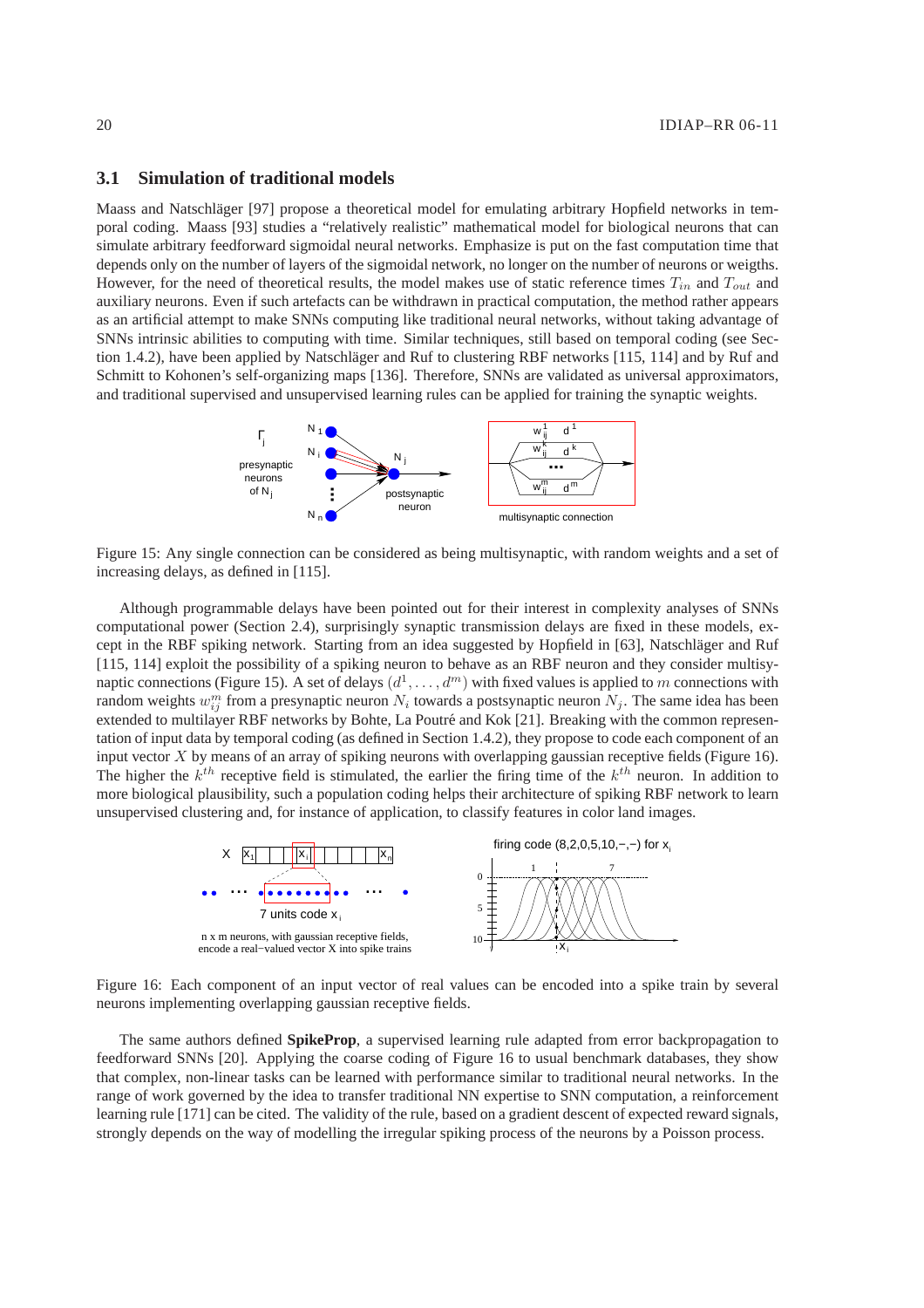# **3.2 Synaptic plasticity and STDP**

From the early work presented by Hebb in 1949 [57], **synaptic plasticity** has been the main basis of learning rules by weight updating in artificial neural networks. However Hebb's ideas are poorly exploited by most of the current algorithms. In the context of SNNs these ideas have been revisited and the original sentence is often cited in recent articles:

*When an axon of cell A is near enough to excite cell B or repeatedly or persistently takes part in firing it, some growth process or metabolic change takes place in one or both cells such that A's efficiency, as one of the cells firing B, is increased.*

Novel tracks for setting algorithms that control the synaptic plasticity are derived both from a deeper understanding of Hebb's lesson and from a bank of recent results in neuroscience, following the advances of experimental technology. Innovative principles are often qualified of **temporal Hebbian rules**. In the biological context of natural neurons, the changes of synaptic weights with effects lasting several hours are referred as LTP<sup>18</sup> if the weight values (also named *efficacies*) are strengthened, and LTD if the weight values are decreased. In the second or minute timescale, the weight changes are designed by STP and STD<sup>19</sup>.

A good review of the main synaptic plasticity mechanisms for regulating levels of activity in conjunction with Hebbian synaptic modification has been developed by Abbott and Nelson in [2]:

- *Synaptic scaling:* Neurons (e.g. in the cortex) actively maintain an average firing rate by scaling their incoming weights. Synaptic scaling is multiplicative, in the sense that synaptic weights are changed by an amount proportional to their strength, and not all by the same amount (additive / subtractive adjustment). Synaptic scaling, in combination with basic Hebbian plasticity, seems to implement a synaptic modification comparable to Oja's rule [117] that generates, for simple neuron models, an input selectivity related to Principal Component Analysis (PCA).
- *Synaptic redistribution:* Markram and Tsodyks' experiments [104] have critically challenged the conventional assumption that LTP reflects a general gain increase. The phenomenon of "Redistribution of Synaptic Efficacy" (RSE) designs the change in frequency dependence they have observed during synaptic potentiation. Synaptic redistribution could enhance the amplitude of synaptic transmission for the first spikes in a sequence, but with transient effect only. Possible positive consequences of RSE in the context of learning in neural networks is discussed relatively to the  $ART^{20}$  model in [28].
- *Spike-timing dependent synaptic plasticity*<sup>21</sup>*:* **STDP** is far from beeing the most popular synaptic plasticity rule for a few years (first related articles [103, 13, 82]). STDP is a form of Hebbian synaptic plasticity sensitive to the precise timing of spike emission. It relies on local information driven by backpropagation of action potential  $(BPAP<sup>22</sup>)$  through the dendrites of the postsynaptic neuron. Although the type and amount of long-term synaptic modification induced by repeated pairing of pre- and postsynaptic action potential as a function of their relative timing vary from an experiment to another, in neuroscience, a basic computational principle has emerged: A maximal increase of synaptic efficacy occurs on a connection when the presynaptic neuron fires a short time before the postsynaptic neuron, whereas a late presynaptic spike (just after the postsynaptic firing) leads to decrease the weight. If the two spikes (pre- and post-) are too much distant in time, then the weight leaves unchanged. This form of LTP / LTD timing dependency reflects a form of causal relationship in information transmission through action potentials.

As underlined by Abbott and Nelson, "STDP can act as a learning mechanism for generating neural responses selective to input timing, order and sequence. In general, STDP greatly expands the capability of Hebbian learning to address temporally sensitive computational tasks".

 $18$  LTP = Long Term Potentiation - LTD = Long Term Depression

<sup>19</sup>STP = Short Term Potentiation - STD = Short Term Depression

<sup>&</sup>lt;sup>20</sup>ART = Adaptive Resonance Theory - see [27] for a definition of the Carpenter & Grossberg's model

 $21$ STDP = Spike-Time Dependent Plasticity

 $^{22}$ BPAP = Back-Propagated Action Potential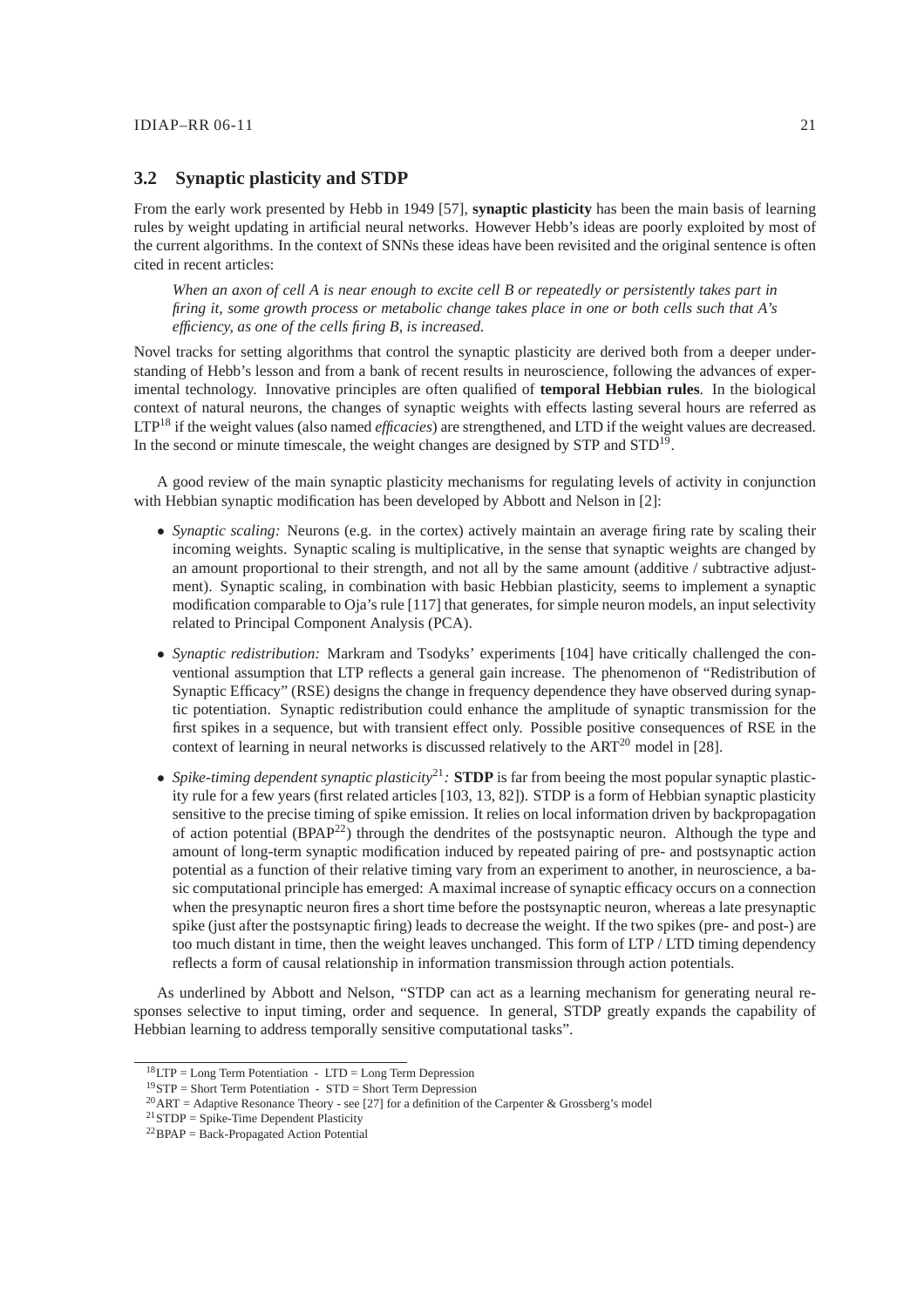The most commonly used temporal windows for controlling the weight LTP and LTD (Figure 17) are derived from the experiments performed by Bi and Poo in cultures of rat hippocampal neurons [13, 14].



The spike timing (in abscissa) is the difference  $\Delta t = t_{post} - t_{pre}$  of firing times between the preand postsynaptic neurons. The synaptic weight is increased when the presynaptic spike is supposed to have a causal influence on the postsynaptic spike, i.e. when  $\Delta t > 0$  and close to zero. The synaptic change  $\Delta W$ , indicated in percentage, operates in a multiplicative way on the weight update (Y-axis).

Circles are real data recorded on a preparation (culture of rat hippocampal neurons) and numerical values result from biological experiments.

Figure 17: STDP window for synaptic modifications. LTP and LTD induced by correlated pre- and postsynaptic spiking at synapses between hippocampal glutamatergic neurons in culture [From Bi and Poo, 2001 [14]].

The modification  $\Delta W$  is applied to a weight  $w_{ij}$ , according to either a multiplicative or an additive formula. Different shapes of STDP windows have been used in recent literature [103, 82, 149, 143, 26, 73, 84, 52, 116, 72, 138, 109, 111]. The main differences concern the symmetry or asymmetry of the LTP and LTD subwindows, and the discontinuity or not of  $\Delta W$  function of  $\Delta t$ , near  $\Delta t = 0$  (cf. Figure 18). Variants also exist in the meaning of the X-axis, now  $t_{post} - t_{pre}$ , now  $t_{pre} - t_{post}$ , without conventional representation, unfortunately. Note that STDP windows are often different for excitatory and inhibitory connections (Figure 17 and windows 1-3 on Figure 18 are applied to excitatory weights). For inhibitory synaptic connections, it is common to use a standard Hebbian rule, just strengthening the efficacy when the pre- and postsynaptic spikes occur close in time, whatever the sign of the difference  $t_{post} - t_{pre}$  (cf. 4, most right on Figure 18).



Figure 18: Various shapes of STDP windows, in  $\Delta t = t_{post} - t_{pre}$  representation, with LTP in blue and LTD in red for excitatory connections (1 to 3). More realistic and smooth  $\Delta W$  function of  $\Delta t$  are mathematically described by sharp rising slope near  $\Delta t = 0$  and fast exponential decrease (or increase) towards  $\pm \infty$ . Standard Hebbian rule (4) with brown LTP and green LTD, usually applied to inhibitory connections.

STDP appears as a possible new basis for investigating innovative learning rules in SNNs. However a lot of questions arise and many problems remain unsolved. For instance, weight modifications according to STDP windows cannot be applied repeatedly in the same direction (e.g. always potentiation) without fixing bounds for the weight values, e.g. an arbitrary fixed range  $[0, w_{max}]$  for excitatory synapses. Bounding both the weight increase and decrease is necessary for avoiding the network overall activity to fall into a silent state (all weights down) or an epileptic state (all weights up, disordered and frequent firing of allmost all the neurons), but in many STDP driven SNN models, a saturation of the weight values to 0 or  $w_{max}$  has been observed, which risk to convey reduced plasticity available for further adaptation of the network to new events to be learned. A regulatory mechanism, based on a triplet of spikes, has been described by Nowotny et al. [116], for a smooth version of the temporal window 3 of Figure 18, with an additive STDP learning rule.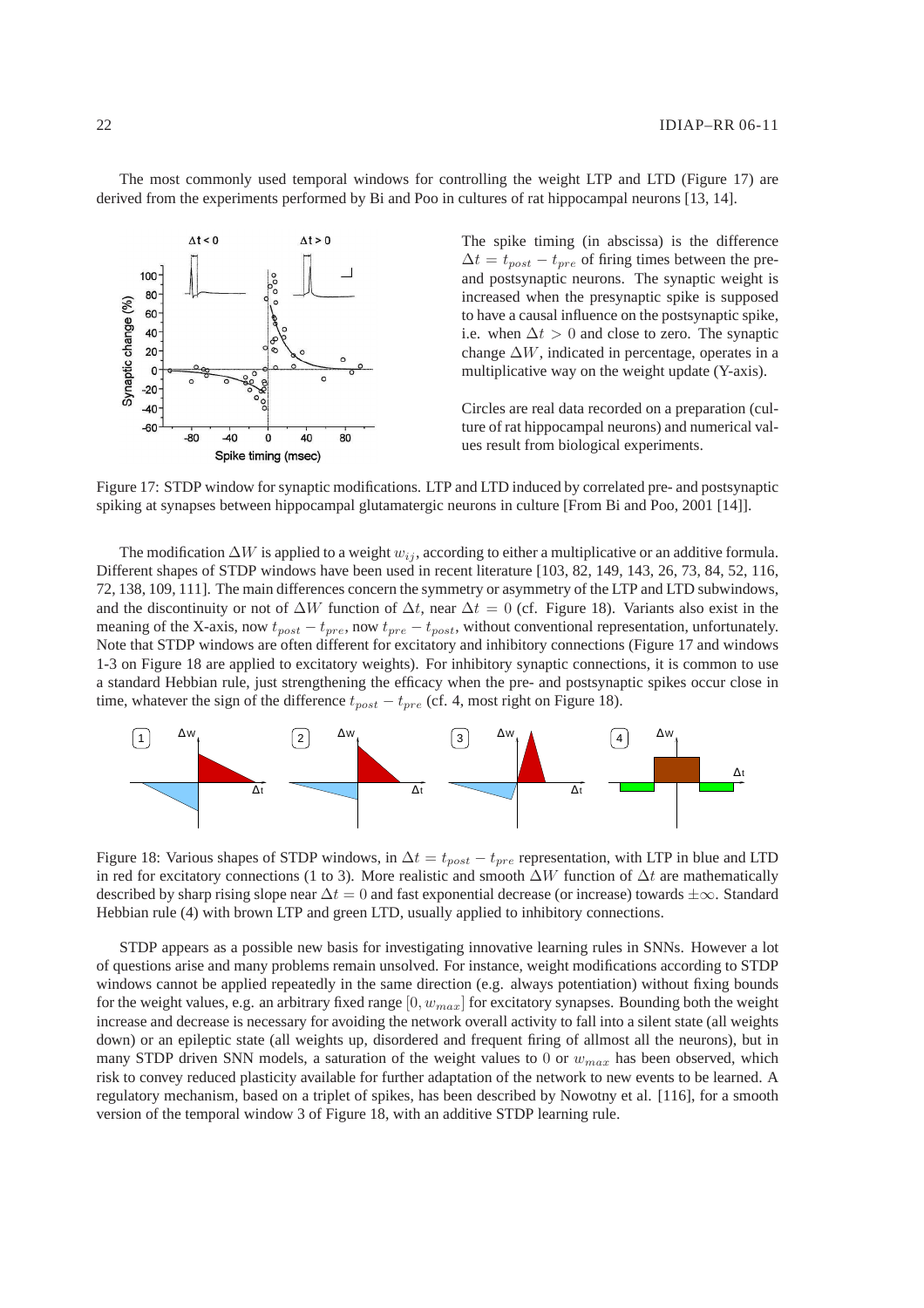A theoretical study of STDP learnability has been published in Autumn 2005 by Legenstein, Näger and Maass [91]. They define a *Spiking Neuron Convergence Conjecture* (SNCC) and compare the behaviour of STDP learning by teacher forcing with the Perceptron convergence theorem. They state that a spiking neuron can learn with STDP basically any map from input to output spike trains that it could possibly implement in a stable manner. They interpret the result as saying that STDP endows spiking neurons with **universal learning capabilities** for Poisson input spike trains. Beside this encouraging learnability result, recent work propose computational justifications for STDP as a new learning paradigm (next section).

# **3.3 Computational learning theory**

As well summarized by Bohte and Mozer in [22], the numerous models developed around the different aspects of STDP can be classify in three groups:

- A number of studies focus on biochemical models that explain the underlying mechanisms giving rise to STDP [143, 12, 81, 127, 138] or that start from STDP mechanisms to derive explanations for various aspects of brain processing. ← This topic is not developed in the present survey since it is more related to neuroscience than to computer science.
- Many reseachers have also focused on models that explore the consequences of STDP-like learning rules in an ensemble of spiking neurons [51, 82, 149, 162, 130, 83, 72, 1, 144, 91, 111]. ← For further information, see [128] where Porr and Wörgötter develop an extensive review.
- A recent trend is to propose models that provide fundamental computational justifications for current models of synaptic plasticity, mainly for STDP [10, 30, 123, 11, 157, 156, 124, 22, 125].  $\leftarrow$  This latter area of research is developed below, in present section.

For instance of STDP-like learning rule, Rao and Sejnowski [130] show that STDP in neocortical synapses can be interpreted as a form of temporal difference (TD), as defined by Sutton [152], for prediction of unput sequences. They show that a TD rule used in conjunction with dendritic BPAPs reproduces the temporally asymmetric window of Hebbian plasticity. They widely discuss possible biophysical mechanisms for implementing the TD rule.

In the scope of machine learning approach, Barber [10] proposes a statistical framework for adressing the question of learning in SNNs, in order to derive optimal algorithms as consequences of statistical learning criteria. Optimality is achieved w.r.t. a given neural dynamics and an assumed desired functionality (e.g. learning temporal sequences). The principle consists in adding hidden variables  $h(t)$  to the neural firing states  $v(t) = (v_i(t))_{i=1,\dots,V}$  of a fixed set of V neurons in a given time window  $\{1,\dots,T\}$ . The temporal sequence V is represented in discrete time ( $\Delta t = 1$ ) by boolean values: If neuron i spikes at time t then  $v_i(t) = 1$ else  $v_i(t) = 0$ . Hence the model appears as a special case of Dynamic Bayesian networks with deterministic hidden variables updating (see [9]). Learning the sequence  $V = (v(t))_{t=1,\dots,T}$  results from **maximizing the log-likelihood**  $L(\theta_v, \theta_h \mid V)$  where  $\theta_v$  and  $\theta_h$  are the model parameters. Learning can be carried out by forward propagation through time, with the gradient ascent formula  $\theta \leftarrow \theta + \eta \frac{\partial L}{\partial \theta}$ . Batch learning rules are derived in case of a stochastically firing neuron, a simple model of threshold unit and a  $LIF^{23}$  model is analyzed through the same principle. An extension of this work to continuous time (by taking the limit  $\Delta t \to 0$ ) can be found in [123] where Pfister, Barber and Gerstner consider only one connection (weight  $w$ ) between a preand a postsynaptic  $\text{SRM}_0^2$  neurons. Assuming that the instantaneous firing rate of the postsynaptic neuron  $\rho(t) = g(u(t))$  depends on the membrane potential  $u(t)$  through an increasing function g, they search to maximize the probability that the postsynaptic spike train has been generated by the firing rate  $\rho(t)$ . They define the log-likelihood  $\mathcal{L}(t_i \mid u(s))$  of the postsynaptic spike train, given the membrane potential, and derive a learning rule that tends to optimise the weight w in order to maximize the likelihood  $w \leftarrow w + \frac{\partial \mathcal{L}}{\partial w}$  (gradient ascent). The interesting result has been to observe that, after simplifications and only in case of positive back-propagating

 $^{23}$ LIF = Leaky Integrate and Fire (see Section 1.3.2)

 $^{24}$ SRM = Spike Response Model (see Section 1.3.3)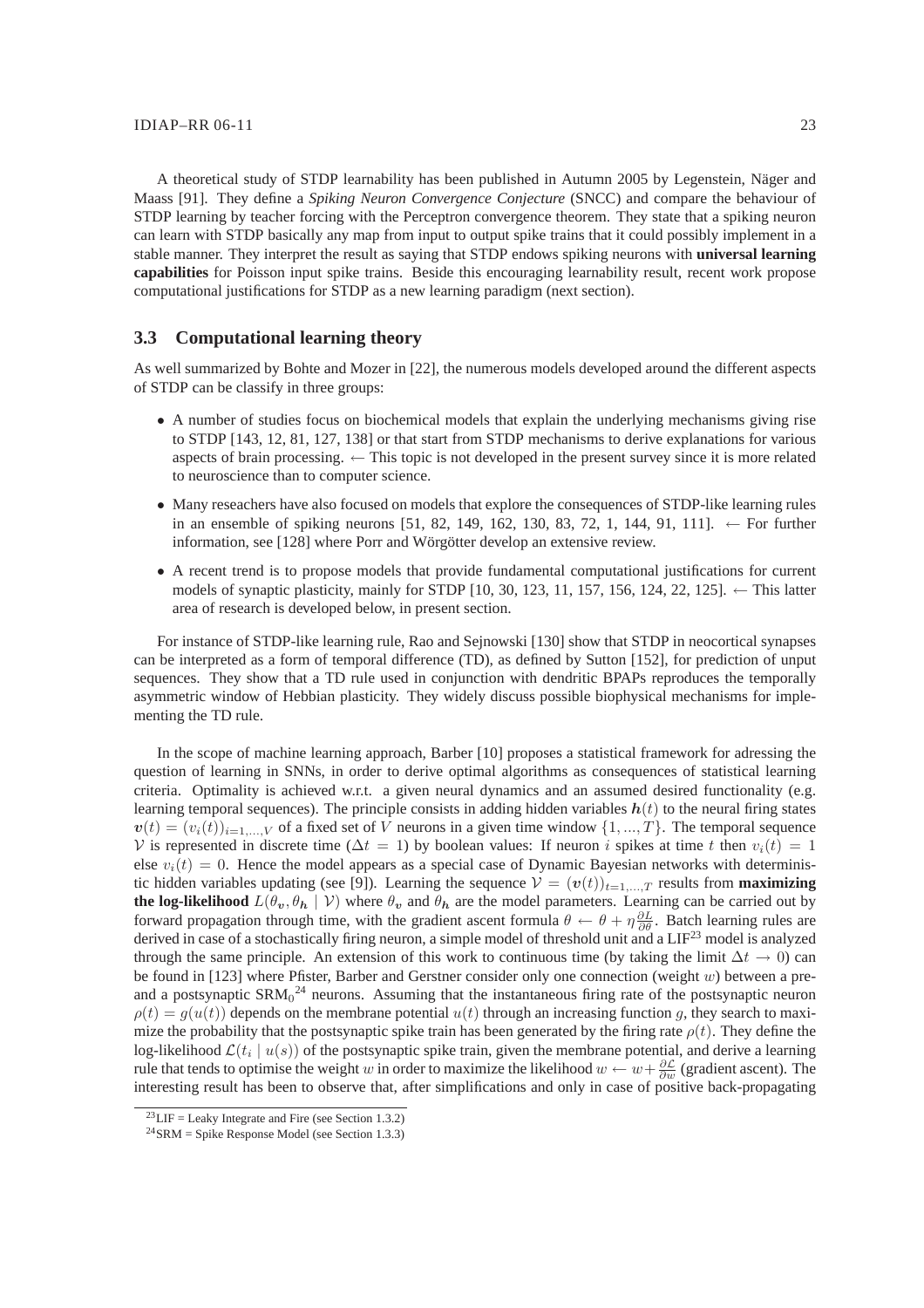action potential amplitude<sup>25</sup>, the learning window obtained by this method presents a similar shape to the STDP window obtained by Bi and Poo (cf. Figure 17), but with a negative offset that is discussed in the paper.

Other approaches are based on the **maximization of mutual information**. Following Chechik [30], in [157], Toyoizumi, Pfister, Aihara and Gerstner ask what is the optimal synaptic update rule so as to maximize the mutual information between pre- and postsynaptic neurons. Considering a single postsynaptic neuron that receive input spike trains from N presynaptic neurons (modelled by independent Poisson spike trains), Chechik derives a learning algorithm that changes the weights by maximizing the input-output mutual information, so that the neural system be able to extract relevant information, instead of simply reproducing the representation of the inputs. The learning window resulting from his method presents only a positive part depending on the postsynaptic potential, but a flat negative part. Starting from a stochastically spiking neuron model with refractoriness, Toyoizumi et al. derive an online weight update rule that share properties with STDP, in particular a biphasic dependence upon the relative timing of pre- and postsynaptic spikes. They argue that the negative part of the learning window results from modelling the neuronal refractoriness.

An older model of synaptic LTP and LTD had been proposed by Bienenstock, Cooper and Munro in 1982, as a theory for the development of neuron selectivity [16]. Sometimes considered a precursory version of synaptic plasticity rule, the **BCM model** is a mathematical model presented as a mechanism of synaptic modification that results in a temporal competition between input patterns. A strong result of the BCM theory is a proof that once a neuron (defined by its synaptic efficacies) has reached a certain selectivity, it cannot switch to another selective region. The separation between selective regions depends on a threshold function of the average value of the postsynaptic firing rate. The BCM model has been related to STDP by Izhikevich and Desai who show in [72] that an application of the STDP rule restricted to only nearest-neighbour pairs of spikes, assuming Poisson spike trains, leads to a BCM-like stability diagram. Toyoizumi, Pfister, Aihara and Gerstner [156], starting from similar model and approach as in [157], show that, under the assumption of Poisson firing statistics, the synaptic update rule exhibits all the features of the Bienenstock-Cooper-Munro rule (BCM), in particular, regimes of synaptic potentiation and depression separated by a sliding threshold. For their model of stochastically spiking neuron with refractoriness, they calculate the probabilistic relation between an output spike train and an ensemble of input spike trains. Then they derive how the weights must change for maximizing information transmission under the constraint to be close to a fixed target firing rate. The resulting (by gradient ascent) online update rule depends on the state of the postsynaptic neuron (could account for homeostatic process), in addition to the usual measure of correlation between pre- and postsynaptic activity. The resulting control mechanism corresponds to the sliding threshold of the BCM rule, thus extending the BCM model to the case of spiking neurons. Artificial toy experiments of pattern discrimination (Poisson spike trains), rate modulation and spike-spike correlations are proposed as model applications.

Two of three not yet published articles deal with related questions or apply similar methods. In [124], Pfister and Gerstner propose a minimalist learning rule with only five parameters and study the effects of spike triplets (1 pre- and 2 postsynaptic spikes). They discuss their model in relation to the BCM rule and to other timingbased rules. Pfister, Toyoizumi, Barber and Gerstner, in [125], examine the ideal form of a STDP function for generating action potentials of the postsynaptic neuron with high temporal precision. With supervised learning in mind, they maximize the likelihood of emitting 1 desired postsynaptic spike train for a given set of N input spike trains. They derive learning rules for three different conditions imposed to the postsynaptic neuron behaviour and compare with STDP. A link to reinforcement learning is proposed, based on the Xie and Seung's approach (cf. end of Section 3.1). The third (already known) article to appear in 2006 is [22] where Bohte and Mozer propose a slightly different approach by **minimizing the entropy** of the postsynaptic neuron output in response to a spike pattern, incoming from several presynaptic neurons (with stochastic SRM neurons). Their goal is to reduce response variability to a given input pattern. They derive learning rule and obtain a robust modelling of STDP, both LTP and LTD curves (unlike Bell and Parga [11]). They compare and contrast their model to [157] and [11] and explain their contradictory result concerning the role of refractoriness

<sup>&</sup>lt;sup>25</sup>BPAP amplitude is the constant  $\eta_0$  of the detailed expression of the kernel function  $\eta$ , following formula 4 in Section 1.3.3.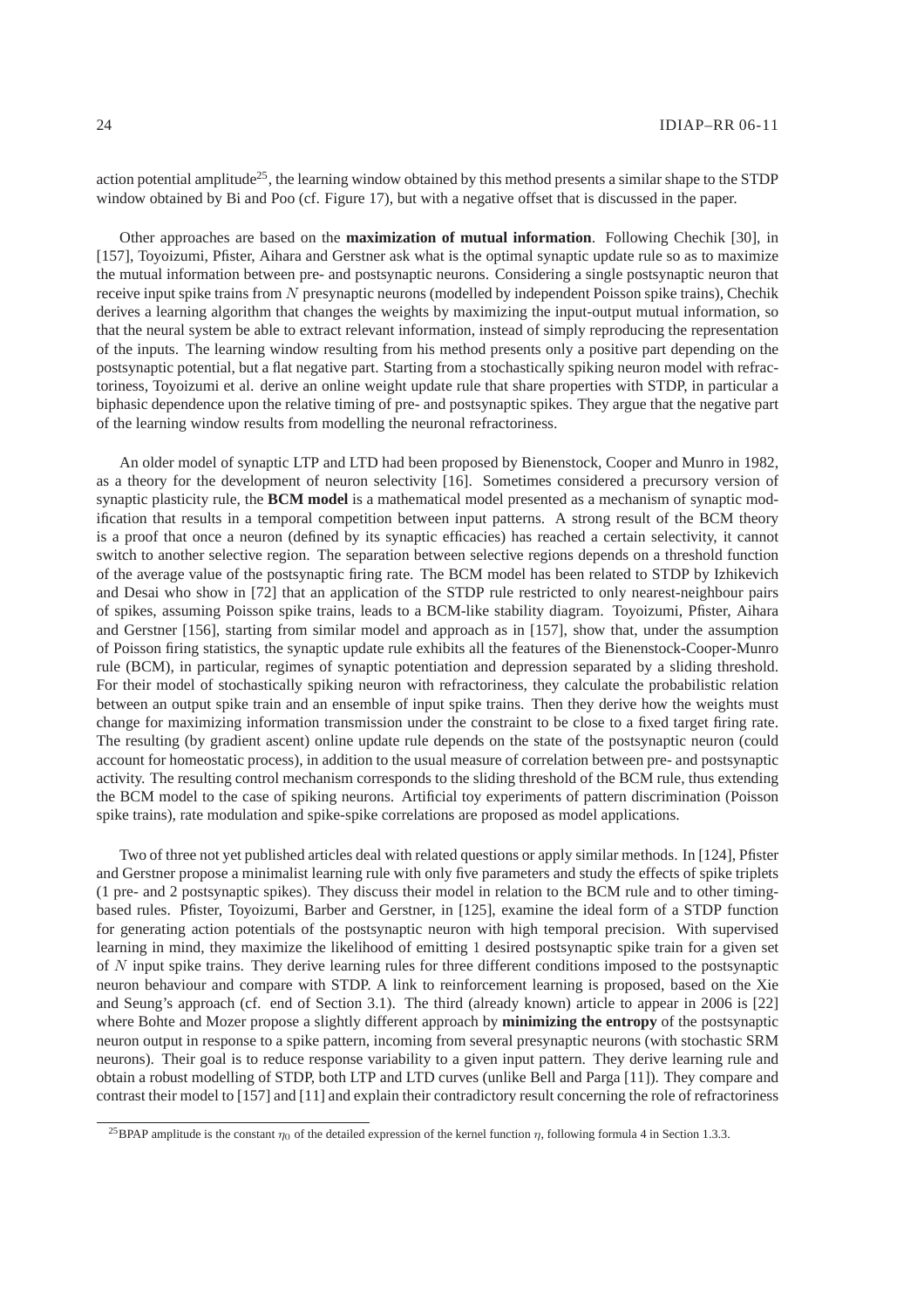as responsible for LTD in questioning the validity of some analytical approximations in [157]. However, it is hard to make a synthesis and to stand back from so much recent ideas and results, but their presentation helps to feel the effervescence of ongoing research on the burning topic of learning in SNNs.

# **3.4 Permanent memory storage**

Therefore, synaptic plasticity, especially STDP, appears to be the main basis for defining new learning rules that match the temporal characteristics of spiking neuron networks. However, the major issue is to find a balance between permanently switching synaptic weights and ensuring long-lasting memory. The possibility to solve this problem from the results developed in previous sections (even in Section 3.3) is not straightforward.

As discussed by Fusi, Drew and Abbott [46], the challenge is to protect the memory trace from the ravage of ongoing activity (not from the ravage of time), in the case where new experiences are continually generating new memories. Studying a signal to noise ratio, the authors highlight that forgetting must occur, but according to a power-law rather than exponential dynamics. So for, they propose a cascade model of synaptically stored memories, with different levels of plasticity connected by metaplastic transitions.

The question is addressed another way by Hopfield and Brody [66] who study a self-repair rule in spiking neuron networks in order to prevent from degradation a connectivity pattern that implements a useful behavioral competency. Self-repair requires the use of timing information to specify the identity of appropriate functional connections. They derive a repair rule that has qualitative resemblance to experimentally described STDP rules.

A promising approach consists in defining two concurrent learning mechanisms acting at different time scales. The idea is present in the Bienenstock-Cooper-Munro model, but not directly applicable to real-world problems. As alternative research track, combination of background running STDP and learning the network topology by evolutionary programming has been proved to be an interesting idea for learning in SNNs [43, 109].

# **4 Software and hardware implementation**

Since computation in SNNs is based on spike timing and analog input values, it is no surprise that the area of SNN hardware implementation has known early and wide development, since the middle 90's. Indeed the historical models of spiking neurons (HH and LIF) had been designed as electrical circuits (cf. Section 1.3). Beside neural microcircuits, theoretical research, both in neuroscience and computer science, requires more and more powerful software for purpose of large scale simulation, since some macroscopic phenomena could emerge only from running very wide networks (several millions of neurons or billions of synapses) with fine tuning many microscopic model parameters. Next sections develop the specificities of simulating spiking neural network computation.

# **4.1 Event-driven simulation**

The well known public simulators **GENESIS** [25] and **NEURON** [60] are convenient for programming precise biophysical models of neurons in order to forecast or analyse their precise behaviour, but they are not designed for fast simulation of very large scale SNNs. Actually such simulators are based on a **time-driven simulation**, which is proved to become quickly inefficient as the size of the network grows.



Figure 19: A spike raster plot helps understanding why time-driven simulation is not convenient for SNNs.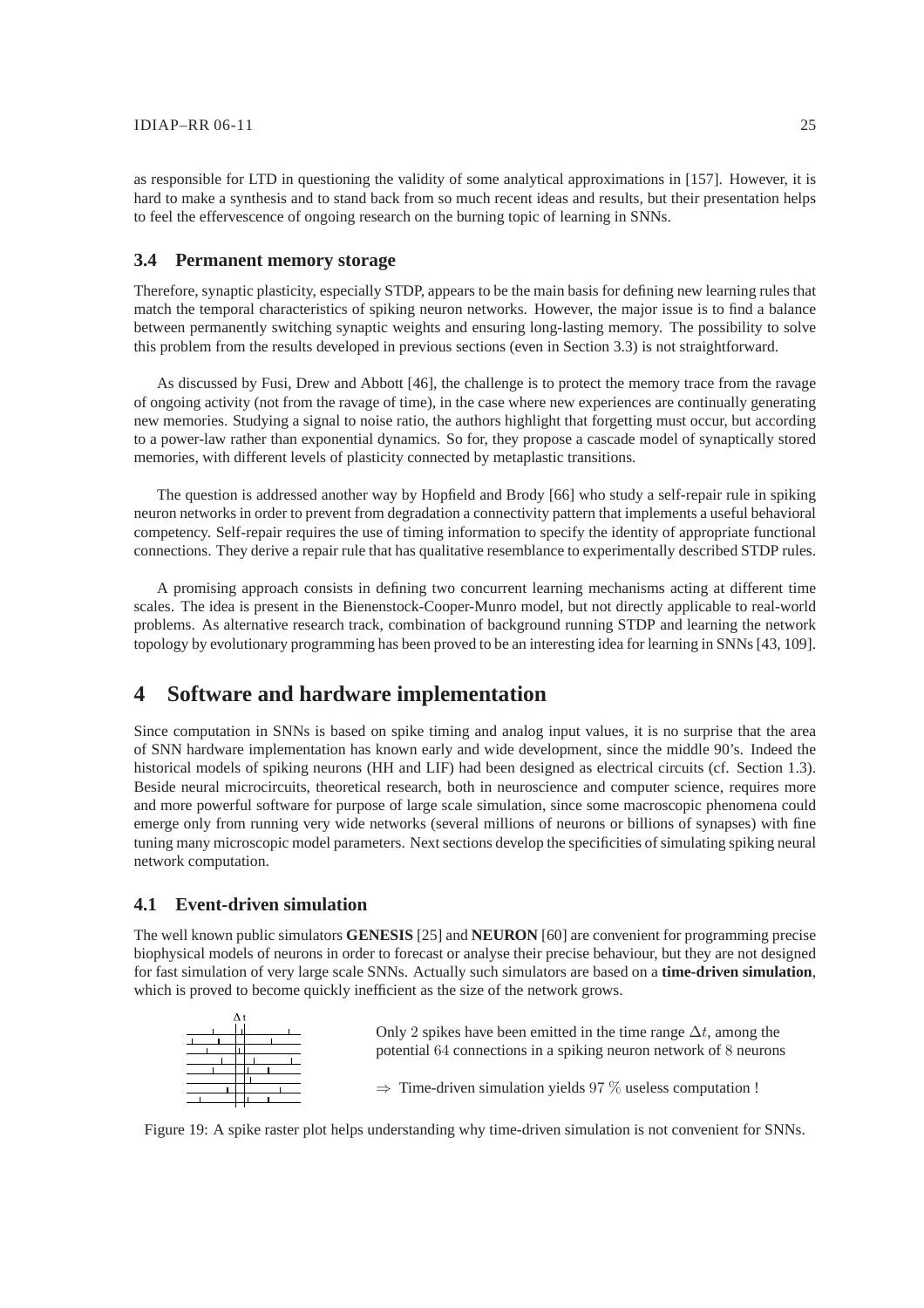In accordance with biological observations, the neurons of an SNN are sparsely and irregularly connected in space (network topology), and the variability of spike flows implies they communicate irregularly in time (network dynamics). Scrolling all the neurons and synapses of the network at each computation time step is useless time consuming since one of the major computing characteristics of SNNs is their low average activity (Figure 19). The sparse, but irregular, topology usually adopted for the underlying network architecture slightly compensates for this drawback. However the main interest of SNN simulation is to take into account the precise timing of spike emissions, hence the width of the time window used for discrete computation of the successive network states must remain narrow, so that only a few spike events occur at each time step, even in proportion to the effective connections.

Since the activity of an SNN can be fully described by emissions of dated spikes from pre-synaptic neurons towards post-synaptic neurons, an **Event-Driven Simulation** (EDS) is clearly suitable for sequential simulations of spiking neural networks [169, 106, 102, 135, 132]. More generally, event-driven approaches substantially reduce the computational charge of simulators that control exchanges of dated events between event-driven cells EC, without checking each cell at each time step.

In a typical spiking neuron network, at any time, each neuron can receive on its dendritic tree some signals emitted by other neurons. An incoming signal arrives with a delay  $d_{ij}$  and is weighted by a synaptic strength  $w_{ij}$ to be processed by the soma. The values of  $d_{ij}$  and  $w_{ij}$  are specific to a given connection, from a presynaptic neuron  $N_i$  to a postsynaptic neuron  $N_j$ . The membrane potential of a neuron varies in function of time and incoming signals. The neuron emits a spike, i.e. an outgoing signal on its axon, whenever its membrane potential overcomes a given threshold  $\theta$ . In experimental setting, and thus for simulations, firing times are measured with some resolution  $\Delta t$ , yielding a discrete time representation. Hence each spike can be considered as an event, with a time stamp, and each neuron can be considered as an event-driven cell  $EC_i$ , able to forecast its next spike emission time, as result from the integration of incoming spikes.



Figure 20: Variations of membrane potential for a postsynaptic neuron  $N_j$ . Three successive incoming excitatory spikes let forecast an outgoing spike that must be cancelled afterwards, due to a further incoming nhibitory spike (in red), with a smaller delay  $d_{i_3j}$ .

However, the way to compute the future time of spike emission can be complex, depending on the model of neuron. For instance, if  $EC_j$  manages the incoming delays, a further incoming spike, with inhibitory synapse, can cancel the forecast of an outgoing spike before the stamp associated to this event (Figure 20). This issue is known under the name of **delayed firing problem** [55, 102, 106] and must be taken into account in simulations. Solutions can be found in the shape of the PSPs (if compatible with the neuron model), in the choice of the time stamp (e.g. the time when a spike impinges on the postsynaptic neuron), or by a posterior control with a sliding time window for further event validating.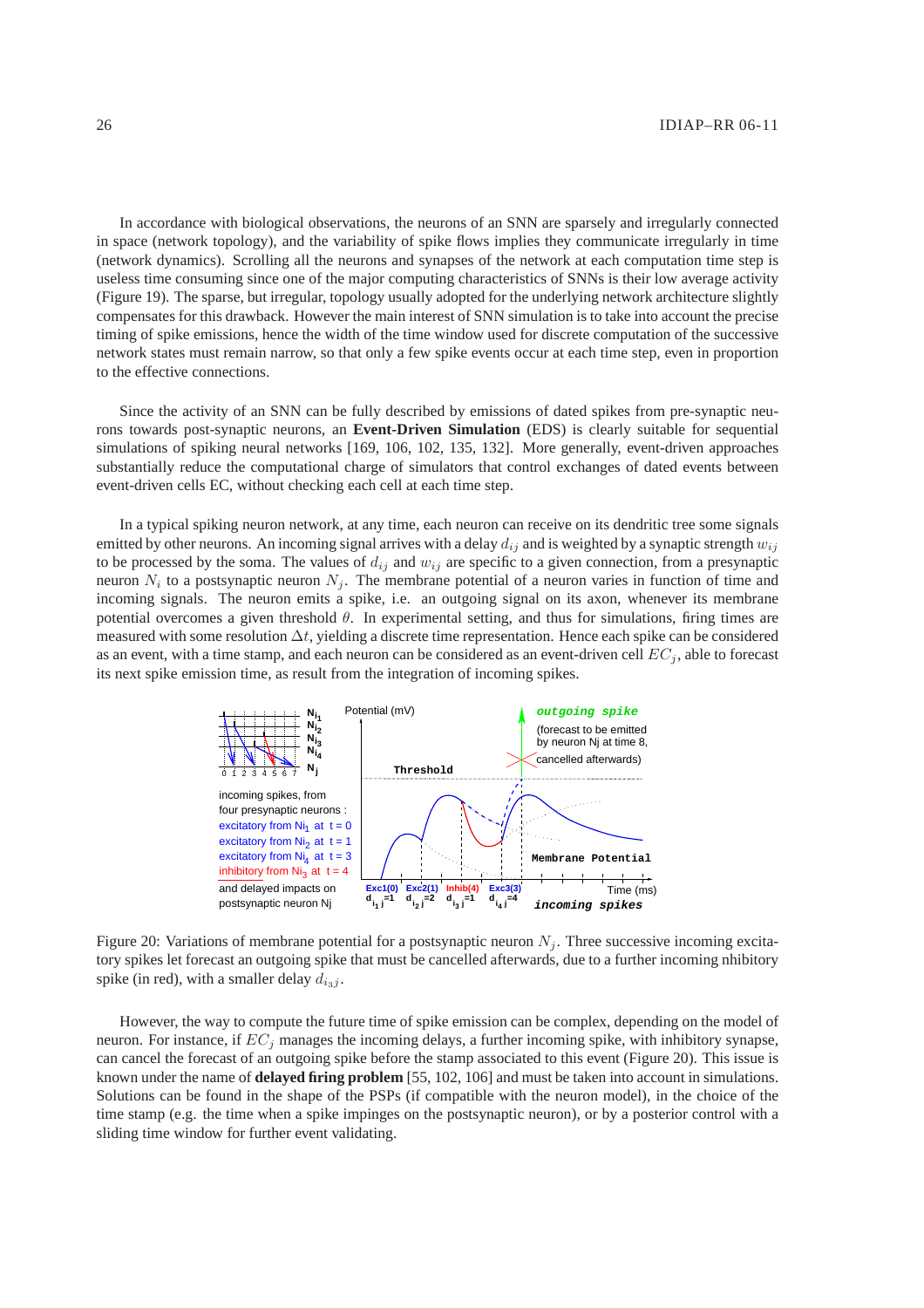# **4.2 Parallel computing**

For developing very large scale SNNs, supporting a wide variety of spiking neuron models, a general purpose and fast running simulation framework is necessary. Since parallelism is an inherent feature of neural processing in brain, simulations of large scale neural networks could take advantage of parallel computing [23, 40]. It is known for long [54, 119] that a fine grain mapping of traditional neural networks (e.g. one neuron per processor, in rate coding) is dramatically inefficient, due to high communication overhead, the question is worth being revisited for spiking neuron networks.

Unlike a traditional neuron in rate coding, a spiking neuron does not need to receive weight values from each presynaptic neuron at each computation step. Since at each time t only a few neurons are active in an SNN, the classic bottleneck of message passing vanishes. Moreover, computing the updated state of membrane potential (e.g. SRM or LIF model neuron) is more complex than computing a weighted sum (e.g. threshold unit). Therefore communication time and computation cost are much more weell-balanced than in traditional NN simulation, and SNN simulation can highly benefit from parallel computing, as proved for instance by the parallel implementation of **SpikeNET** [39]. Jahnke et al. [78] propose a comparative study of SNN implementation on several parallel machines that were popular at end of the 90's. The neurocomputer CNAPS/256 (Adaptive Solutions), the systolic array processor SYNAPSE (Siemens AG), the parallel computer TMS320C80 (Texas Instruments), the 4xP90 and the SP2 that are MIMD parallel computer, and the SIMD computer CM-2 Connection Machine (Thinking Machines Corporation). Only the CM-2 exhibit enough performance for real-time simulation of large scale SNNs (up to 524 288 neurons), which confirms the intuitive advantage of fine-grain parallelism for neural computation.

When simulating SNNs on parallel systems, the new issue is to manage a correct matching between the running time on each processor (computer clocks) and the progress of the neural time in the network dynamics (simulated clocks), without irrecoverable divergence from a processor to another. As answer to the time control problem, several simulators [42, 129, 56] implement a unique controller or farmer processor for scheduling the network simulation. Other approaches, mainly developed by Grassmann et al. [55, 56], take advantage of the timing of spike events to direct the timing of execution, without an explicit synchronization barrier. A few studies coupled parallel computing and EDS, for general purpose systems [42], and for SNN simulation [55, 129, 56]. The more recent work in this direction is the **DAMNED simulator** [112] that combine eventdriven simulation with two levels of parallelism. First, the SNN architecture is distributed onto P processors, according to a suitable mapping w.r.t. to the network topology. Second, on each processor, two concurrent processes run permanently for controlling either the message communication or the neural computation. Messages are packets of spike emission events, with time stamps, and local clock arrays. Furthermore, on each processor, all the neurons active at a local time t are computed by transient multithreaded concurrent processes. Although the computation is fully distributed, without central controller process, the scheduling of neural time simulation allows to solve the delayed firing problem (cf. Figure 20). Developed by Mouraud, Paugam-Moisy and Puzenat, DAMNED is written in  $C_{++}$ , with the MPI<sup>26</sup> library to handle parallel computation, and can be implemented on parallel computers or workstation clusters (ongoing implementation).

# **4.3 Hardware circuits**

Figure 21 illustrates a multi-chip implementation of SNNs [36] based on AER<sup>27</sup> systems. Among many works, a distinction can be done between systems based on FPGA gates (e.g. [160, 59, 79]) and systems based on VLSI circuits (e.g. [33, 118, 110]), or between systems that implement or not a synapse modification mechanism (learning rule, e.g. [59, 110]), or whether the system satisfies or not the real-time condition (e.g. [118]). Specific circuits are developed in purpose to real-time interface neuron models with biological cells (e.g [4]) for deeper understanding of spike-based dynamics and synaptic plasticity mechanisms such as STDP.

<sup>26</sup>MPI= Message Passing Interface, a system library for parallel programming (multiprocessor compilation, message-passing, etc.)  $27$ AER = Address Event Representation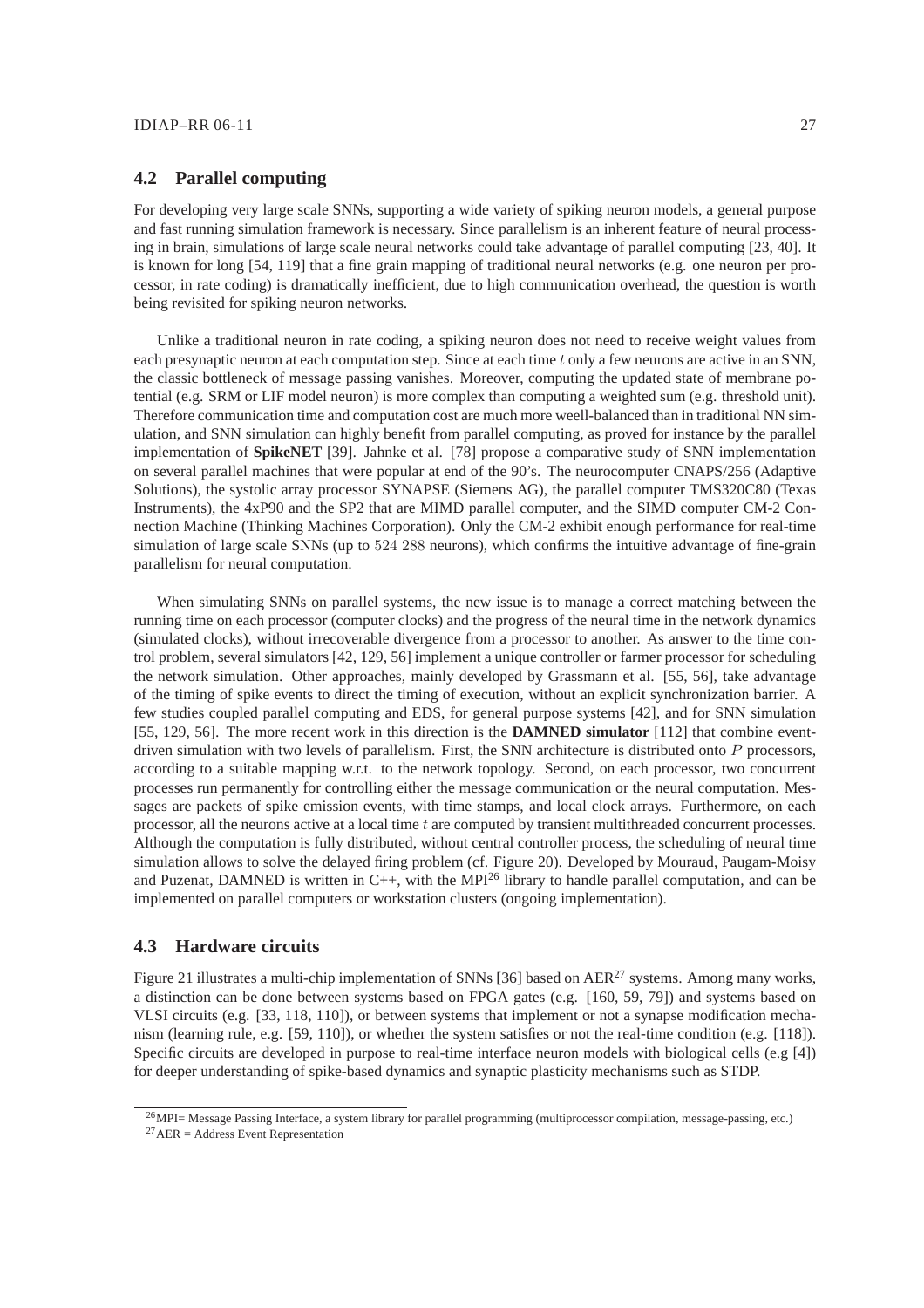

Figure 21: AER-based neuromorphic system. The three panels show, from left to right, information flow for the monitor, sequencer and mapper functionalities. [From Dante, Del Giudice and Whatley [36]]

The Maass and Bishop's book [96] contains several chapters about hardware implementation of SNNs, starting with a text by Murray as introduction [113]. An extensive study of Schäfer et al. [139] proposes a wide range of basic concepts for digital simulation of large SNNs. They present several hardware platforms for simulating complex networks and they investigate and compare the implementation concepts the different platforms are able to support: The SPIKE128k and the ParSPIKE-System, both developed at Paderborn; The NESPINN-System and the MASPINN-System, neurocomputers conceived in Berlin; A parallel PVM-Software-Simulator based on PVM<sup>28</sup> software development on a cluster of Sun workstations.

# **5 Application to temporal pattern recognition**

SNNs appear to be able to give new computational solutions for **temporal pattern recognition**, i.e. for processing directly and efficiently the temporal aspects of data. But the way to do so is not yet straightforward. As quoted by Hopfield and Brody [65]:

*How is information about spatiotemporal patterns integrated over time to produce responses selective to specific patterns and their natural variants?*

Temporal features are inherently present in almost all real-world data and human or animal processing:

- Visual perception of objects or structures vs motion ...
- Auditory perception of phonemes, syllabes . . .
- Olfactory sensation of odors during a sniff
- Somatosensory feeling of textures

The major question is: How to capture online information contained in transient patterns? As stated in [91], STDP (see Section 3.2) enables spiking neurons to learn to predict even very complex temporal patterns of input currents that are provided to the neuron during training. However it is not usual to represent data by input currents. Even if patterns have been recorded with the help of captors (e.g. speech), usual recognition techniques start from applying standard preprocessing techniques to convert the data into real-valued vectors. Probably it is not the more efficient way to make use of SNNs and processing with spiking neurons should have to be rethought fundamentally.

The same idea has been developed by Hopfield and Brody who proposed an experimental spiking neuron network build for spoken digit recognition [64] and further analyzed the principles underlying the network processing [65]. The patterns are 10 spoken digits, taken from the TI46 database. The network has a rather

 $28$ PVM = Parallel Virtual Machine, a system library for parallel programming (similar to but slightly older than MPI)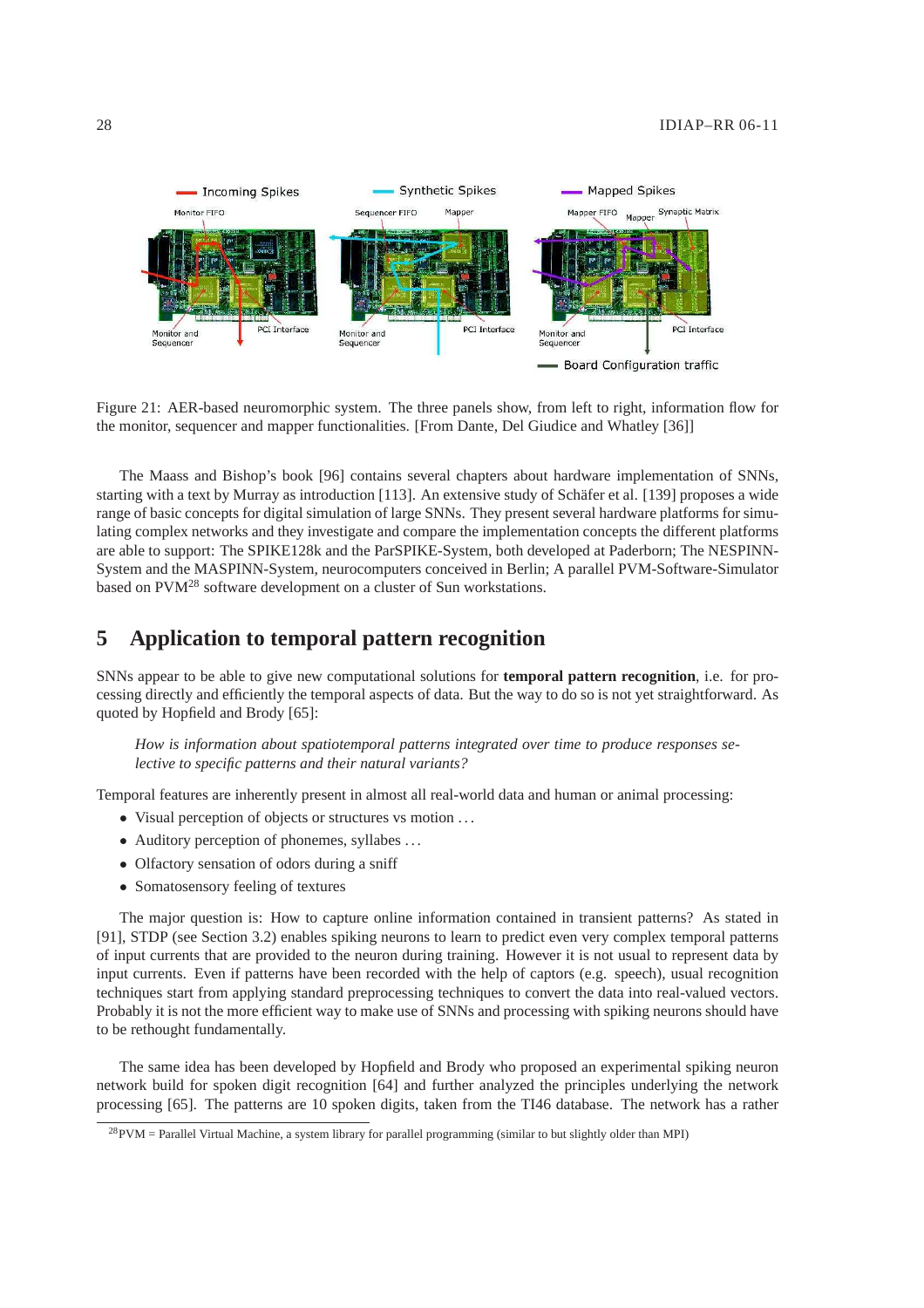complex architecture, biologically inspired, and the connections are designed (ad-hoc tuning) so that the output neurons are highly activated in response to the digit "one".



Figure 22: Responses (spike raster plots) of a network tuned on a single example, the "one" pronounced by speaker a. [From Hopfield and Brody [64]]

Experiments (Figure 22) show that the network is able to broad generalization, even from a single example, and is robust to noise. The network performs a temporal integration of transient synchrony. The underlying computational principle is that, based on the variety of decay rates in the network, the fundamental recognition event is the occurence of transient synchronization of neurons with convergent firing rates. Hence a subset of cells synchronize selectively for an input pattern. Detecting transient similar firing rates is an operation that is carried out very naturally and easily by networks of spiking neurons. The resulting collective synchronization event can be considered **a basic computational building block** for computing the operation: *"many variables are currently approximately equal"*. Advantages for temporal pattern recognition are valuable: The Hopfield-Brody network is a SNN that displays time-warp invariant spatiotemporal pattern recognition. The recognition process is also invariant with respect to pattern salience. Moreover experimental explorations with two enhancements (1. multiple events, 2. negative evidence) have suggested that interesting discrimination is achievable even with connected speech and speech-like noise in the background.

As concluded by Hopfield and Brody, the fuzzy "many are now equal" synchronization operation may be a fundamental and general computational building block, at the spiking neuron network level (as much important and new as the notion of firing threshold, at the neuron level), with no resemblance in traditional computing. Collective effects and decisions cannot be described in a similar fashion by the mathematical description of a single (even spiking) neuron.

Despite this prospective point of view, real-world problems are still hard to process that way. Nevertheless, several attempts to take advantage of multiplexed representation and fast processing of temporal patterns by SNNs have been developed successfully in different contexts of pattern recognition. Most of time, they combine traditional techniques with spike-based processing. Next two sections (5.1 and 5.2) present a sample of case studies as illustration of ongoing research.

# **5.1 Speech processing**

Isolated word recognition using a Liquid State Machine, by Verstraeten, Schrauwen and Stroobandt [165]

- A "Lyon Passive Ear" is more suitable than a MFCC as front end for the LSM.
- Comparison of 3 ways to code stimuli into spike trains (the best is BSA).
- Conclude that the LSM is well suited for the task, with very good robustness for different types of noise.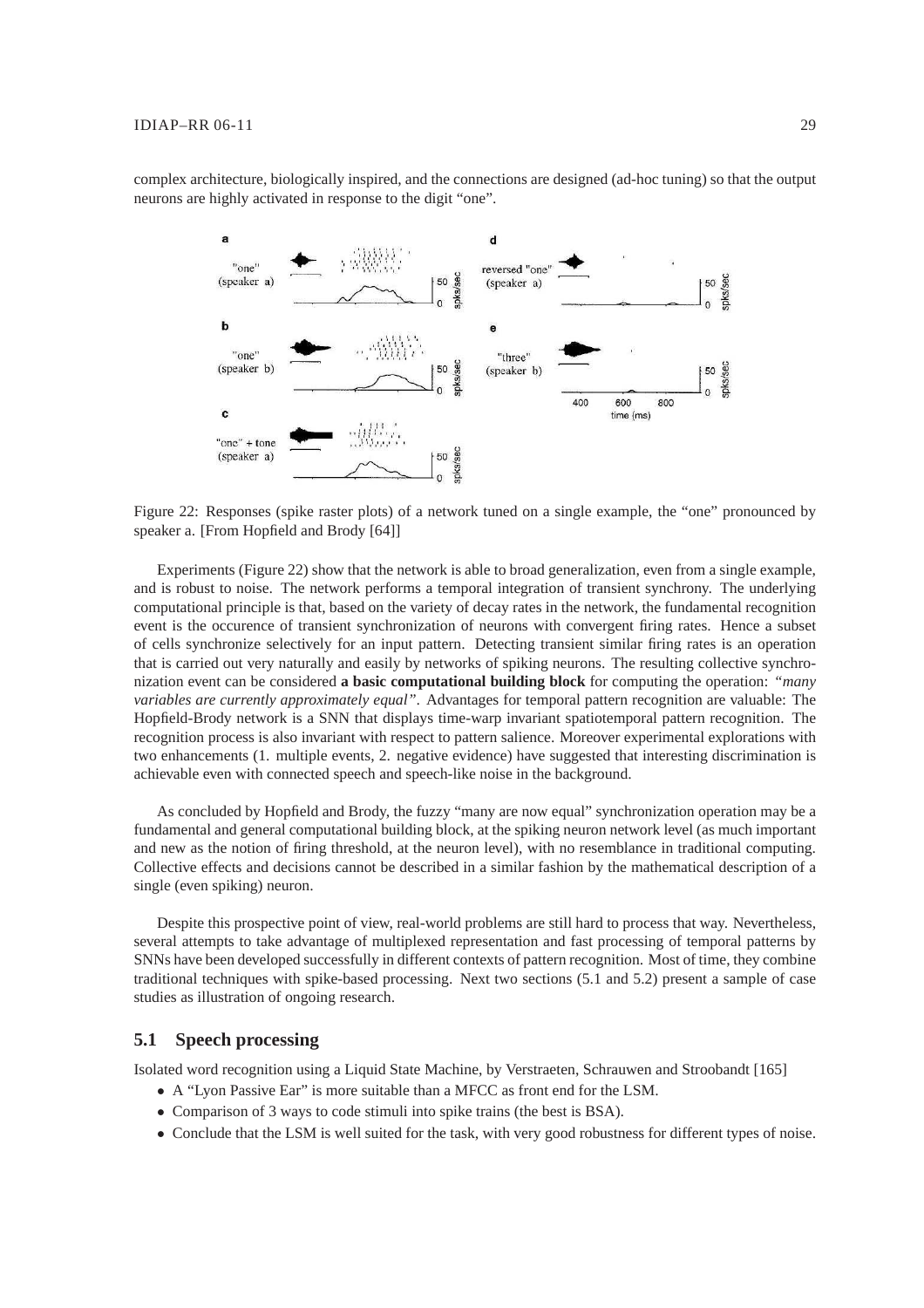Automatic speech recognition with neural spike trains, by Holmberg, Gelbart, Ramacher and Hemmert [62]

- Based on the difference between representation of sound signals in the human auditory system and in automatic speech recognition (ASR).
- Simulating spike trains of auditory nerve fibers  $\rightarrow$  ASR results are demonstrated.
- Conclude to similar performance as MFCC and improvement in noise.
- Note that a large part of temporal information has been destroyed by use of HMM as ASR back end  $\rightarrow$  could be improved, promising result.

A spiking neuron representation of auditory signals. by Wang and Pavel [168]

- Based on using the properties of the spiking neuron refractory period.
- Comparison between original input signal and reconstructed signal.
- Convert amplitude to temporal code while maintaining phase information of the carrier.
- Conclude that the narrow band envelope information could be encoded simply in the temporal inter-spike intervals.

Exploration of rank order coding with spiking neural networks for speech recognition, by Loiselle, Rouat, Pressnitzer and Thorpe [92]

- Based on rank order coding (times of first spikes see Section 2.1), as for vision.
- Efficient on small training sets (fast response / adaptation).
- Complementary to usual methods (HMM, etc.), e.g. for a spoken "un".

Speech processing case studies presented above highlight that traditional preprocessing techniques are not optimal suited front end and back end for SNN processing. However interesting features have been pointed out, like robustness to noise, and combining SNN processing with other methods is proposed as a promising research area.

# **5.2 Computer vision**

Rapid visual processing using spike asynchrony, by Thorpe and Gautrais [148]

- Based on the principle of rank order coding (times of first spikes) derived from the principle of natural vision processing [47].
- Powerful image compression and reconstruction techniques are derived (see also [163]).
- Importance of using rank order coding scheme in all the successive processing layers, not only at the input level.

This research area developed by Thorpe and colleagues has led them to start an engineering company, **SpikeNet Technology** [ http://www.spikenet-technology.com ] that develops and licences object recognition softwares for real-time vision, robust recognition and high speed tracking.

Sparse image coding using an asynchronous spiking neural network, by Perrinet and Samuelides [122]

- Based on rank order coding and propagation of spikes through a feed-forward SNN.
- Image reconstruction using a matching pursuit algorithm.
- Efficient compression and reconstruction technique, compared to image processing standards like JPEG.

A chaos synchronization-based dynamic vision model for image segmentation, by Azhar, Iftekharuddin and Kozma [6]

- Feature binding in spiking neurons using chaotic synchronization.
- Chaotic time series are generated from neurons coding the intensity (or color, texture) of image pixels.
- Segmented image generated from the largest cluster in the time series with similar chaotic synchronization parameter.
- Proof-of-concept results in segmenting medical images. Promising, but resource intensive technique.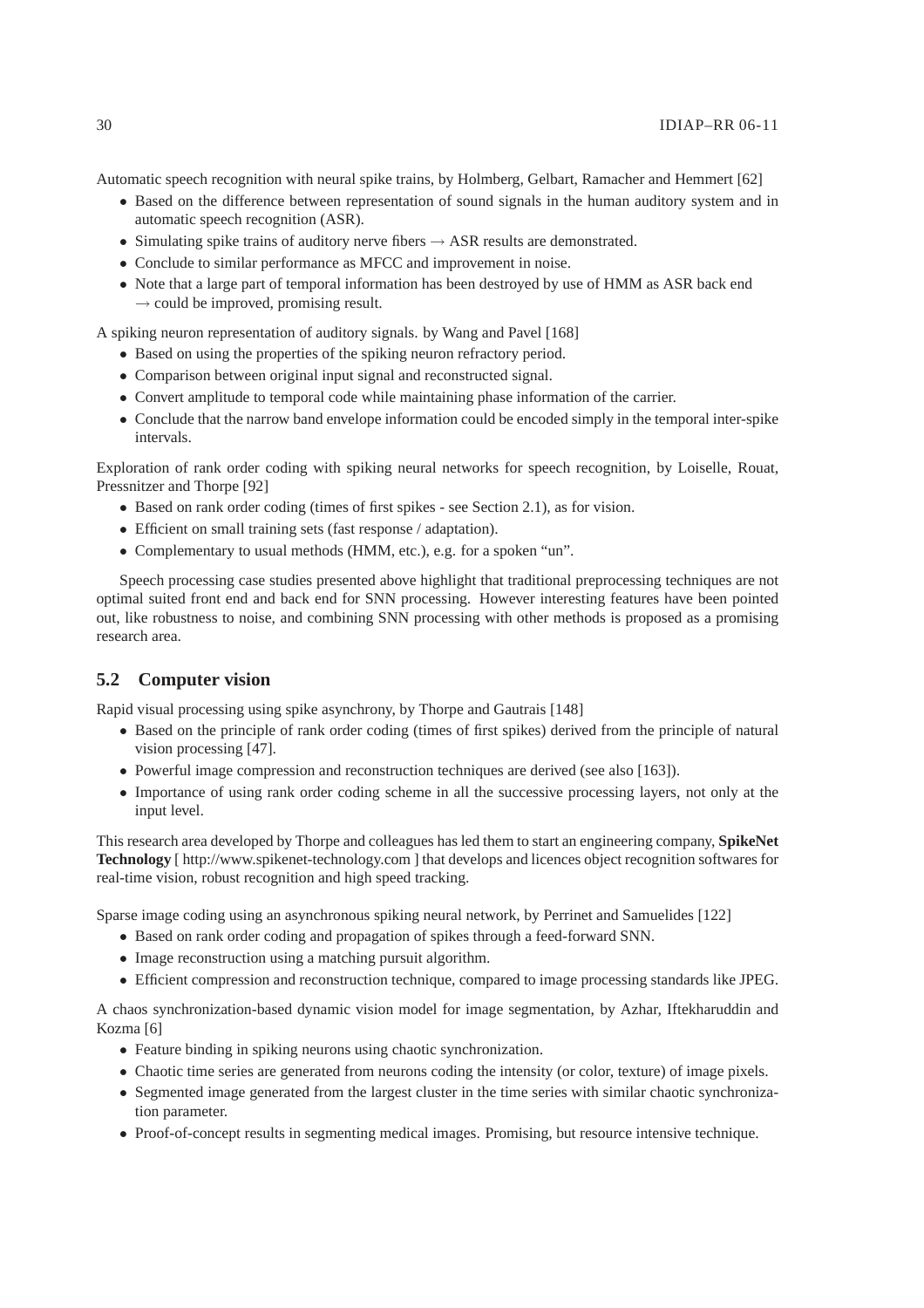#### $IDIAP-RR 06-11$  31

Could early visual processes be sufficient to label motions?, by Kornprobst, Vieville and Dimov [87]

- Selection of relevant points for motion classification, from a video sequence as input.
- Method based on rank order coding, sequence description by spike responses.
- Information from early visual processes appears to be sufficient to classify biological motion.

Saliency extraction with a distributed spiking neural network, by Chevallier, Tarroux and Paugam-Moisy [32]

- Distributed SNN for extracting salient locations (e.g. based on intensity) in robot camera images.
- Spiking neurons efficiently detect conjunctions of high and low spatial frequency information (parallel processing of DOG and Gabor neural maps).
- Salient locations appear in a classified order, as result from rank order coding (order is hard to compute with traditional techniques).

# **5.3 Other application domains**

SNN-based systems also develop increasingly in the area of robotics, where fast processing is a key issue [101, 153, 44, 43], from wheels to wings, or legged locomotion. The special abilities of SNNs for fast computing transient temporal patterns make them on first line for designing efficient systems in the area of autonomous robotics. This perspective is often cited but not yet fully developed.

Other research domains mention the use of SNNs, such as Echo State Netwroks for motor control (e.g. [137]), prediction in the context of wireless telecommunications (e.g. [77]) or neuromorphic approaches to rehabilitation, in medecine (e.g. [88]).

SNNs are able to draw collective decisions, based on transient synchronization, from local and transient properties of spatiotemporal patterns. Moreover, likewise the brain, they are able to process any kind of data by spike train encoding, whatever be the nature of input pattern, what opens up new horizons for computation. Since visual as well as auditory information, speech or other sensory data, could be preprocessed towards a uniform time-based representation, SNNs are ideal candidates for designing **multimodal interfaces**. For instance, an application of SNNs to audio-visual speech recognition has been proposed by Séguier and Mercier in [142]. Paugam-Moisy and her research group<sup>29</sup> has developed, for several years, a modular connectionist model of multimodal associative memory [34, 133, 120]. Recent work has focused on temporal aspects of visual and auditory data processing, in a virtual robotic prey-predator environment [134]: Distributed and concurrent processing [24] and spiking neuron networks as functional modules [108, 111], on purpose to develop real-time robotic multimodal interfaces [31, 32].

# **6 Conclusion**

The present survey has focused on the computer science aspects of spiking neurons and networks, with special attention to machine learning and pattern recognition, the major research themes at IDIAP Research Institute. However it is proper to mention complementary active research areas, mainly developed by mathematicians or physicists. A special issue of the journal Natural Computation (2004) gathered extended versions papers [19, 37, 121, 166] from the "FUture of Neural Networks" workshop (FUNN). Some researchers analyse SNNs under the theory of dynamical systems, e.g. with mean field equations [38, 29, 7]. Other researchers take care of the oscillations that underlie input spike trains in olfactory system [105, 68] or auditory system<sup>30</sup>. For instance, the influence of the propagation delays on the weights modification, in phase with a background oscillatory signal, has been well described in the barn owl auditory system [49].

 $^{29}$ Équipe "Connexionnisme et Modélisation Cognitive", institut des Sciences Cognitives, UMR CNRS 5015, Lyon (France)

<sup>30</sup>This research area will be highly represented at the 1st francophone conference in "Neurosciences Computationelles", in October 2006 [ http://neurocomp.loria.fr/ ]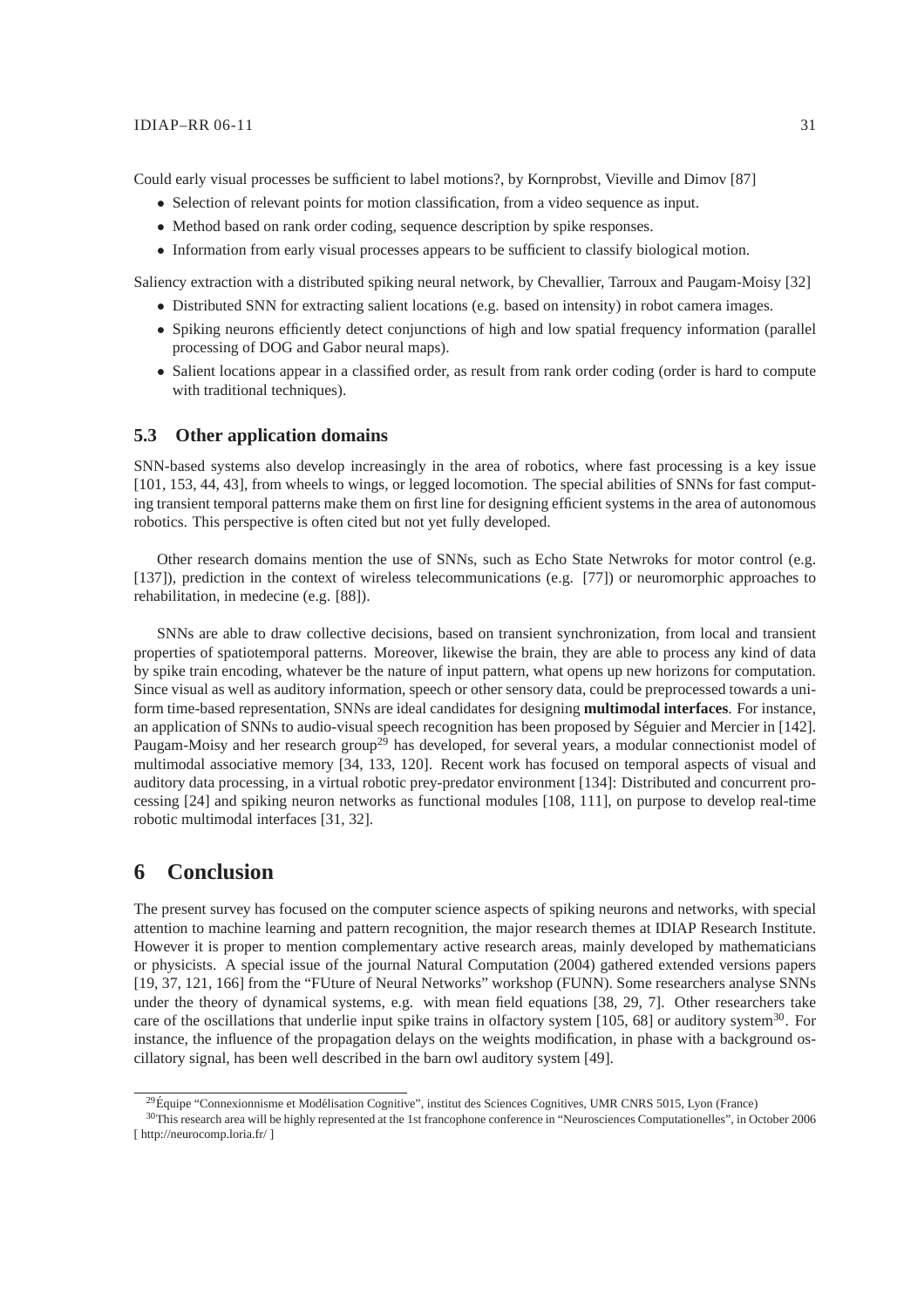The numerous potential advantages of Spiking Neuron Networks have been widely discussed all along the report, in terms of computational complexity, learnability and temporal data representation and processing. In contrast, the novelty of the concept has for consequence that the computational power of SNNs is still hard to control, so that efficient ad-hoc techniques and algorithms remain to be discovered.

### In conclusion:

Provided efficient information coding / decoding techniques, matching up with SNN computation specificities, and convenient machine learning algorithms, as easy to use as traditional NN learning rules, SNNs are the **tomorrow** computational device and a highway for **today**'s research !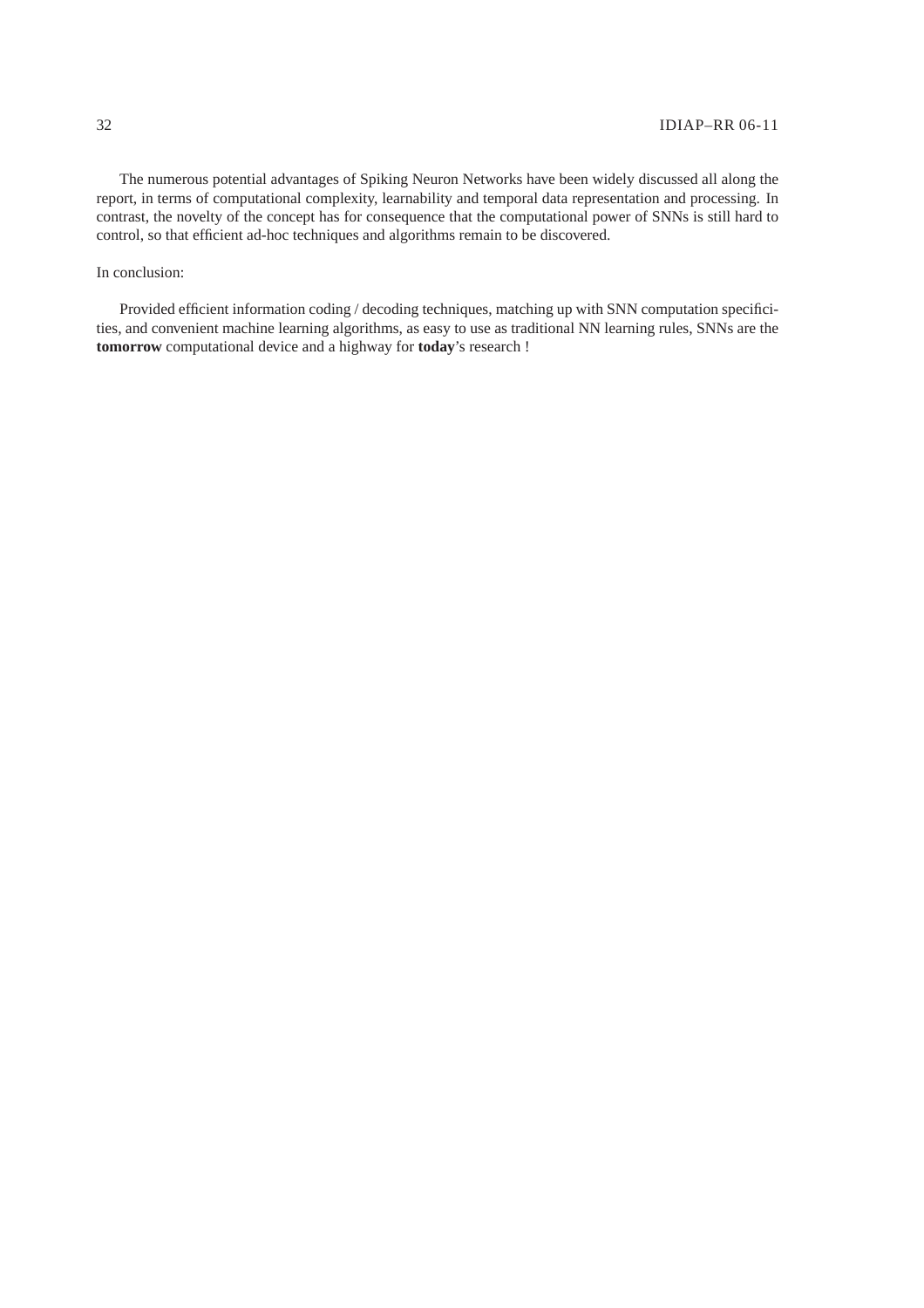# **References**

- [1] L. Abbott and W. Gerstner. Homeostasis and learning through spike-timing dependent plasticity. In C. Hansel, D. Chow, B. Gutkin, and C. Meunier, editors, *Methods and models in Neurophysics (Les Houches (F) summer school)*, 2004.
- [2] L.F. Abbott and S.B. Nelson. Synaptic plasticity: taming the beast. *Nature Neuroscience*, 3:1178–1183, 2000.
- [3] M. Abeles. *Corticonics: Neural Circuits of the Cerebral Cortex*. Cambridge Univ. Press, 1991.
- [4] L. Alvado, J. Tomas, S. Saïghi, S. Renaud, T. Bal, A. Destexhe, and G. Le Masson. Hardware computation of conductance-based neuron models. *Neurocomputing*, 58–60:109–115, 2004.
- [5] P. Auer, H. Burgsteiner, and W. Maass. A learning rule for very simple universal approximators consisting of a single layer of perceptrons. web available at http://www.igi.tugraz.at/maass/psfiles/126.pdf, submitted for publication (since 2001).
- [6] H. Azhar, K. Iftekharuddin, and R. Kozma. A chaos synchronization-based dynamic vision model for image segmentation. In *IJCNN'2005, Int. Joint Conf. on Neural Networks*, pages 3075–3080. IEEE– INNS, 2005.
- [7] M. Badoual, Q. Zou, A.P. Davison, M. Rudolph, T. Bal, Frgnac Y., and A. Destexhe. Biophysical and phenomenological models of multiple spike interactions in spike-timing dependent plasticity. *International Journal of Neural Systems*, 2006. (in press).
- [8] J.L. Balcázar, J. Díaz, and J. Gabarró. *Structural complexity I (2nd edition)*. Springer-Verlag, 1995.
- [9] D. Barber. Dynamic Bayesian networks withdeterministic latent tables. In S. Becker, S. Thrun, and K. Obermayer, editors, *NIPS\*2002, Advances in Neural Information Processing Systems*, volume 15, pages 165–172. MIT Press, 2003.
- [10] D. Barber. Learning in spiking neural assemblies. In S. Becker, S. Thrun, and K. Obermayer, editors, *NIPS\*2002, Advances in Neural Information Processing Systems*, volume 15, pages 165–172. MIT Press, 2003.
- [11] A. Bell and L. Parra. Maximising information yields spike timing dependent plasticity. In L.K. Saul, Y. Weiss, and L. Bottou, editors, *NIPS\*2004, Advances in Neural Information Processing Systems*, volume 17, pages 121–128. MIT Press, 2005.
- [12] G.-q. Bi. Spatiotemporal specificity of synaptic plasticity: cellular rules and mechanisms. *Biological Cybernetics*, 87:319–332, 2002.
- [13] G.-q. Bi and M.-m. Poo. Synaptic modification in cultured hippocampal neurons: Dependence on spike timing, synaptic strength, and polysynaptic cell type. *J. of Neuroscience*, 18(24):10464–10472, 1998.
- [14] G.-q. Bi and M.-m. Poo. Synaptic modification of correlated activity: Hebb's postulate revisited. *Annual Review of Neuroscience*, 24:139–166, 2001.
- [15] W. Bialek, F. Rieke, R. de Ruyter, R.R. van Steveninck, and D. Warland. Reading a neural code. *Science*, 252:1854–1857, 1991.
- [16] E.L. Bienenstock, L.N. Cooper, and P.W. Munro. Theory for the development of neuron selectivity: Orientation specificity and binocular interaction in visual cortex. *J. of Neuroscience*, 2(1):32–48, 1982.
- [17] A. Blum and R. Rivest. Training a 3-node neural net is NP-complete. In *Proc. of NIPS\*1988, Advances in Neural Information Processing Systems*, pages 494–501, 1989.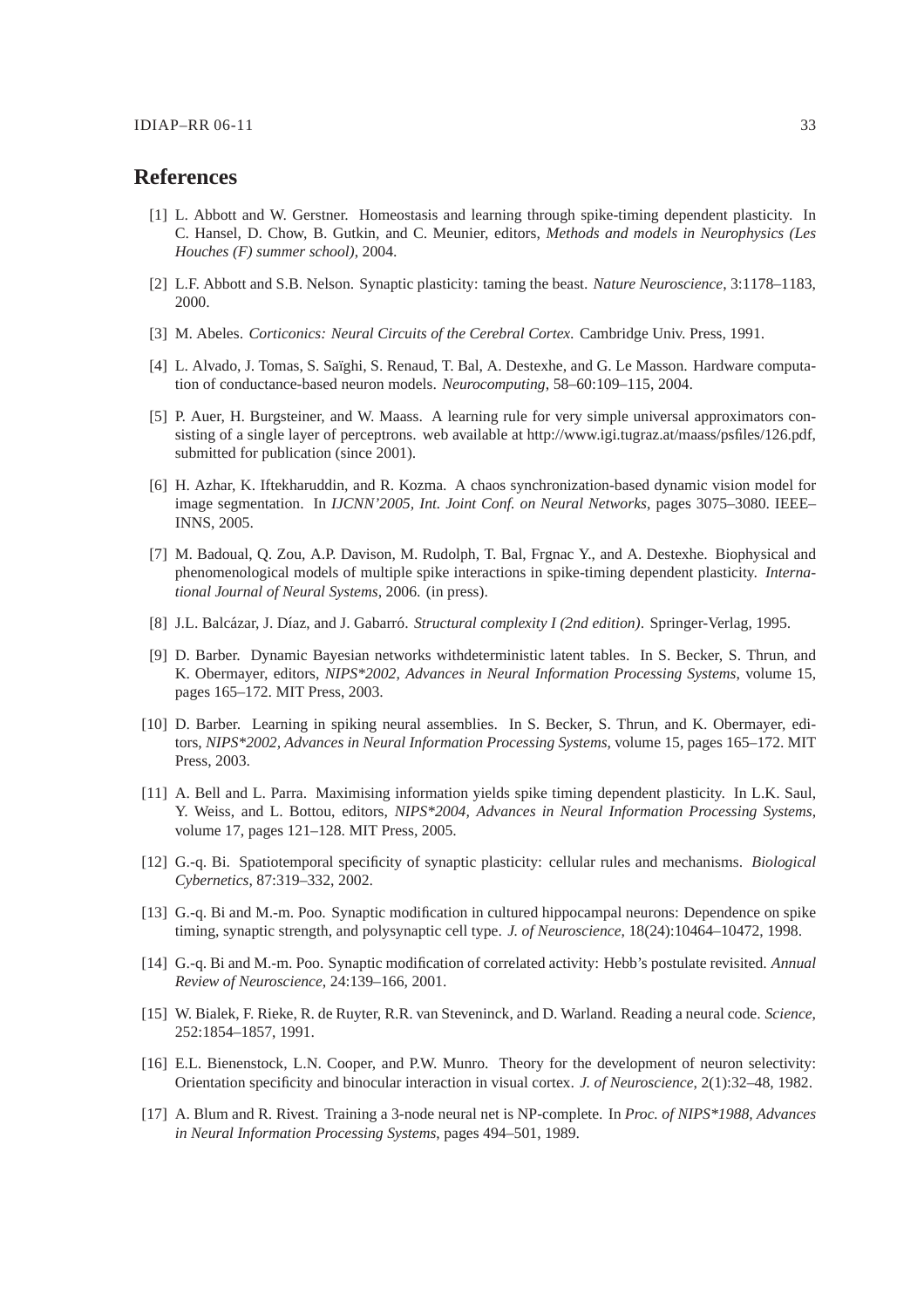- [18] A. Blumer, A. Ehrenfeucht, D. Haussler, and M.K. Warmuth. Learnability and the vapnik-chervonenkis dimension. *Journal of the ACM*, 36(4):929–965, 1989.
- [19] S.M. Bohte. The evidence for neural information processing with precise spike-times: A survey. *Natural Computing*, 3(2):195–206, 2004.
- [20] S.M. Bohte, Kok J.N., and H. La Poutré. Spikeprop: Error-backpropagation in temporally encoded networks of spiking neurons. *Neurocomputing*, 48:17–37, 2002.
- [21] S.M. Bohte, H. La Poutré, and J.N. Kok. Unsupervised clustering with spiking neurons by sparse temporal coding and multilayer RBF networks. *IEEE Trans. on Neural Networks*, 13(2):426–435, 2002.
- [22] S.M. Bohte and M.C. Mozer. A computational theory of Spike-Timing Dependent Plasticity: Achieving robust neural responses via conditional entropy minimization. Technical Report CWI TR-SEN E0505, The Netherlands Centre for Mathematics and Computer Science (NL), 2005. (submitted for publication).
- [23] Y. Boniface, F. Alexandre, and S. Vialle. A library to implement neural networks on MIMD machines. In *Proc. of Euro-Par*, pages 935–938, 1999.
- [24] Y. Bouchut, H. Paugam-Moisy, and D. Puzenat. Asynchrony in a distributed modular neural network for multimodal integration. In *PDCS'2003, Int. Conf. on Parallel and Distributed Computing and Systems*, pages 588–593. ACTA Press, 2003.
- [25] J.M. Bower and D. Beeman. *The Book of GENESIS: Exploring Realistic Neural Models with the GEneral SImulation System*. Springer, 1998. 2nd edition.
- [26] N.J. Buchs and W. Senn. Spike-based synaptic plasticity and the emergence of direction selective simple cells: Simulation results. *J. of Computational Neuroscience*, 13:167–186, 2002.
- [27] G.A. Carpenter and S. Grossberg. *The Handbook of Brain Theory and Neural Networks (2nd edition) [M.A. Arbib, Ed.]*, chapter Adaptive Resonance Theory. MIT Press, 1998.
- [28] G.A. Carpenter and B.L. Milenova. Redistribution of synaptic efficacy supports stable pattern learning in neural networks. *Neural Computation*, 14(4):873–888, 2002.
- [29] B. Cessac and M. Samuelides. From neuron to neural network dynamics. (preliminary version of a review paper, available on http://www.inln.cnrs.fr/).
- [30] G. Chechik. Spike-timing dependent plasticity and relevant mutual information maximization. *Neural Computation*, 15(7):1481–1510, 2003.
- [31] S. Chevallier, H. Paugam-Moisy, and F. Lemaître. Distributed processing for modelling real-time multimodal perception in a virtual robot. In *PDCN'2005, Int. Conf. on Parallel and Distributed Computing and Networks*, pages 393–398. ACTA Press, 2005.
- [32] S. Chevallier, P. Tarroux, and H. Paugam-Moisy. Saliency extraction with a distributed spiking neuron network. In *ESANN'06, Europ. Symp. on Artificial Neural Networks*, 2006. (to appear).
- [33] E. Chicca, D. Badoni, V. Dante, M. d'Andreagiovanni, G. Salina, L. Carota, S. Fusi, and P. Del Giudice. A VLSI recurrent network of integrate-and-fie neurons connected by plastic synapses with long-term memory. *IEEE Trans. on Neural Networks*, 14(5):1297–1307, 2003.
- [34] A. Crpet, H. Paugam-Moisy, E. Reynaud, and D. Puzenat. A modular neural model for binding several modalities. In H. R. Arabnia, editor, *IC-AI'2000, Int. Conf. on Artificial Intelligence*, pages 921–928, 2000.
- [35] G. Cybenko. Approximation by superpositions of a sigmoidal function. *Math. Control, Signal Systems*, 2:303–314, 1988.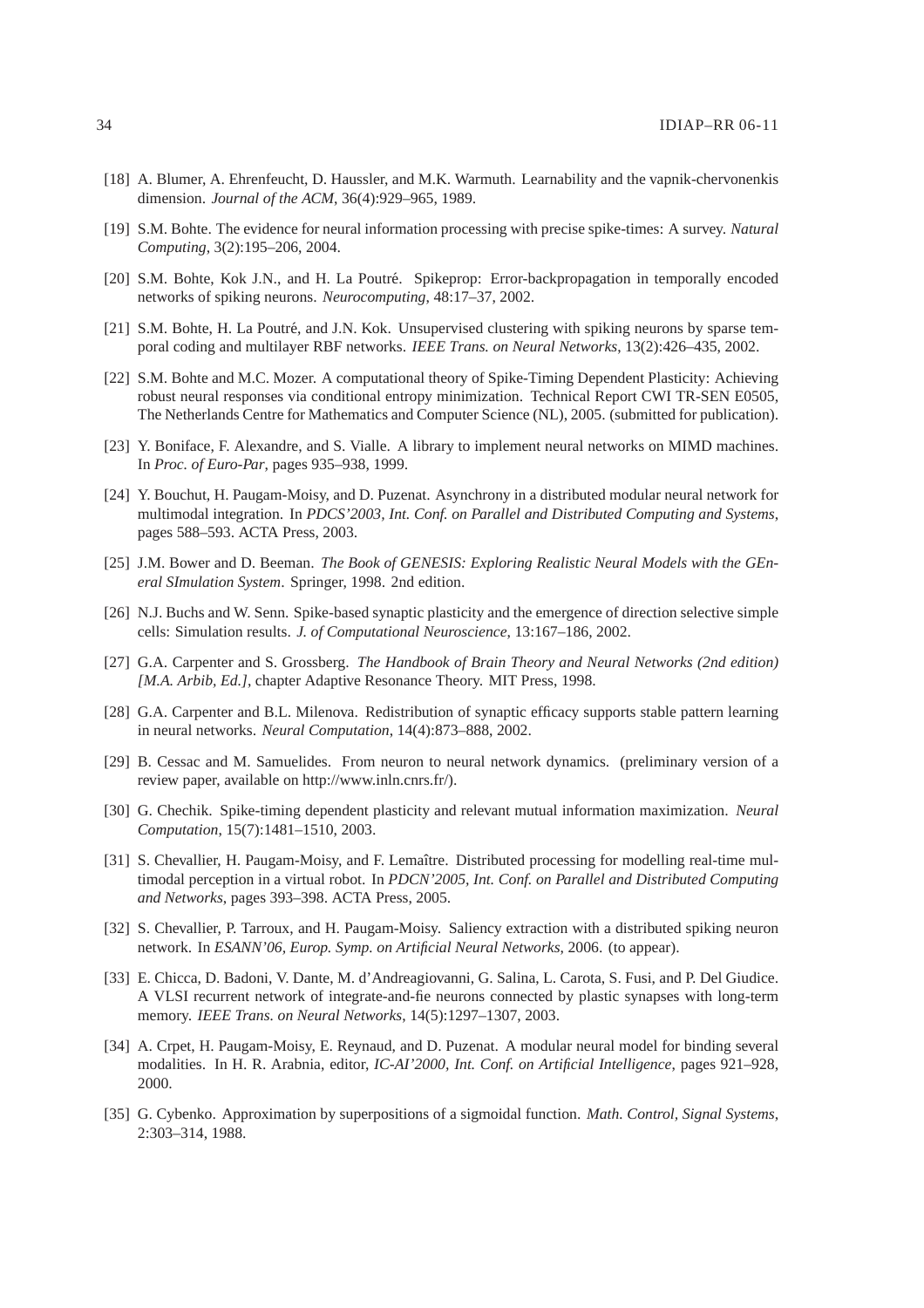- [36] V. Dante, P. Del Giudice, and A.M. Whatley. Hardware and software for interfacing to address-event based neuromorphic systems. *The Neuromorphic Engineer*, 2(1):5–6, 2005.
- [37] E. Daucé. Short term memory in recurrent networks of spiking neurons. *Natural Computing*, 3(2):135– 157, 2004.
- [38] E. Daucé, M. Quoy, and B. Doyon. Resonant spatio-temporal learning in large random recurrent networks. *Biological Cybernetics*, 87:185–198, 2002.
- [39] A. Delorme, J. Gautrais, R. Van Rullen, and S. Thorpe. SpikeNET: A simulator for modeling large networks of integrate and fire neurons. *Neurocomputing*, 26–27:989–996, 1999.
- [40] P.A. Estévez, H. Paugam-Moisy, D. Puzenat, and M. Ugarte. A scalable parallel algorithm for training a hierarchical mixture of neural networks. *Parallel Computing*, 28:861–891, 2002.
- [41] C. Fernando and S. Sojakka. Pattern recognition in a bucket: a real liquid brain. In W. Banzhaf, T. Christaller, P. Dittrich, J.T. Kim, and J. Ziegler, editors, *ECAL'2003, Europ. Conf. on Artificial Life*, volume 2801 of *Lecture Notes in Computer Science*, pages 588–597. Springer, 2003.
- [42] A. Fersha. Parallel and distributed simultation of discret event systems. In A. Y. Zomaya, editor, *Parallel and Distributed Computing Handbook*. McGraw-Hill, 1995.
- [43] D. Floreano, Y. Epars, J.-C. Zufferey, and C. Mattiussi. Evolution of spiking neural circuits in autonomous mobile robots. *Int. J. of Intelligent Systems*, 2005. (in press).
- [44] D. Floreano, J.C. Zufferey, and J.D. Nicoud. From wheels to wings with evolutionary spiking neurons. *Artificial Life*, 11(1-2):121–138, 2005.
- [45] K. Funahashi. On the approximate realization of continuous mapings by neural networks. *Neural Networks*, 2(3):183–192, 1989.
- [46] S. Fusi, P.J. Drew, and L.F. Abbott. Cascade models of synaptically stored memories. *Neuron*, 45:599– 611, 2005.
- [47] J. Gautrais and S.J. Thorpe. Rate coding vs temporal order coding: A theoretical approach. *Biosystems*, 48:57–65, 1998.
- [48] W.. Gerstner. Time structure of the activity in neural network models. *Physical Review E*, 51:738–758, 1995.
- [49] W. Gerstner, R. Kempter, and W. van Hemmen. *Hebbian learning of pulse timing in the barn owl auditory system*, chapter 14 in "Pulsed Neural Networks" (Maass & Bishop, Eds). MIT Press, 1999.
- [50] W. Gerstner and W. Kistler. *Spiking Neuron Models: Single Neurons, Populations, Plasticity*. Cambridge University Press, 2002.
- [51] W. Gerstner, W. Kistler, J.L. van Hemmen, and H. Wagner. A neural learning rule for sub-millisecond temporal coding. *Nature*, 383:76–78, 1996.
- [52] W. Gerstner and W.M. Kistler. Mathematical formulations of hebbian learning. *Biological Cybernetics*, 87(5-6):404–415, 2002.
- [53] W. Gerstner and J.L. van Hemmen. How to describe neuronal activity: Spikes, rates or assemblies? In J. D. Cowan, G. Tesauro, and J. Alspector, editors, *NIPS\*1993, Advances in Neural Information Processing System*, volume 6, pages 463–470. MIT Press, 1994.
- [54] J. Ghosh and K. Hwang. Mapping neural networks onto message-passing multicomputers. *Journal of Parallel Distributed Computing*, 6(2):291–330, 1989.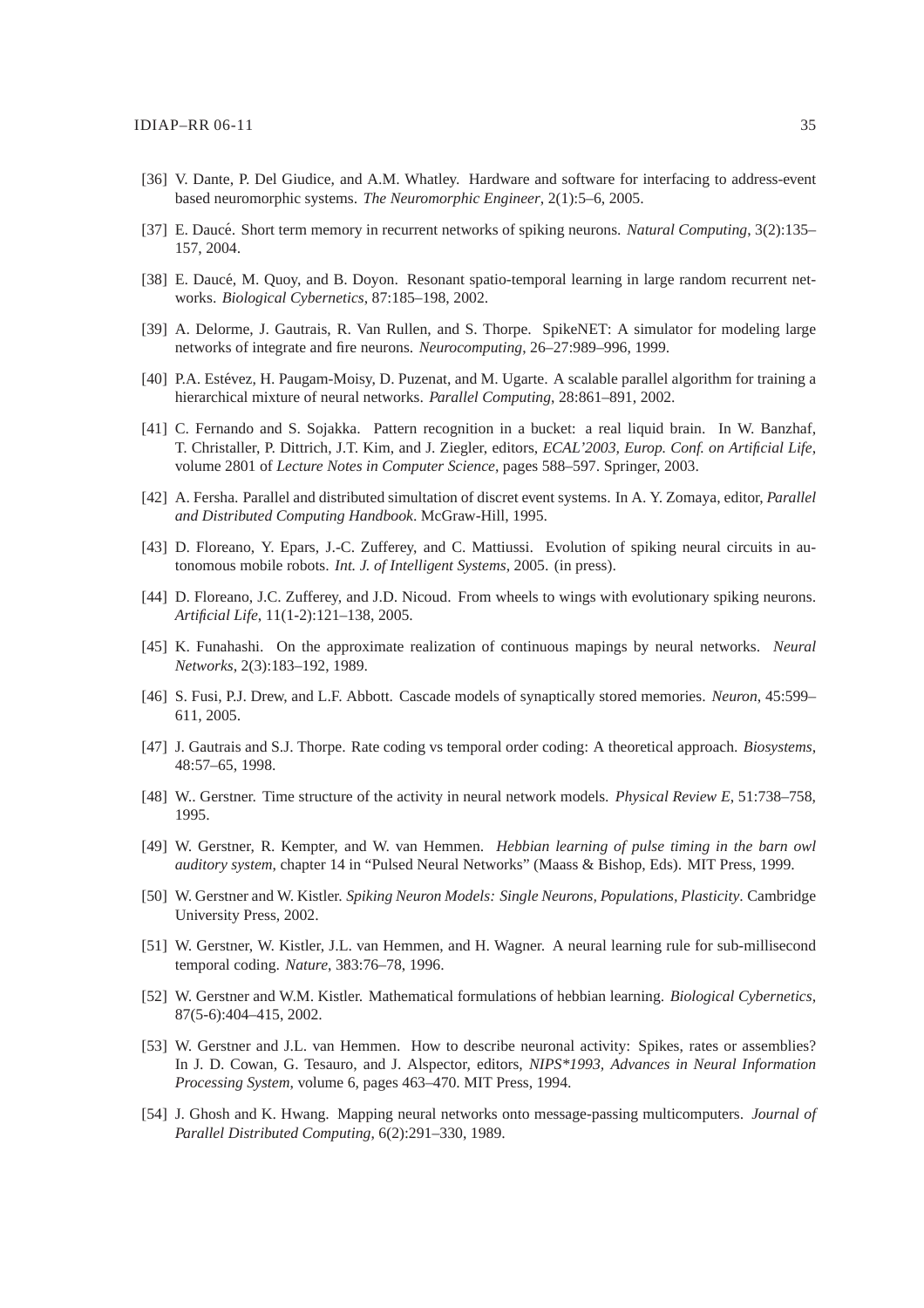- [55] C. Grassmann and J. K. Anlauf. Distributed, event-driven simulation of spiking neural networks. In *NC'98, International ICSC/IFAC Symposium on Neural Computation*, pages 100–105. ICSC Academic Press, 1998.
- [56] C. Grassmann, T. Schönauer, and C. Wolff. Pcnn neurocomputeurs event driven and parallel architectures. In *ESANN'02, European Symposium on Artificial Neural Network*, pages 331–336, 2002.
- [57] D.O. Hebb. *The Organization of Behaviour*. Wiley, New York, 1949.
- [58] W Heiligenberg. *Neural Nets in Electric Fish*. MIT Press, 1991.
- [59] H. H. Hellmich, M. Geike, P. Griep, M. Rafanelli, and H. Klar. Emulation engine for spiking neurons and adaptive synaptic weights. In *IJCNN'2005, Int. Joint Conf. on Neural Networks*, pages 3261–3266. IEEE-INNS, 2005.
- [60] M.L. Hines and N.T. Carnevale. The NEURON simulation environment. *Neural Computation*, 9:1179– 1209, 1997.
- [61] A.L. Hodgkin and A.F. Huxley. A quantitative description of ion currents and its applications to conduction and excitation in nerve membranes. *J. of Physiology*, 117:500–544, 1952.
- [62] M. Holmberg, D. Gelbart, U. Ramacher, and W. Hemmert. Isolated word recognition using a liquid state machine. In *EuroSpeech'2005, European Conference on Speech Communication*, 2005.
- [63] J.J. Hopfield. Pattern recognition computation using action potential timing for stimulus representation. *Nature*, 376(6535):33–36, 1995.
- [64] J.J. Hopfield and C.D. Brody. What is a moment ? "Cortical" sensory integration over a brief interval. *Proc. Natl. Acad. Sci.*, 97(25):13919–13924, 2000.
- [65] J.J. Hopfield and C.D. Brody. What is a moment ? Transient synchrony as a collective mechanism for spatiotemporal integration. *Proc. Natl. Acad. Sci.*, 98(3):1282–1287, 2001.
- [66] J.J. Hopfield and C.D. Brody. Learning rules and network repair in spike-timing-based computation networks. *Proc. Natl. Acad. Sci.*, 101(1):337–342, 2004.
- [67] K. Hornik, M. Stinchcombe, and H. White. Multilayer feedforward networks are universal approximators. *Neural Networks*, 2(5):359–366, 1989.
- [68] E. Hugues and D. Martinez. Encoding in a network of sparsely connected spiking neurons : application to locust olfaction neurocomputing. *Neurocomputing*, 65–66:537–542, 2005.
- [69] E.M. Izhikevich. Simple model of spiking neurons. *IEEE Trans. in Neural Networks*, 14(6):1569–1572, 2003.
- [70] E.M. Izhikevich. Which model to use for cortical spiking neurons? *IEEE Trans. in Neural Networks*, 15(5):1063–1070, 2004.
- [71] E.M. Izhikevich. Polychronization: Computation with spikes. *Neural Computation*, 18(1):245–282, 2006.
- [72] E.M. Izhikevich and N.S. Desai. Relating STDP and BCM. *Neural Computation*, 15(7):1511–1523, 2003.
- [73] E.M. Izhikevich, J.A. Gally, and G.M. Edelman. Spike-timing dynamics of neuronal groups. *Cerebral Cortex*, 14:933–944, 2004.
- [74] H. Jaeger. The "echo state" approach to analysins and training recurrent neural networks. Technical Report TR-GMD-148, German National Research Center for Information Technology, 2001.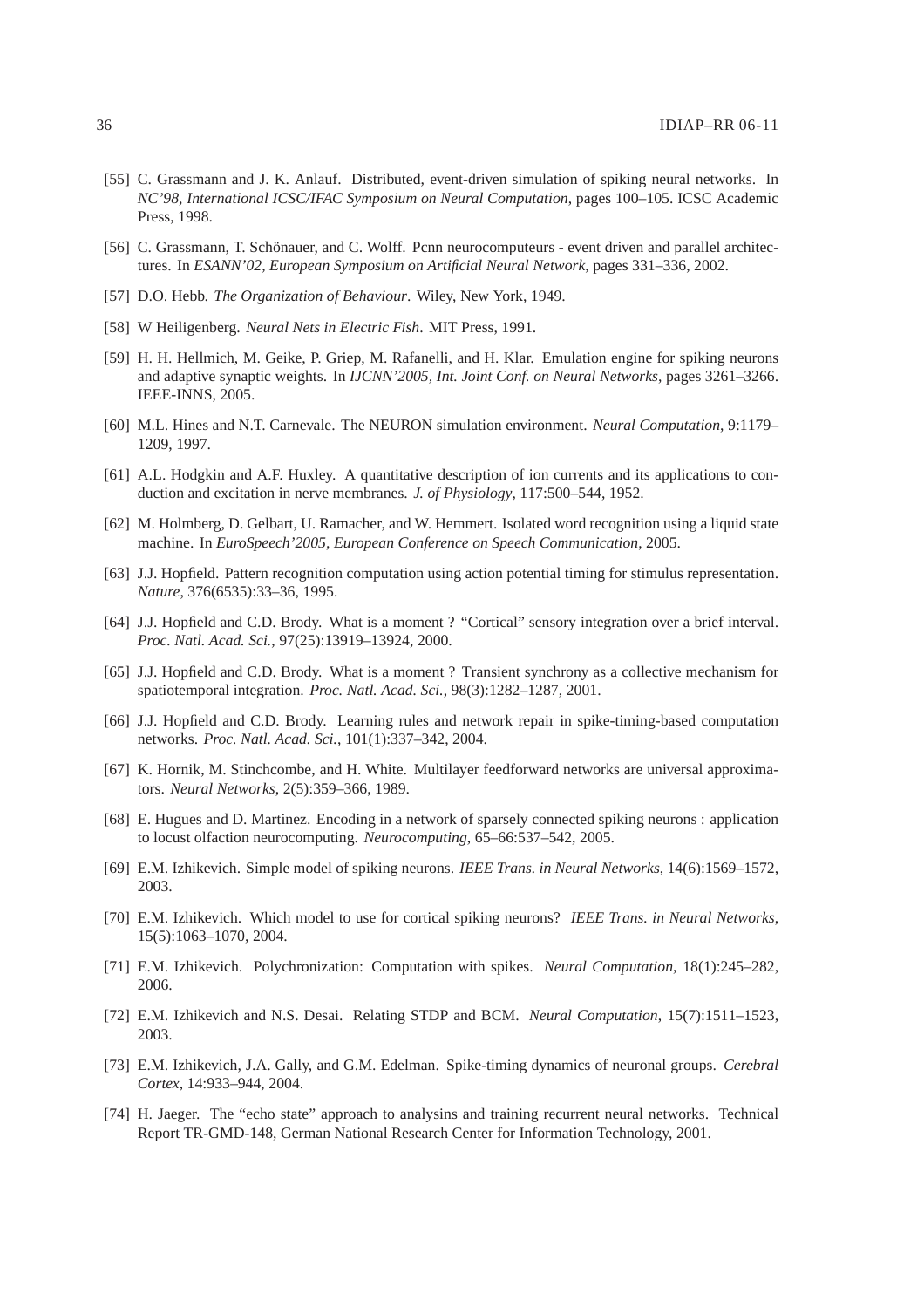- [75] H. Jaeger. Tutorial on training recurrent neural networks, covering BPTT, RTRL, EKF and the "echo state network" approach. Technical Report TR-GMD-159, German National Research Center for Information Technology, 2002.
- [76] H. Jaeger. Reservoir riddles: suggestions for Echo State Network research (extended abstract). In *IJCNN'2005, Int. Joint Conf. on Neural Networks*, pages 1460–1462. IEEE–INNS, 2005.
- [77] H. Jaeger and H. Haas. Harnessing nonlinearity: Predicting chaotic systems and saving energy in wireless telecommunication. *Science*, pages 78–80, 2004.
- [78] A. Jahnke, T. Schoneauer, U. Roth, K. Mohraz, and H. Klar. Simulation of spiking neural networks on different hardware platforms. In *ICANN'1997, Int. Conf. on Artificial Neural Networks*, pages 1187– 1192, 1997.
- [79] S. Johnston, G. Prasad, L. Maguire, and McGinnity. Comparative investigation into classical and spiking neuron implementations on FPGAs. In *ICANN'2005, Int. Conf. on Artificial Neural Networks*, volume 3696 of *LNCS*, pages 269–274. Springer-Verlag, 2005.
- [80] J.S. Judd. *Neural network design and the complexity of learning*. MIT Press, 1990.
- [81] U. Karmarkar, M. Najarian, and D. Buonomano. Mechanisms and significance of spike-timing dependent plasticity. *Biological Cybernetics*, 87:373–382, 2002.
- [82] R. Kempter, W. Gerstner, and J. L. van Hemmen. Hebbian learning and spiking neurons. *Physical Review E*, 59(4):4498–4514, 1999.
- [83] R. Kempter, W. Gerstner, and J. L. van Hemmen. Intrinsic stabilization of output rates by spike-based hebbian learning. *Neural Computation*, 13:2709–2742, 2001.
- [84] W.M. Kistler. Spike-timing dependent synaptic plasticity: a phenomenological framework. *Biological Cybernetics*, 87(5-6):416–427, 2002.
- [85] W.M. Kistler, W. Gerstner, and J.L. van Hemmen. Reduction of hodgkin-huxley equations to a singlevariable threshold model. *Neural Computation*, 9:1015–1045, 1997.
- [86] P. König, A.K. Engel, and W. Singer. Integrator or coincidence detector? the role of the cortical neuron revisited. *Trends in Neuroscience*, 19(4):130–137, 1996.
- [87] P. Kornprobst, T. Viéville, and I.K. Dimov. Could early visual processes be sufficient to label motions? In *IJCNN'2005, Int. Joint Conf. on Neural Networks*, pages 1687–1692. IEEE–INNS, 2005.
- [88] J.J. Kutch. Neuromorphic approaches to rehabilitation. *The Neuromorphic Engineer*, 1(2):1–2, 2004.
- [89] N. Kuwabara and N. Suga. Delay lines and amplitude selectivity are created in subthalamic auditory nuclei: the brachium of the inferior colliculus of the mustached bat. *J. of Neurophysiology*, 69:1713– 1724, 1993.
- [90] L. Lapicque. Recherches quantitatives sur l'excitation électrique des nerfs traité comme une polarization. *J. Physiol. Pathol. Gen.*, 9:620–635, 1907. cited by Abbott, L.F., in Brain Res. Bull. 50(5/6):303–304.
- [91] R. Legenstein, C. Näger, and W. Maass. What can a neuron learn with Spike-Time-Dependent Plasticity? *Neural Computation*, 17(11):2337–2382, 2005.
- [92] S. Loiselle, J. Rouat, D. Pressnitzer, and S. Thorpe. Exploration of rank order coding with spiking neural networks for speech recognition. In *IJCNN'2005, Int. Joint Conf. on Neural Networks*, pages 2076–2080. IEEE–INNS, 2005.
- [93] W. Maass. Fast sigmoidal networks via spiking neurons. *Neural Computation*, 10:1659–1671, 1997.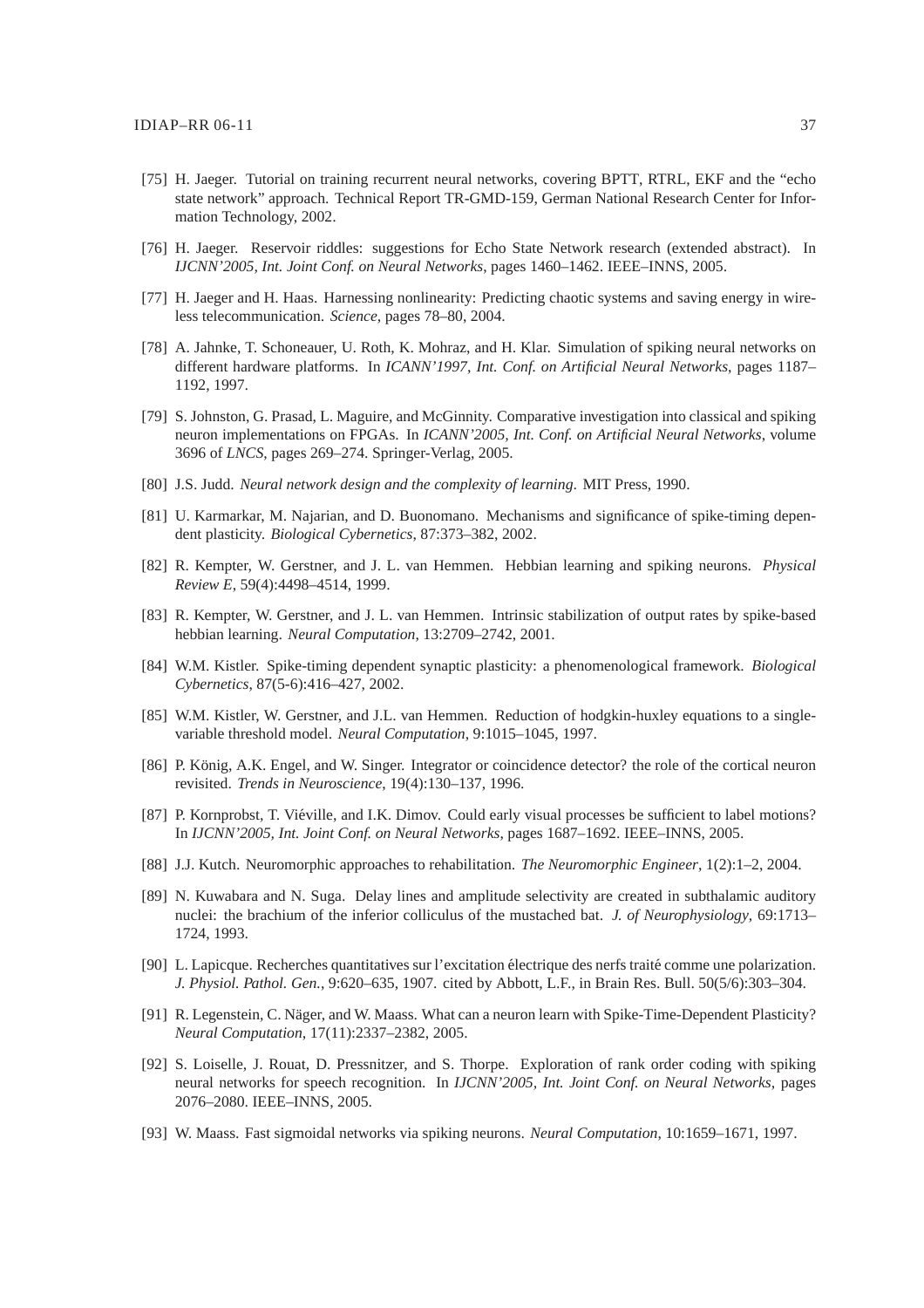- [94] W. Maass. Networks of spiking neurons: The third generation of neural network models. *Neural Networks*, 10:1659–1671, 1997.
- [95] W. Maass. On the relevance of time in neural computation and learning. *Theoretical Computer Science*, 261:157–178, 2001. (extended version of ALT'97, in LNAI 1316:364-384).
- [96] W. Maass and C.M. Bishop, editors. *Pulsed Neural Networks*. MIT Press, 1999.
- [97] W. Maass and T. Natschläger. Networks of spiking neurons can emulate arbitrary Hopfield nets in temporal coding. *Network: Computation in Neural Systems*, 8(4):355–372, 1997.
- [98] W. Maass, T. Natschläger, and H. Markram. Real-time computing without stable states: A new framework for neural computation based on perturbations. *Neural Computation*, 14(11):2531–2560, 2002.
- [99] W. Maass and M. Schmitt. On the complexity of learning for a spiking neuron. In *COLT'97, Conf. on Computational Learning Theory*, pages 54–61. ACM Press, 1997.
- [100] W. Maass and M. Schmitt. On the complexity of learning for spiking neurons with temporal coding. *Information and Computation*, 153:26–46, 1999.
- [101] W. Maass, G. Steinbauer, and R. Koholka. Autonomous fast learning in a mobile robot. In *Sensor Based Intelligent Robots*, pages 345–356. Springer, 2000.
- [102] T. Makino. A discrete event neural network simulator for general neuron model. *Neural Computation and Applic.*, 11(2):210–223, 2003.
- [103] H. Markram, J. Lübke, M. Frotscher, and B. Sakmann. Regulation of synaptic efficacy by coincidence of postsynaptic APs and EPSPs. *Science*, 275:213–215, 1997.
- [104] H. Markram and M.V. Tsodyks. Redistribution of synaptic efficacy between neocortical pyramidal neurones. *Nature*, 382:807–809, 1996.
- [105] D. Martinez. Oscillatory synchronization requires precise and balanced feedback inhibition in a model of the insect antennal lobe. *Neural Computation*, 17:2548–2570, 2005.
- [106] M. Mattia and P. Del Giudice. Efficient event-driven simulation of large networks of spiking neurons and dynamical synapses. *Neural Computation*, 12:2305–2329, 2000.
- [107] W.S. McCulloch and W. Pitts. A logical calculus of the ideas immanent in nervous activity. *Bulletin of Mathematical Biophysics*, 5:115–133, 1943.
- [108] D. Meunier and H. Paugam-Moisy. A "spiking" Bidirectional Associative Memory for modeling intermodal priming. In *NCI'2004, Int. Conf. on Neural Networks and Computational Intelligence*, pages 25–30. ACTA Press, 2004.
- [109] D. Meunier and H. Paugam-Moisy. Evolutionary supervision of a dynamical neural network allows learning with on-going weights. In *IJCNN'2005, Int. Joint Conf. on Neural Networks*, pages 1493– 1498. IEEE–INNS, 2005.
- [110] S. Mitra, S. Fusi, and G. Indiverti. A VLSI spike-driven dynamic synapse which learns only when necessary. In *ISCAS'2006, IEEE Int. Symp. on Circuits and Systems*, 2006. (to appear).
- [111] A. Mouraud and H. Paugam-Moisy. Learning and discrimination through STDP in a top-down modulated associative memory. In *ESANN'06, Europ. Symp. on Artificial Neural Networks*, 2006. (to appear).
- [112] A. Mouraud, H. Paugam-Moisy, and D. Puzenat. A Distributed And Multithreaded Neural Event Driven simulation framework. In *PDCN'2006, Int. Conf. on Parallel and Distributed Computing and Networks*, page (to appear), Innsbruck, AUSTRIA, February 2005. ACTA Press.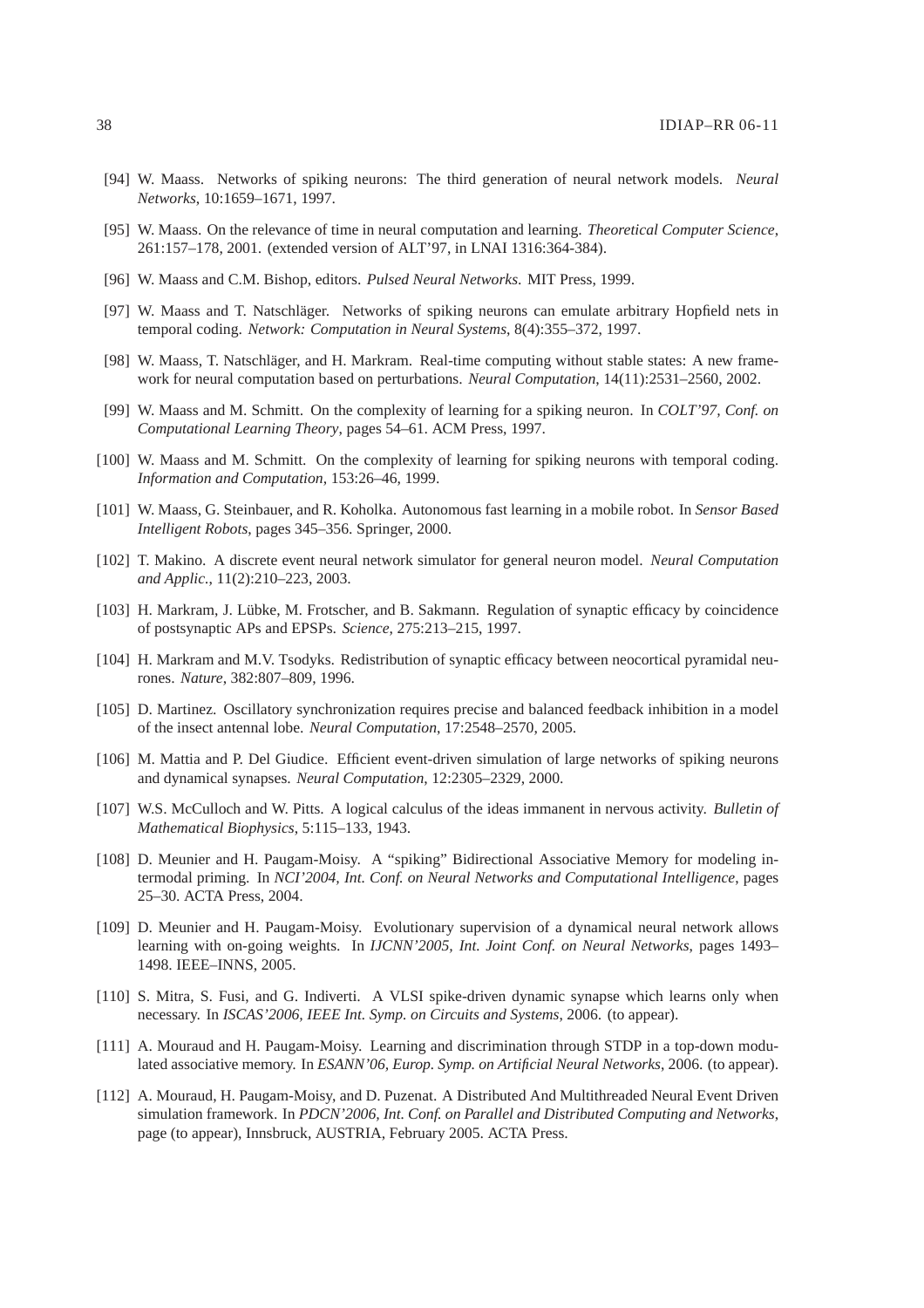- [113] A.F. Murray. *Pulse-based computation in VLSI neural networks*, chapter 3 in "Pulsed Neural Networks" (Maass & Bishop, Eds). MIT Press, 1999.
- [114] T. Natschläger and B. Ruf. *Online clustering with spiking neurons using Radial Basis Functions*, chapter 4 in "Neuromorphic Systems: Engineering Silicon from Neurobiology" (Hamilton & Smith, Eds). World Scientific, 1998.
- [115] T. Natschläger and B. Ruf. Spatial and temporal pattern analysis via spiking neurons. *Network: Comp. Neural Systems*, 9(3):319–332, 1998.
- [116] T. Nowotny, V.P. Zhigulin, A.I. Selverston, H.D.I. Abardanel, and M.I. Rabinovich. Enhancement of synchronization in a hibrid neural circuit by Spike-Time-Dependent Plasticity. *The Journal of Neuroscience*, 23(30):9776–9785, 2003.
- [117] E. Oja. A simplified neuron model as a principal component analyzer. *J. of Mathematical Biology*, 15:267–273, 1982.
- [118] M. Oster, A.M. Whatley, S.-C. Liu, and R.J. Douglas. A hardware/software framework for real-time spiking systems. In *ICANN'2005, Int. Conf. on Artificial Neural Networks*, volume 3696 of *LNCS*, pages 161–166. Springer-Verlag, 2005.
- [119] H. Paugam-Moisy. Multiprocessor simulation of neural networks. In M. Arbib, editor, *The Handbook of Brain Theory and Neural Networks*, pages 605–608. MIT Press, 1995.
- [120] H. Paugam-Moisy and E. Reynaud. Multi-network system for sensory integration. In *IJCNN'2001, Int. Joint Conf. on Neural Networks*, pages 2343–2348, 2001.
- [121] L. Perrinet. Finding independent components using spikes: A natural result of hebbian learning in a sparse spike coding scheme. *Natural Computing*, 3(2):159–175, 2004.
- [122] L. Perrinet and M. Samuelides. Sparse image coding using an asynchronous spiking neural network. In *ESANN'2002, Europ. Symp. on Artificial Neural Networks*, pages 313–318, 2002.
- [123] J.-P. Pfister, D. Barber, and W. Gerstner. Optimal hebbian learning: A probabilistic point of view. In O. Kaynak, E. Alpaydin, E. Oja, and L. Xu, editors, *ICANN/ICONIP 2003, Int. Conf. on Artificial Neural Networks*, volume 2714 of *Lecture Notes in Computer Science*, pages 92–98. Springer, 2003.
- [124] J.-P. Pfister and W. Gerstner. Beyond pair-based STDP: a phenomenological rule for spike triplet and frequency effects. In *NIPS\*2005, Advances in Neural Information Processing Systems*, volume 18. MIT Press, 2006. (to appear).
- [125] J.-P. Pfister, T. Toyoizumi, D. Barber, and W. Gerstner. Optimal spike-timing dependent plasticity for precise action potential firing in supervised learning. Technical Report IDIAP-RR 05-88, IDIAP Research Institute, Martigny (CH), 2005. (to appear in Neural Computation).
- [126] T. Poggio and F. Girosi. Networks for approximation and learning. *Proceedings of the IEEE*, 78(9):1481–1497, 1989.
- [127] B. Porr and F. Wörgötter. Isotropic sequence order learning. *Neural Computation*, 15(4):831–864, 2003.
- [128] B. Porr and F. Wörgötter. Temporal sequence learning, prediction, and control: A review of different models and their relation to biological mechanisms. *Neural Computation*, 17(2):245–319, 2005.
- [129] R. Preis, K. Salzwedel, C. Wolff, and G. Hartmann. Efficient parallel simulation of pulse-coded neural networks (pcnn). In *PDPTA'2001, International Conference on Parallel and Distributed Processing Techniques and Applications*, 2001.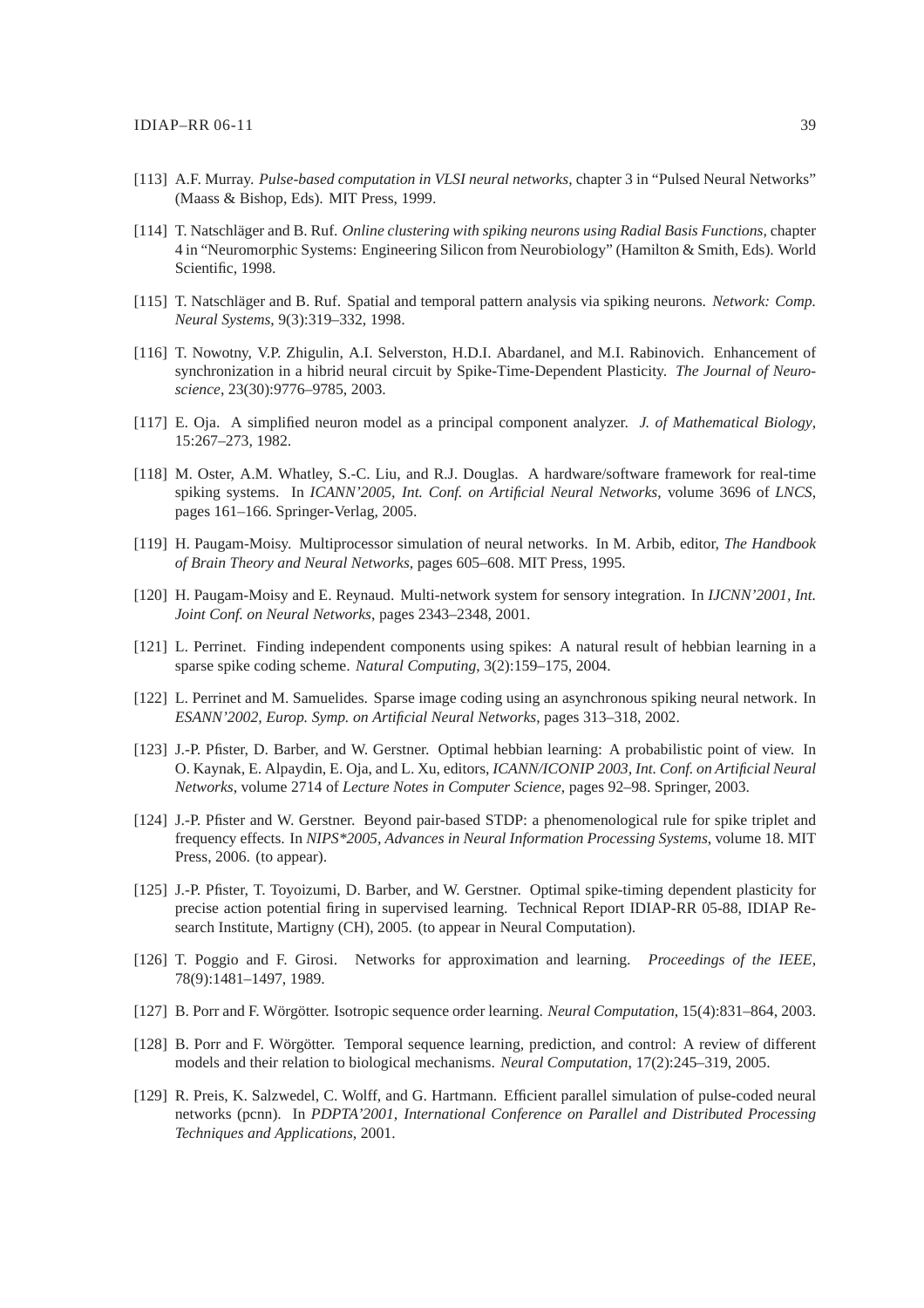- [130] R. Rao and T. Sejnowski. Spike-timing-dependent plasticity as temporal difference learning. *Neural Computation*, 13:2221–2237, 2001.
- [131] M. Recce. *Encoding information in neuronal activity*, chapter 4 in "Pulsed Neural Networks" (Maass & Bishop, Eds). MIT Press, 1999.
- [132] J. Reutimann, M. Giugliano, and S. Fusi. Event-driven simulation of spiking neurons with stochastic dynamics. *Neural Computation*, 15(4):811–830, 2003.
- [133] E. Reynaud, A. Crépet, H. Paugam-Moisy, and D. Puzenat. A modular neural network model for a multimodal associative memory. In *Proc. of 4th International Conference on Cognitive and Neural systems, ICCNS'2000*, page 17. Boston University, US, 2000.
- [134] E. Reynaud and D. Puzenat. A multisensory identification system for robotics. In *IJCNN 2001, Int. Joint Conf. on Neural Networks*, pages 2924–2929, 2001.
- [135] O. Rochel and D. Martinez. An event-driven framework for the simulation of networks of spiking neurons. In *ESANN'03, European Symposium on Artificial Neural Network*, pages 295–300, 2003.
- [136] B. Ruf and M. Schmitt. Self-organization of spiking neurons using action potential timing. *IEEE Trans. on Neural Networks*, 9(3):575–578, 1998.
- [137] M. Salmen and P.G. Plöger. Echo State Networks used for motor control. In *ICRA'2005, Int. Joint on Robotics and Automation*. IEEE, 2005.
- [138] A. Saudargiene, B. Porr, and F. Wörgötter. How the shape of pre- and postsynaptic signals can influence STDP: a biophysical model. *Neural Computation*, 16(3):595–625, 2004.
- [139] M. Schäfer, T. Schönauer, C. Wolff, G. Hartmann, H. Klar, and U. Rückert. Simulation of spiking neural networks - architectures and implementations. *Neurocomputing*, 48:647–679, 2002.
- [140] M. Schmitt. On computing boolean functions by a spiking neuron. *Annals of Mathematics and Artificial Intelligence*, 24:181–191, 1998.
- [141] M. Schmitt. On the sample complexity of learning for networks of spiking neurons with nonlinear synaptic interactions. *IEEE Trans. on Neural Networks*, 15(5):995–1001, 2004.
- [142] R. Séguie and D. Mercier. Audio-visual speech recognition one pass learning with spiking neurons. In *ICANN '02, Int. Conf. on Artificial Neural Networks*, pages 1207–1212. Springer-Verlag, 2002.
- [143] W. Senn, H. Markram, and M. Tsodyks. An algorithm for modifying neurotransmitter release probability based on pre- and post-synaptic spike timing. *Neural Computation*, 13(1):35–68, 2001.
- [144] A. Shon, R. Rao, and T. Sejnowski. Motion detection and prediction through spike-timing dependent plasticity. *Network: Computation in Neural Systems*, 15:179–198, 2004.
- [145] H.T. Siegelmann. *Neural networks and analog computation, beyond the Turing limit*. Birkhauser, 1999.
- [146] H.T. Siegelmann and E.D. Sontag. On computational power of neural networks. *J. of Computer and Systems Sciences*, 50(1):132–150, 1995.
- [147] J. Sima and J. Sgall. On the nonlearnability of a single spiking neuron. *Neural Computation*, 17(12):2635–2647, 2005.
- [148] Thorpe S.J. and J. Gautrais. Rapid visual processing using spike asynchrony. In M. Mozer, Jordan M.I., and T. Petsche, editors, *NIPS\*1996, Advances in Neural Information Processing Systems*, volume 9, pages 901–907. MIT Press, 1997.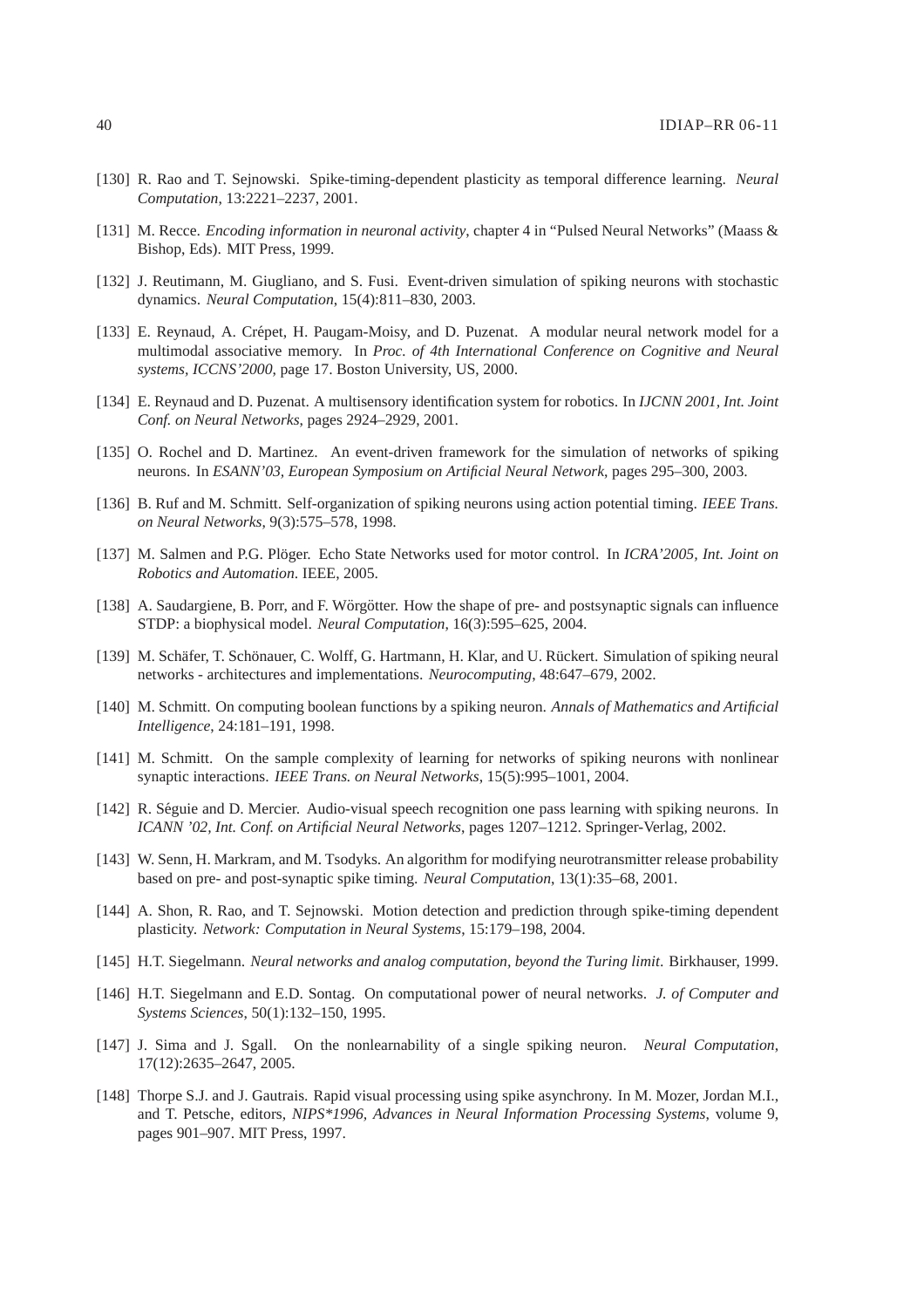- [149] S. Song, K.D. Miller, and L.F. Abbott. Competitive hebbian learning through spike-time dependent synaptic plasticity. *Nature Neuroscience*, 3(9):919–926, 2000.
- [150] D.I. Standage and T.P. Trappenberg. Differences in the subthreshold dynamics of leaky integrate-andfire ans Hodgkin-Huxley neuron models. In *IJCNN'2005, Int. Joint Conf. on Neural Networks*, pages 396–399. IEEE–INNS, 2005.
- [151] R.B. Stein. A theoretical analysis of neuronal variability. *Biophys. J.*, 5:173–194, 1965.
- [152] R.S. Sutton. Learning to predict by the method of temporal difference. *Machine Learning*, 3(1):9–44, 1988.
- [153] F. Tenore. Prototyping neural networks for legged locomotion using custom aVLSI chips. *The Neuromorphic Engineer*, 1(2):4, 8, 2004.
- [154] S. Thorpe, A. Delorme, and R. Van Rullen. Spike-based strategies for rapid processing. *Neural Networks*, 14:715–725, 2001.
- [155] S. Thorpe, D. Fize, and C. Marlot. Speed of processing in the human visual system. *Nature*, 381(6582):520–522, 1996.
- [156] T. Toyoizumi, J.-P. Pfister, K. Aihara, and W. Gerstner. Generalized Bienenstock-Cooper-Munro rule for spiking neurons that maximizes information transmission. *Proc. Natl. Acad. Sci.*, 102(14):5239–5244, 2005.
- [157] T. Toyoizumi, J.-P. Pfister, K. Aihara, and W. Gerstner. Spike-timing dependent plasticity and mutual information maximization for a spiking neuron model. In L.K. Saul, Y. Weiss, and L. Bottou, editors, *NIPS\*2004, Advances in Neural Information Processing Systems*, volume 17, pages 1409–1416. MIT Press, 2005.
- [158] A.M. Turing. Systems of logic based on ordinals. *Proceedings of the London Mathematical Society*, 45(2):161–228, 1939.
- [159] A.M. Turing. Computing machinery and intelligence. *Mind*, 59:433–460, 1950.
- [160] A. Upegui, C.A. Peña Reyes, and E. Sanchez. An FPGA platform for on-line topology exploration of spiking neural networks. *Microprocessors and Microsystems*, 29:211–223, 2004.
- [161] L.G. Valiant. A theory of the learnable. *Communications of the ACM*, 27(11):1134–1142, 1984.
- [162] R. van Rossum, G.-q. Bi, and G. Turrigiano. Stable hebbian learning from spike time dependent plasticity. *J. Neuroscience*, 20:8812–8821, 2000.
- [163] R. Van Rullen and S. Thorpe. Rate coding versus temporal order coding: what the retinal ganglion cells tell the visual cortex. *Neural Computation*, 13:1255–1283, 2001.
- [164] V.N. Vapnik. *Statistical learning theory*. Wiley, 1998.
- [165] D. Verstraeten, B. Schrauwen, and D. Stroobandt. Isolated word recognition using a liquid state machine. In *ESANN'05, European Symposium on Artificial Neural Network*, pages 435–440, 2005.
- [166] M. Volkmer. A pulsed neural network model of spectro-temporal receptive fields and population coding in auditory cortex. *Natural Computing*, 3(2):177–193, 2004.
- [167] J. Vreeken. On real-world temporal pattern recognition using Liquid State Machines. Master's thesis, Utrecht University (NL), 2004.
- [168] G. Wang and M. Pavel. A spiking neuron representation of auditory signals. In *IJCNN'2005, Int. Joint Conf. on Neural Networks*, pages 416–421. IEEE–INNS, 2005.